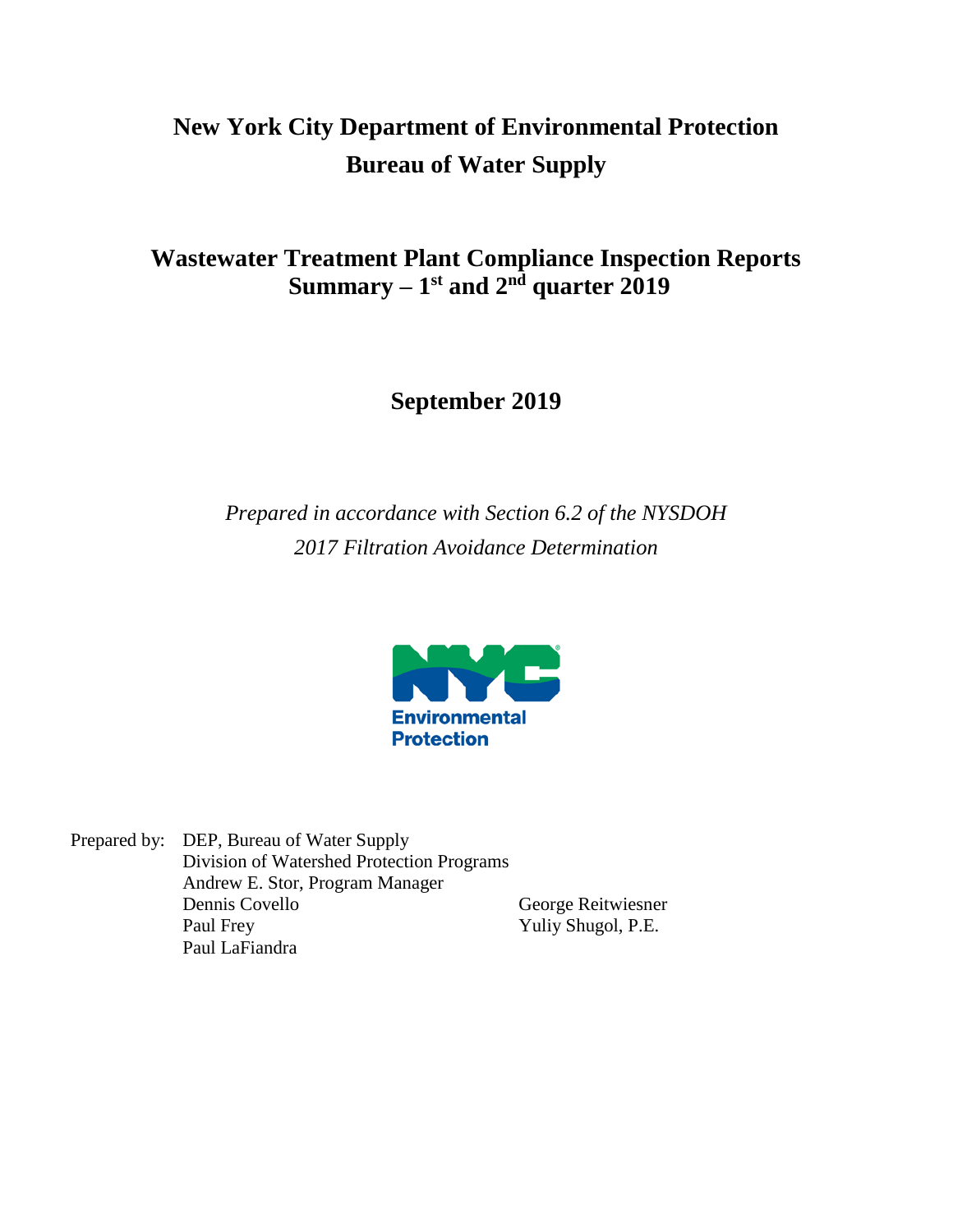This page intentionally left blank.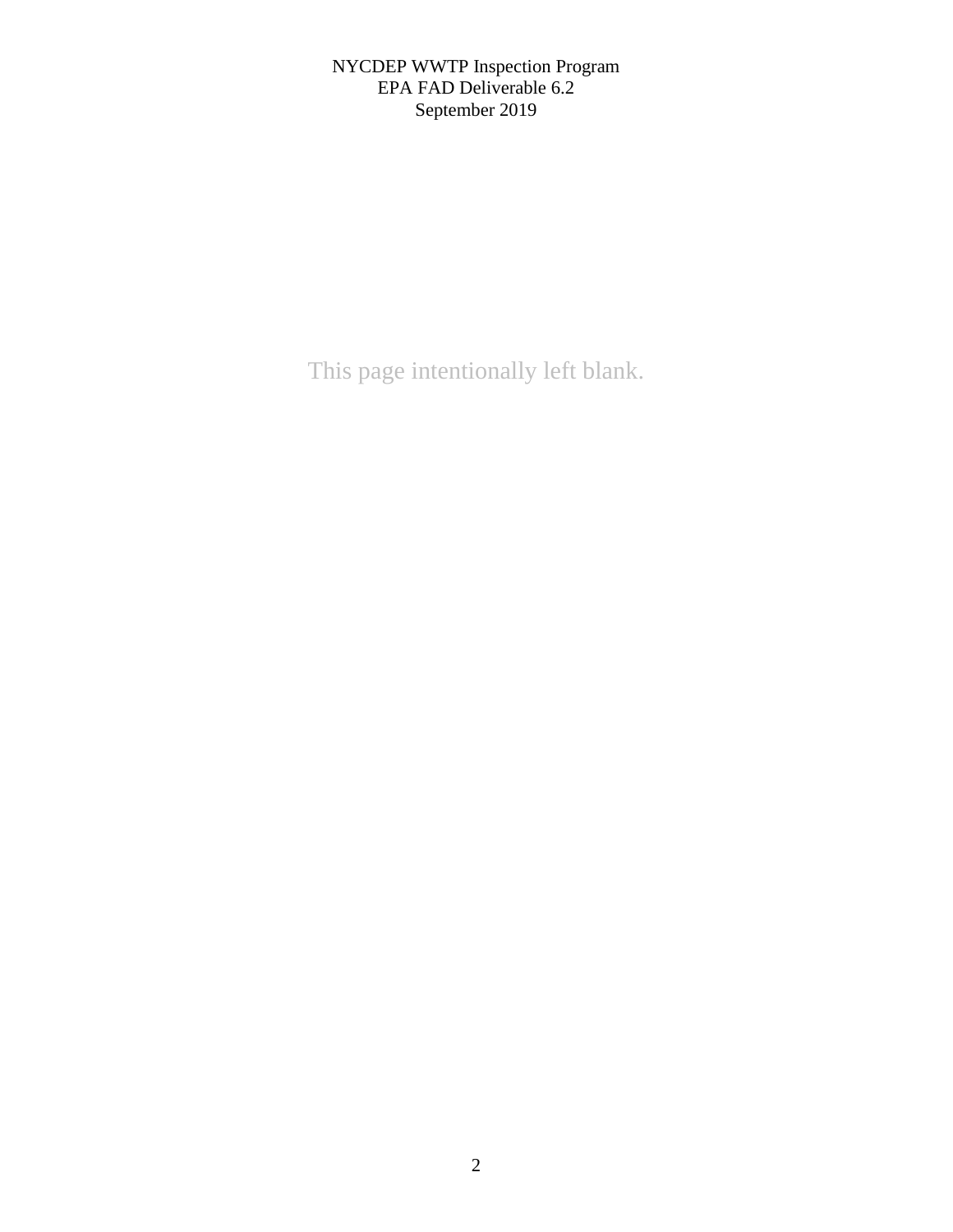## **TABLE OF CONTENTS**

#### **I. Introduction**

Inspection Program Goals Inspection Program Structure Compliance Inspection Report Content

#### **II. Wastewater Treatment Facility Compliance Inspection Reports**

#### **West-of-Hudson East-of-Hudson**

Ashland Clear Pool Camp Boiceville **Hill Sparrow** (The Fairways at Hill & Dale) Chichester (NYCDEP) Kent Manor Condominiums Delhi Lewisboro Elementary School Denver Sewer Corp. (Roxbury Run Village) Mahopac (NYCDEP) Elka Park Association **Meadows at Cross River Condominiums** Meadows at Cross River Condominiums Fleischmanns Michelle Estates Realty Subdivision Friesland Campina - DOMO (Cooling Water) North Castle and Harrison Pump Stations Grahamsville (NYCDEP) Waccabuc Country Club<br>Grand Gorge (NYCDEP) West Lake Sewer Extens Hanah Country Inn & Golf Resort Hobart Hunter Kraft Dairy (Cooling Water) L'man Achai (Camp) Machne Tashbar (Camp) Margaretville (NYCDEP) Mountain View Estates Mountainside Farms Inc. Oh-Neh-Tah (Camp) Olive Woods LLC. (Woodstock Percussion) Oorah Catskill Retreat Pine Hill (NYCDEP) Prattsville Richardson Hill Road Landfill Robert W. Harold Campus (BOCES) Roxbury Lift Station Saputo Foods USA LLC (Cooling Water) Stamford Tannersville (NYCDEP) Timberlake (Camp) Trailside at Hunter LLC (Hunter Highlands) Walton Windham

Andes Carmel Sewer District #2 West Lake Sewer Extension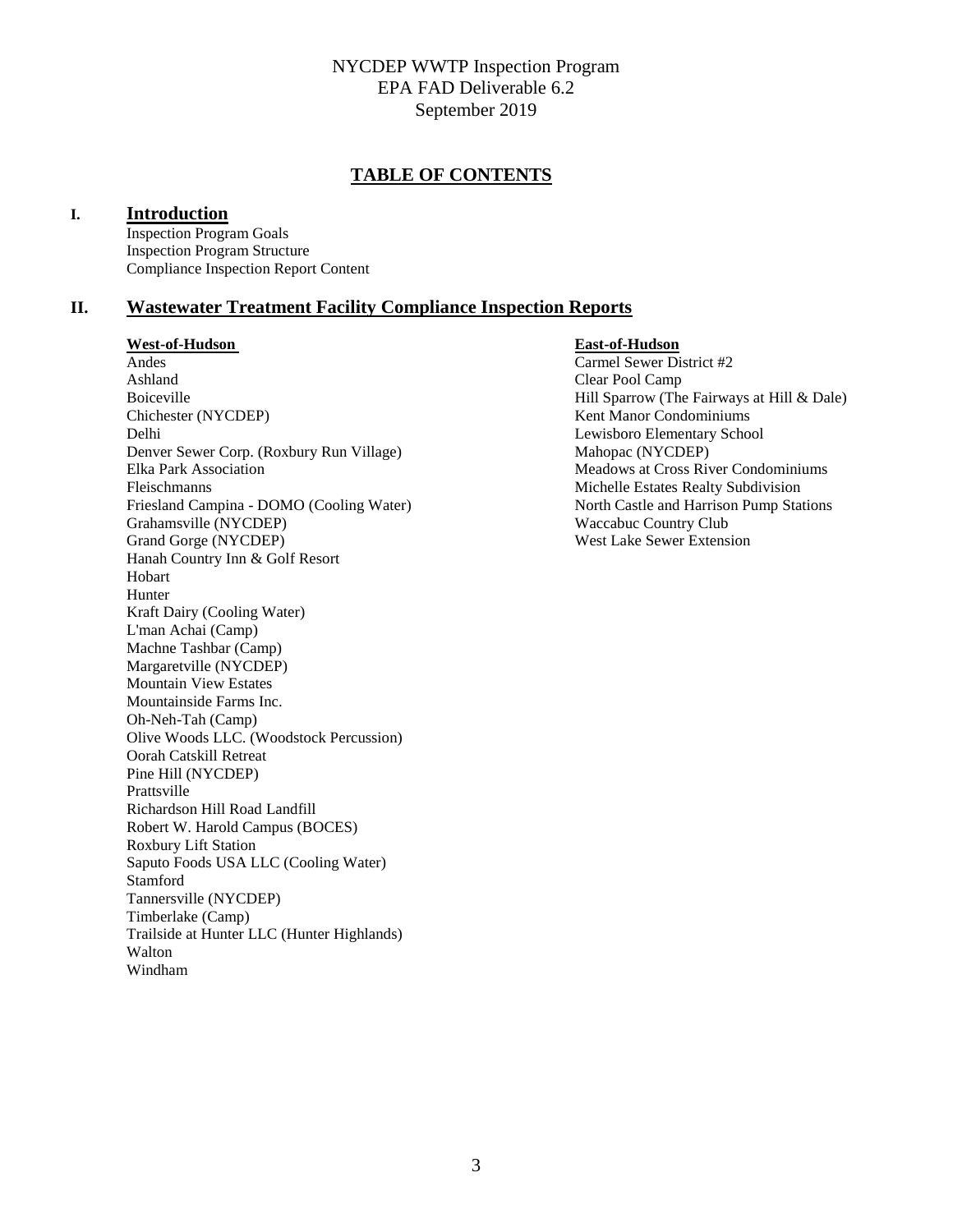## **Introduction**

The New York City (NYC) Watershed supplies drinking water to nearly 8,000,000 NYC residents and an additional 1,000,000 residents of upstate communities. The watershed area consists of approximately 2,000 square miles of lands in upstate New York and includes a system of natural and man-made tributaries, which directs the source waters, via subsurface aqueducts, to a series of reservoirs and controlled lakes. Drinking water quality is dependent on maintaining the quality of the source waters that supply the reservoirs within the watershed. Therefore, the source waters must be protected from wastewater treatment plants (WWTP) that are located and discharge within the watershed.

To maintain and provide a safe drinking water supply, the New York City Department of Environmental Protection (DEP) has taken a leadership role in improving and encouraging other communities within the watershed to improve their respective wastewater treatment facilities. Preventing the degradation and contamination of the source waters and reservoirs must include continuous monitoring and a periodic comprehensive review of the WWTP's located within the watershed. The WWTP's vary greatly in size and treatment methods and provide service to municipalities, institutions, commercial businesses, seasonal camps, and private residences. To ensure that these plants are being operated and maintained in accordance with the limits and conditions established in their State Pollutant Discharge Elimination System (SPDES) permits, DEP has instituted a program of inspecting all wastewater facilities within the watershed on a quarterly basis. In addition, DEP incorporates a sampling program of regular monitoring of the effluent parameters of all treatment plants in the watershed. A comparative analysis of DEP monitoring data along with the facility selfmonitored effluent readings presented within the Discharge Monitoring Reports (DMR) establishes patterns of compliance. DEP uses these sampling results to assist plant operators or to initiate enforcement activities as necessary.

#### **Inspection Program Goals**

A number of goals are targeted for the Wastewater Treatment Facility Inspection Program. A primary goal of the program is to identify operational and maintenance (O&M) improvements which will enhance the facility's ability to meet and/or exceed existing SPDES requirements. DEP personnel will share their technical expertise with plant management and operators to offer easy-to-implement operational changes, which may result in significant improvements to the plant's operation. Capital upgrades may also be recommended to ensure long-term compliance with SPDES permit requirements or greater ease and reduced cost of operations.

Following an inspection and review of DEP sampling and the facility's self-monitoring data, if the problems are not evident or easily resolved; the DEP may require that non-compliance be addressed by the permittee through an independent evaluation of the facility. If a facility is not willing to address non-compliance to the conditions of its SPDES permits or if an adequate response is not given, the case will be referred to DEP's legal counsel for follow-up enforcement action.

DEP has taken enforcement actions against a number of wastewater treatment facilities in the watershed for specific violations of their SPDES permits. Under Clean Water Actions filed by the City of New York, wastewater plant owners are often required by DEP legal counsel to enter into orders of consent by which they agree to remediate their facility and return to compliance with the SPDES permit. Regular inspections by DEP personnel ensure that the repairs and/or corrections are being completed in accordance with the consent order.

Regular inspections allow DEP to follow-up on instances of non-compliance, mistakes or problems with self-monitoring reporting or record keeping, or modifications or expansions to the facility. Inspections also allow DEP engineers to maintain a good working relationship with the treatment plant operators in the watershed.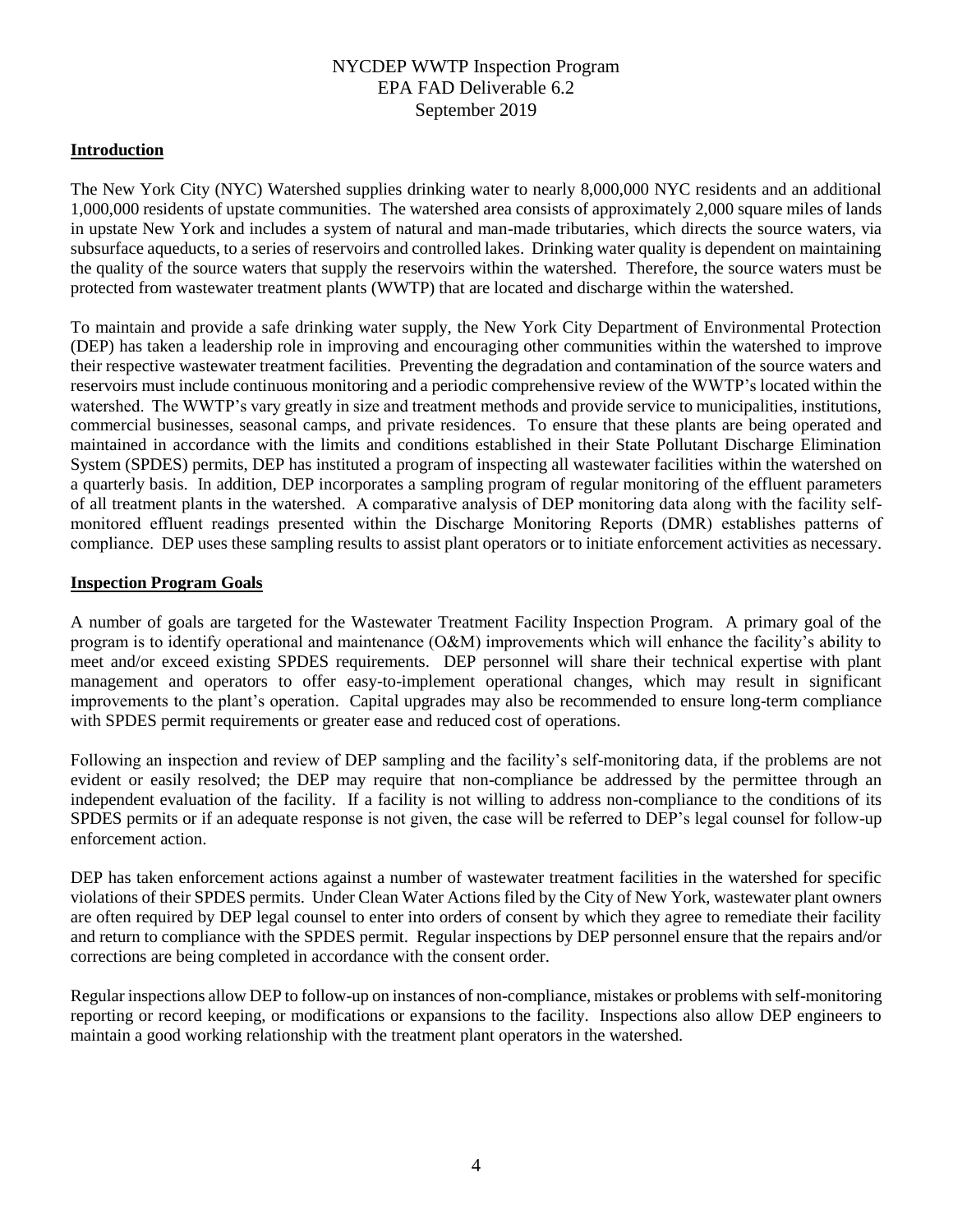#### **Inspection Program Structure**

DEP has a staff of professional engineers and technicians experienced in wastewater treatment facility design and operations. The staff conducts scheduled inspections for all year-round operating wastewater facilities every quarter (four times per year), and inspections in two out of four quarters for seasonal operating facilities, groundwater remediation sites, or industrial permits. To provide for continuity, each staff member is assigned specific facilities for their responsibility. Those staff members have familiarized themselves with their assigned facilities by developing process flow schematics and reviewing as-built drawings and operation and maintenance manuals, where possible. The DMR and DEP sampling data is updated and assessed regularly by the staff person. This data is evaluated to determine if the facility is in compliance with the permitted effluent limits.

Following the inspections, the reports are sent to the facility owner and operator, the New York State Department of Environmental Conservation (NYSDEC), and the New York State Department of Health (NYSDOH), or County/local Health Department, where appropriate. Copies are also provided to the U.S. Environmental Protection Agency (USEPA). The staff person will be available for follow-up discussions, as necessary. The report is intended to initiate a two-way discussion between the owner/operator and DEP.

Unless required in milestones for a consent order or under an enforcement action related to permit exceedances, the facility owner with the help of the plant operator is responsible for scheduling capital upgrades or O&M changes as needed to allow the plant to continue to operate efficiently. DEP may become involved in these discussions when necessary. Since most facilities are inspected four times per year, DEP staff has a greater opportunity to discuss compliance issues with the operator and owner. If necessary, DEP will take enforcement action to ensure timely compliance. For example, if DEP finds that a facility owner is not responsive to suggestions to correct a violation or is dissatisfied with the speed or effort of a remediation, a 60-Day Notice of Intent to Sue under the Federal Clean Water Act filed by the New York City Law Department is an option the DEP has gone to in order to legally force compliance.

#### **Compliance Inspection Report Content**

This report meets the requirements of Filtration Avoidance Determination for the first and second quarter of 2019. Included in the Deliverable are the Compliance Inspection summaries for each facility in the Catskill/Delaware and Croton Watershed that was inspected. Each Compliance Inspection summary contains the following: 1) Facility name and SPDES Permit Number, 2) General Comments, 3) Inspection dates and findings, 4) SPDES permit exceedances/violations, 5) Enforcement actions by DEP, and 6) Miscellaneous items.

There are also industrial facilities or groundwater remediation systems that are either no longer discharging to surface waters, or are groundwater remediation sites, which are closed in accordance with the NYSDEC. These sites continue to be monitored via the national Permit Compliance System (PCS System). These facilities have surface water discharge permits; however they are not inspected routinely nor reported on because of the lack of activity. In the event that any discharge is reported, or observed during DEP informal site visits, regular inspections will be initiated at such facilities.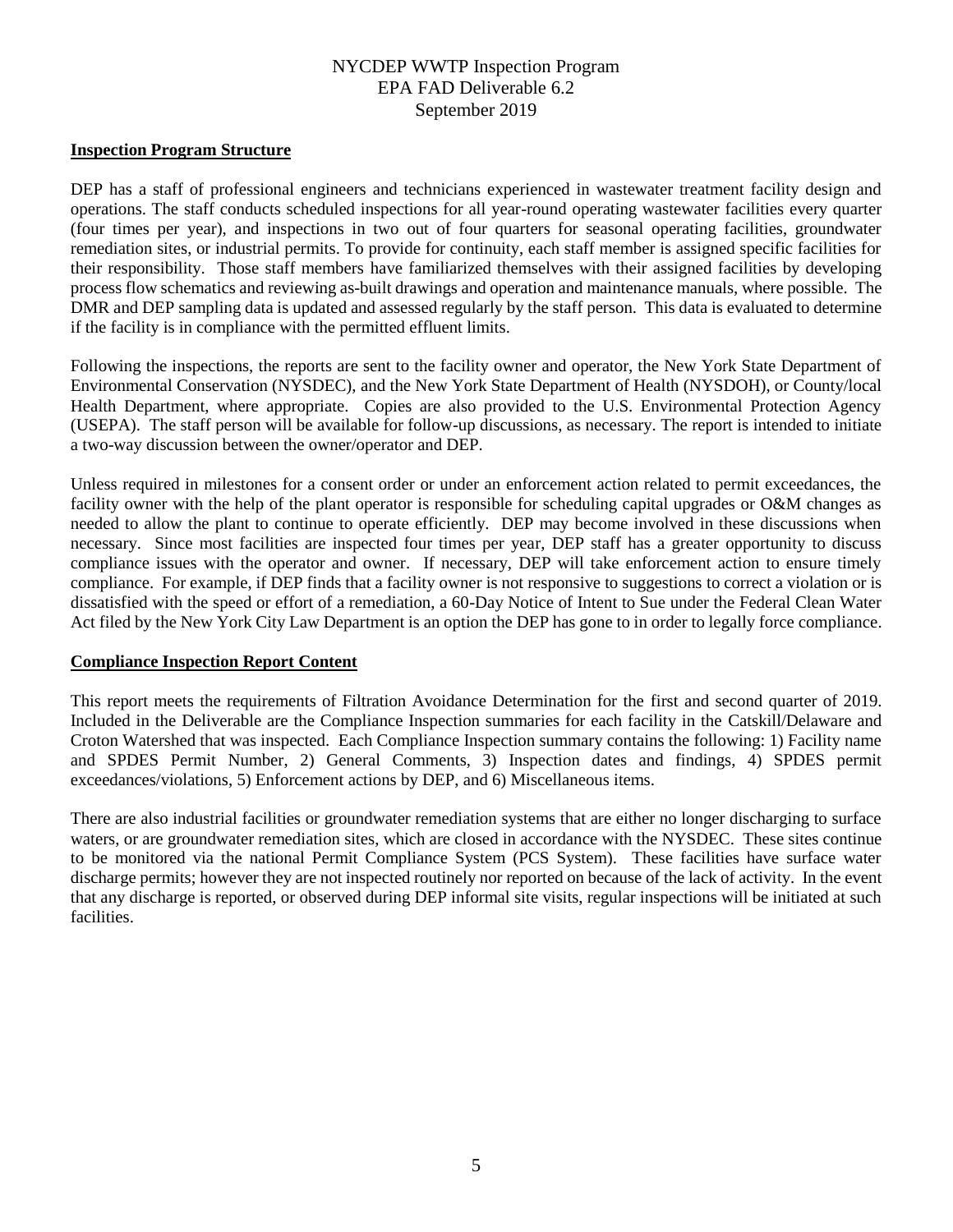## **Facility: Andes**

| <b>Basin</b> | <b>SPDES</b> | <b>Inspected</b> | <b>Seasonal WWTP</b> | <b>Report Sent to Owner</b> |
|--------------|--------------|------------------|----------------------|-----------------------------|
| Pepacton     | NY0262854    | Yes              | No.                  | Yes                         |

#### **Comments**

None.

#### **Inspections**

On February 20, 2019, staff performed a Quarterly Inspection. Items rated less than (S) satisfactory are indicated below: Item: 'A7. Influent Impact on Operations' received a rating of Unsatisfactory with comments: 'They still have a I&I issues and have not taken any corrective action since the last inspection. The Town is looking for funds to investigate and repair the collection system. The average flow for the month was about 64,000 GPD. The SPDES limit is 62,000 GPD. On 02/08/2019, the plant treated 113,301 Gallons.'

On May 21, 2019, staff performed a Quarterly Inspection. Items rated less than (S) satisfactory are indicated below: Item: 'A7. Influent Impact on Operations' received a rating of Unsatisfactory with comments: 'They still have a I&I issues and have not taken any corrective action since the last inspection. Rural Water is scheduled to smoke test the collection system in August. The average flow for the month of May was about 70,000 GPD. The SPDES limit is 62,000 GPD. On 5/14 they treated 113,301 Gallons.'

#### **SPDES Permit Exceedance(s)**

None

**Enforcements**

None.

## **Miscellaneous**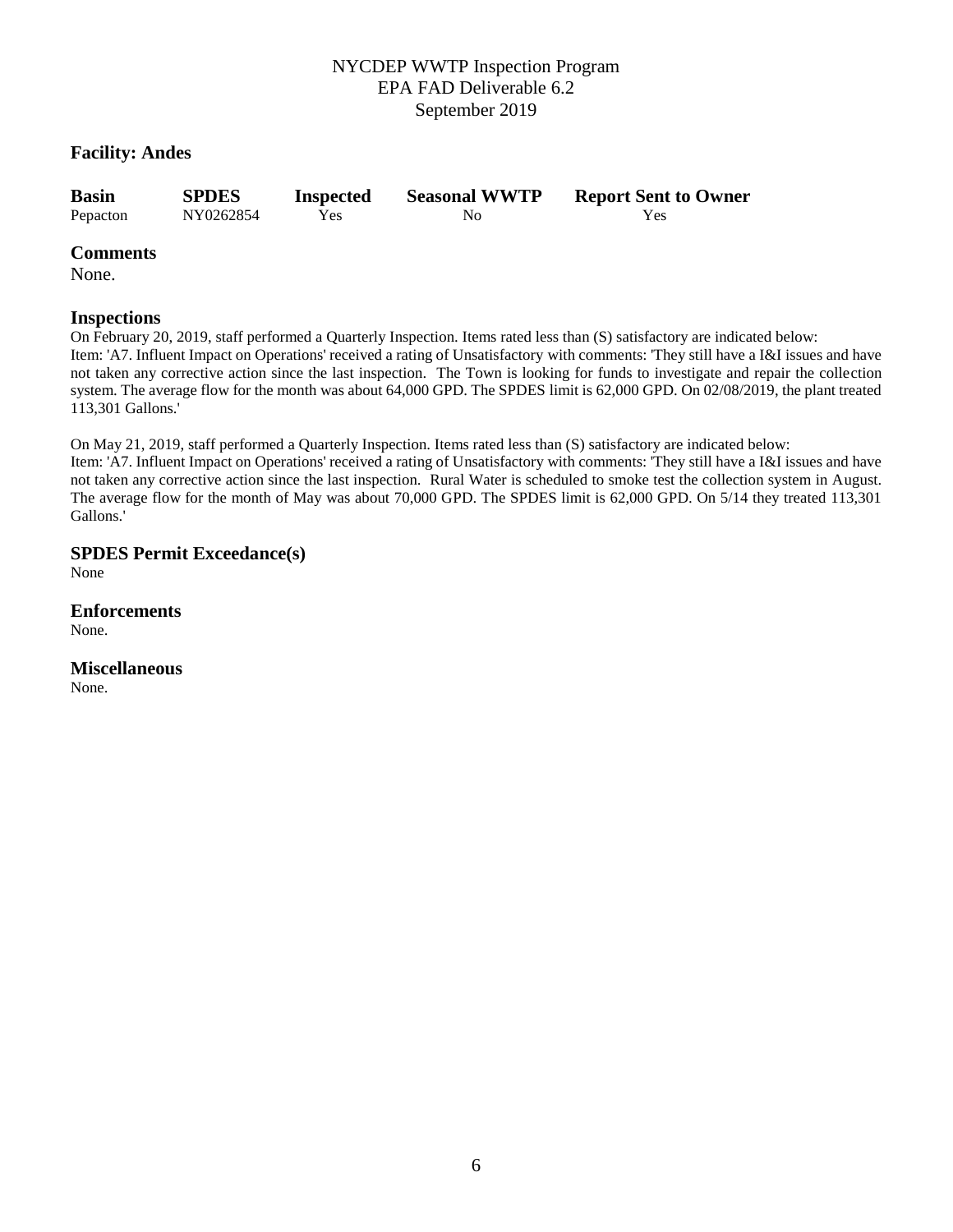## **Facility: Ashland**

| <b>Basin</b> | <b>SPDES</b> | <b>Inspected</b> | <b>Seasonal WWTP</b> | <b>Report Sent to Owner</b> |
|--------------|--------------|------------------|----------------------|-----------------------------|
| Schoharie    | NY0263214    | Yes              | No                   | Yes                         |

#### **Comments**

None.

#### **Inspections**

On February 14, 2019, staff performed a Quarterly Inspection. All items inspected were found to be satisfactory.

On April 8, 2019, staff performed a Quarterly Inspection. All items inspected were found to be satisfactory.

#### **SPDES Permit Exceedance(s)** None.

**Enforcements** None.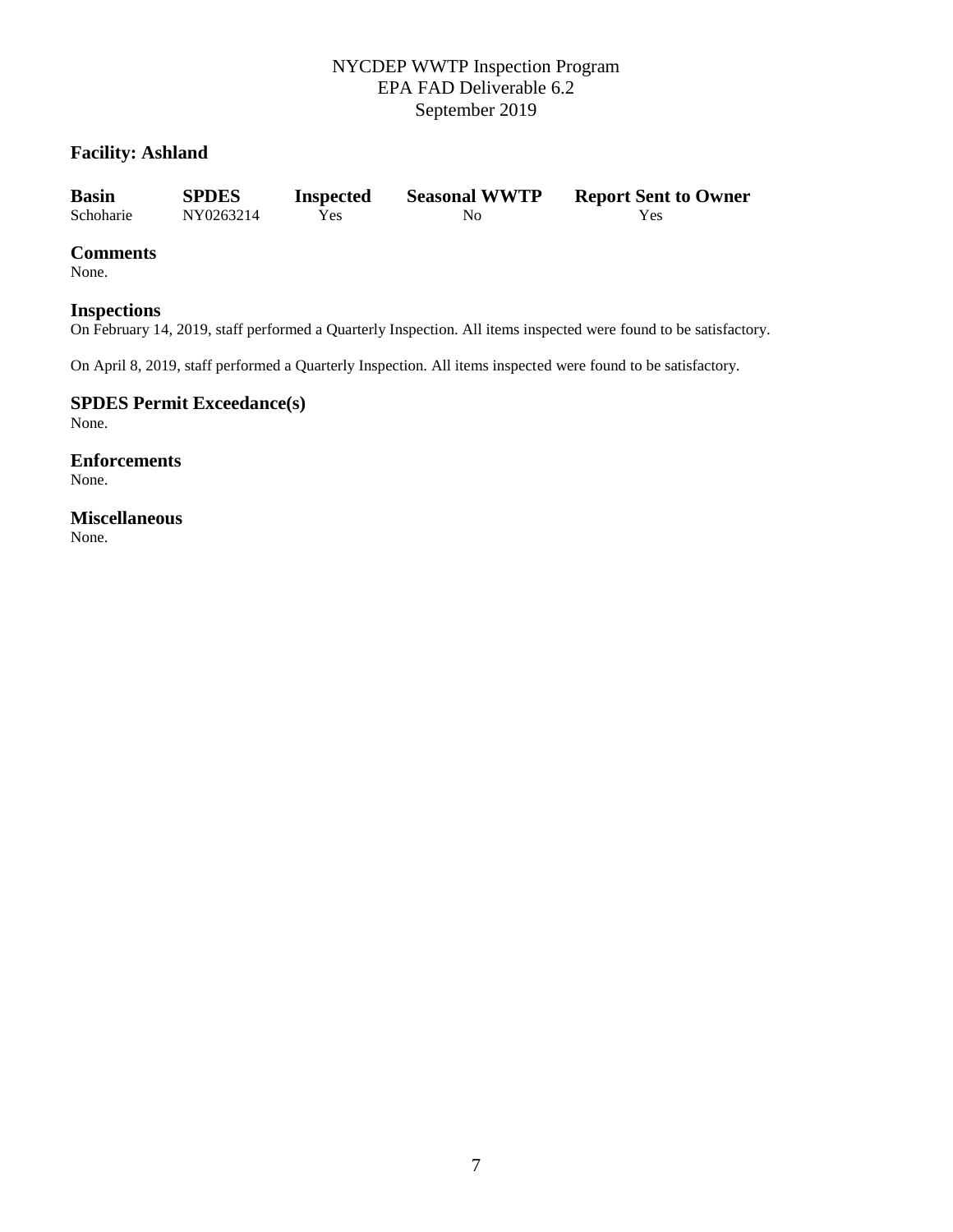## **Facility: Boiceville**

| <b>Basin</b> | <b>SPDES</b> | <b>Inspected</b> | <b>Seasonal WWTP</b> | <b>Report Sent to Owner</b> |
|--------------|--------------|------------------|----------------------|-----------------------------|
| Ashokan      | NY0274038    | Yes.             | No                   | Yes                         |

#### **Comments**

None.

#### **Inspections**

On January 4, 2019, staff performed a Reconnaissance Inspection of the facility. The operators stated they found a large source of I&I from one of the commercial buildings in town. The former Landmark Inn building was recently purchased and under renovation. The new owners and construction workers connected three sump pumps to the WWTP collection system. The WWTP operators contacted the Town and the building inspector conducted a site visit. They removed the connections and are pumping to the surface of the property now.

On February 13, 2019, staff performed a Quarterly Inspection. All items inspected were found to be satisfactory.

On June 6, 2019, staff performed a Quarterly Inspection. Items rated less than (S) satisfactory are indicated below: Item: 'B3. Flow Metering' received a rating of Marginal with comments: 'Calibrated on 05/03/2018 by Aqua Logics and is past due now. The company usually comes prior to the expiration date but is behind schedule this year. The operators have been in touch and the company said they will be there ASAP. The same is true for the turbidity meters.'

## **SPDES Permit Exceedance(s)**

On May 9, 2019, a DEP laboratory sample indicated an exceedance of Turbidity with a sample result of 0.60 NTU, exceeding the SPDES parameter limit of 0.5 NTU. The operator checked plant readings for that day; it showed a value of 0.05 NTU. The average for the month of May was less than 0.10 NTU. The facility monitors and reports the turbidity at the meter located at the microfiltration effluent. The DEP collects samples at the post-aeration tank located outside the building. The operator will clean the post-aeration tank to remove any solids/debris.

#### **Enforcements**

None.

#### **Miscellaneous**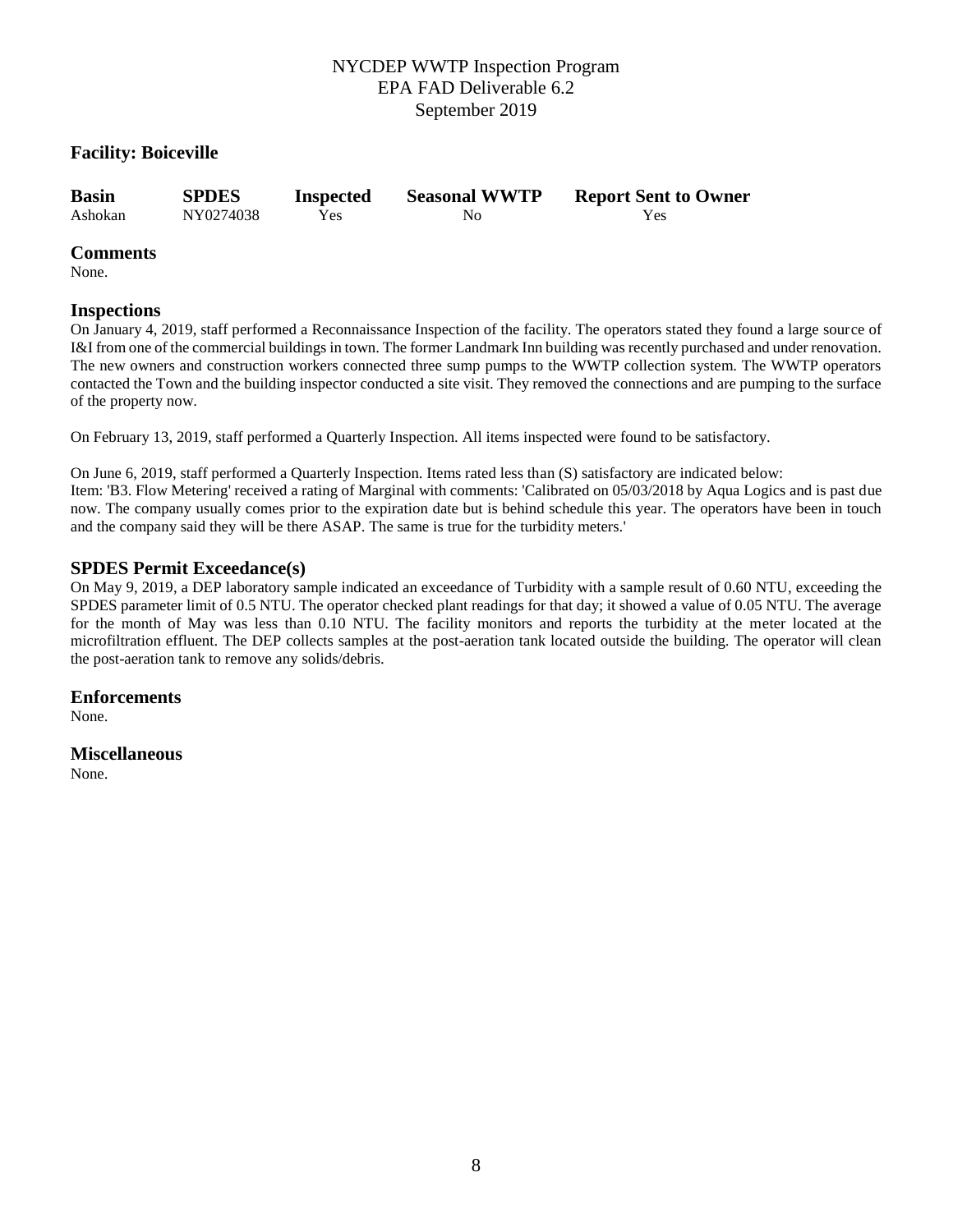## **Facility: Chichester (NYCDEP)**

| <b>Basin</b> | <b>SPDES</b> | <b>Inspected</b> | <b>Seasonal WWTP</b> | <b>Report Sent to Owner</b> |
|--------------|--------------|------------------|----------------------|-----------------------------|
| Ashokan      | NY0233943    | Yes              | No.                  | Yes.                        |

#### **Comments**

None.

#### **Inspections**

On January 8, 2019, staff performed a Quarterly Inspection. All items inspected were found to be satisfactory.

On April 8, 2019, staff performed a Quarterly Inspection. All items inspected were found to be satisfactory.

### **SPDES Permit Exceedance(s)**

None.

#### **Enforcements**

This is a DEP owned facility. The WWTP Compliance and Inspection group does not have any regulatory authority over this facility.

## **Miscellaneous**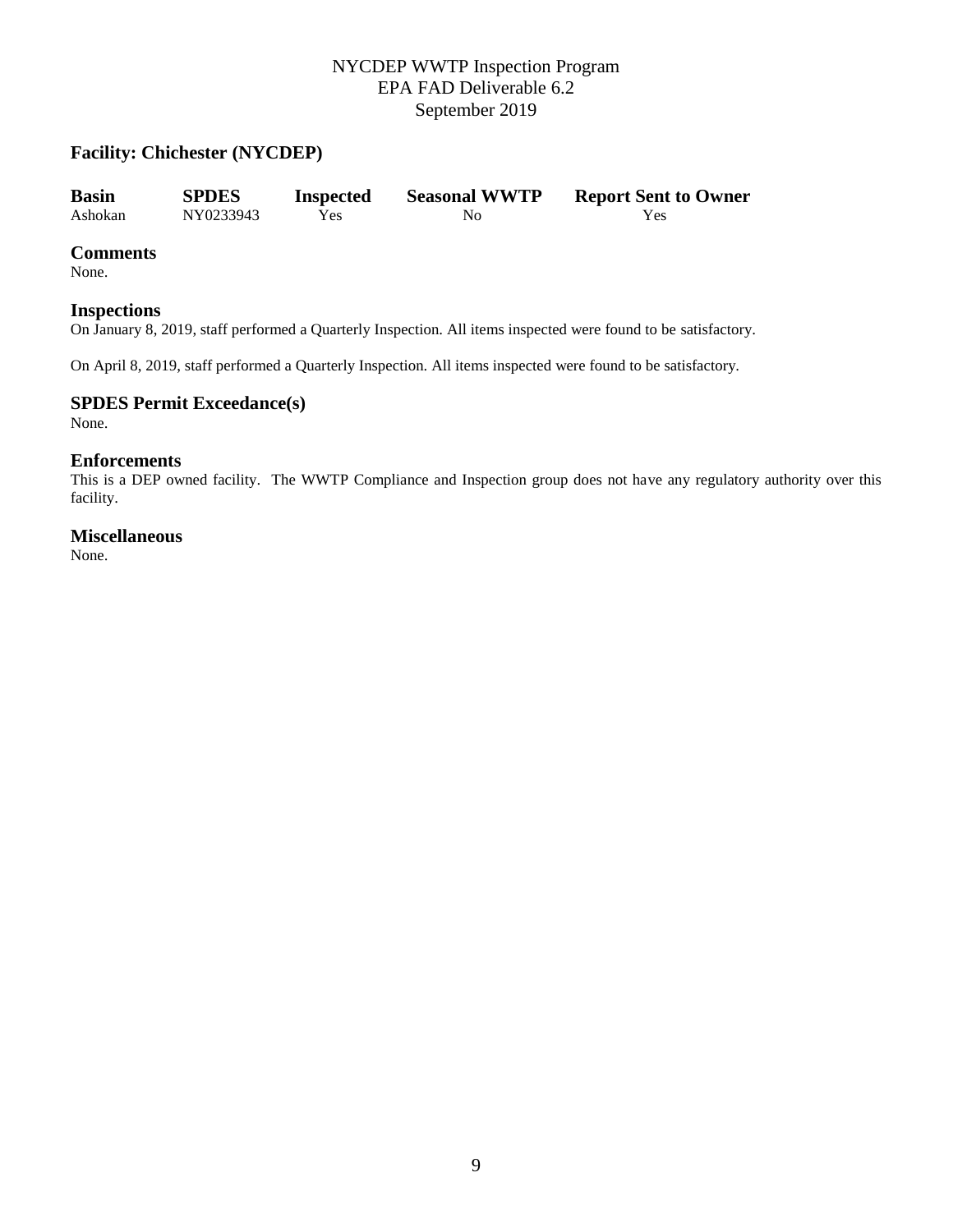## **Facility: Delhi**

| <b>Basin</b> | <b>SPDES</b> | <b>Inspected</b> | Seasonal WWTP | <b>Report Sent to Owner</b> |
|--------------|--------------|------------------|---------------|-----------------------------|
| Cannonsville | NY0020265    | Yes              | No.           | Yes                         |

#### **Comments**

None.

#### **Inspections**

On February 20, 2019, staff performed a Quarterly Inspection. Items rated less than (S) satisfactory are indicated below: Item: 'D5. Chemical Addition' received a rating of Marginal with comments: 'EPIC 58 added for phosphorus removal. Thorough recordkeeping. PAC and CL2 pumps having issues following SCADA instruction. Turnkey coming in to replace and set up new Grundfos pumps.'

Item: 'D6. CBUDSF' received a rating of Marginal with comments: 'Turbidity violations with high loading and pump issues. Working well, no issues, well maintained and operated. Units being air-lanced to address issues and is helping. Tank covers deteriorating, suggest they are replaced.'

On May 3, 2019, staff performed a Quarterly Inspection. Items rated less than (S) satisfactory are indicated below:

Item: 'D5. Chemical Addition' received a rating of Marginal with comments: 'EPIC 58 added for phosphorus removal. Thorough recordkeeping. PAC and CL2 pumps having issues following SCADA instruction. Turnkey coming in to replace and set up new Grundfos pumps.'

Item: 'D6. CBUDSF' received a rating of Marginal with comments: 'Turbidity violations with high loading and pump issues. Working well, no issues, well maintained and operated. Units being air-lanced to address issues and is helping. Tank covers deteriorating, suggest they are replaced.'

#### **SPDES Permit Exceedance(s)**

On February 13, 2019, a DEP laboratory sample indicated an exceedance of chlorine with a sample result of 0.43 mg/l, exceeding the SPDES parameter limit of 0.1 mg/l. Plant self-monitoring data for the period are in compliance. The plant operator replaced the sodium thiosulfate pumps. All remaining wet chemistry and bacteriological values for the period demonstrate no upset within the treatment process. Given the isolated nature of this reading, no enforcement is necessary.

On March 31, 2019, a DMR monitoring result indicated a violation of TURBIDITY with a sample result of 8.46 NTU, exceeding the SPDES instantaneous maximum of 5.0 NTU. A Report of Noncompliance Event was filed with DEC/DEP. The violation was caused by turbidity meter malfunction due to low flow to the meter. There did not appear to be any mechanical or process control abnormalities that could have led to this reading. All remaining wet chemistry and bacteriological values for the period demonstrate no upset within the treatment process. Given the isolated nature of this reading, no enforcement is necessary.

On May 31, 2019, a DMR monitoring result indicated a violation of TEMP with a sample result of 76 °F, exceeding the SPDES limit of 70 °F. A Report of Noncompliance Event was filed with DEC/DEP. The violation was caused by high influent temperature due to industrial activity and high ambient temperatures. No long term corrective action is planned.

On June 19, 2019, a DEP laboratory sample indicated an exceedance of Phosphorus with a sample result of 0.171 mg/L, exceeding the SPDES parameter limit of 0.11 mg/L. An issue at DOMO caused high colloidal discharge that was very difficult to resolve. The operator hired a contractor to conduct jar testing to select a proper chemical dosage; the issue slowly resolved and ended in July. All remaining wet chemistry and bacteriological values for the period demonstrate no upset within the treatment process. Given the isolated nature of this reading, no enforcement is necessary.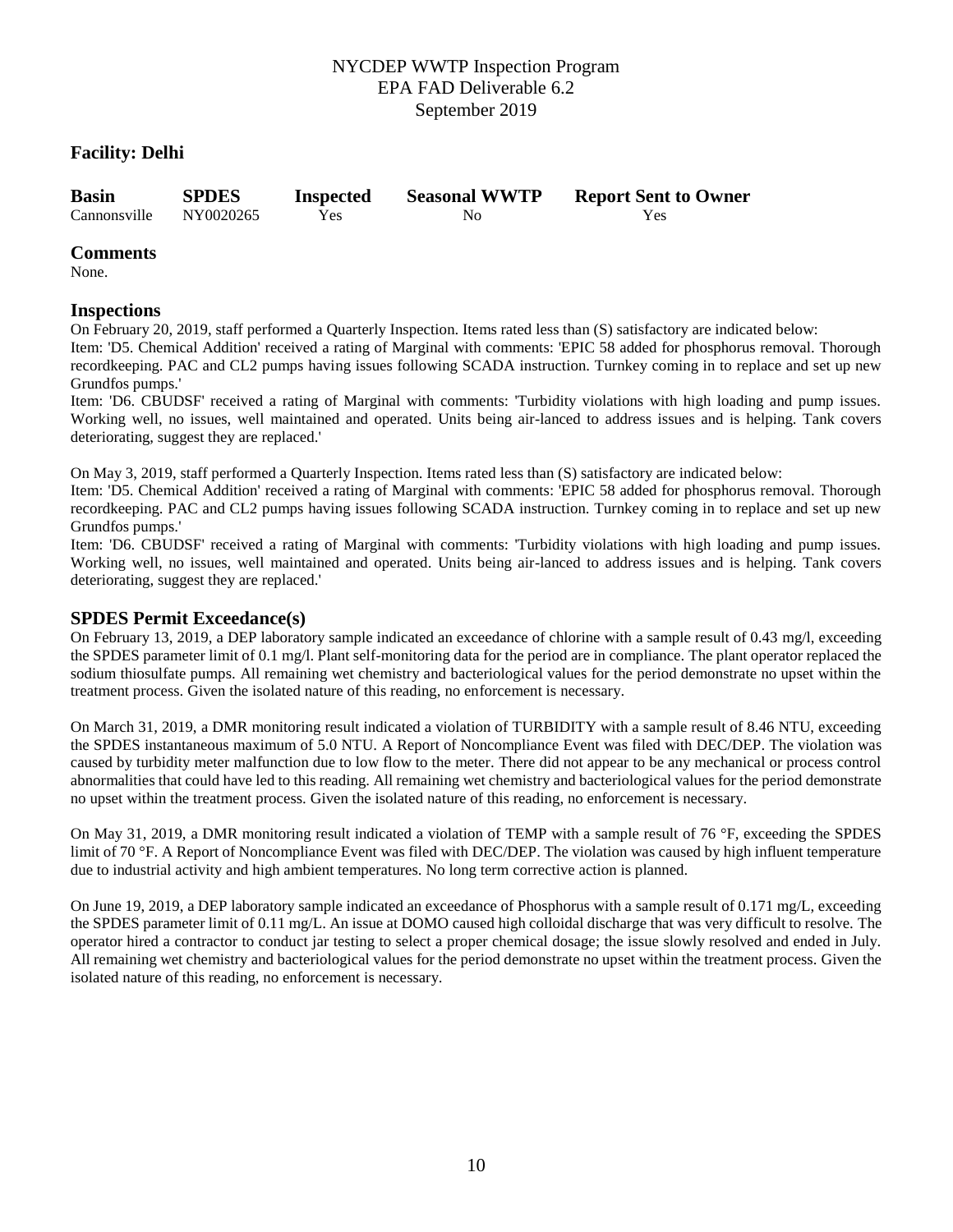## **Facility: Delhi (continued)**

#### **SPDES Permit Exceedance(s)**

On June 30, 2019, a DMR monitoring result indicated a violation of TIME TURBIDITY with a sample result of 3,912 Minutes exceeding the SPDES limit of 2,160 Minutes. A Report of Noncompliance Event was filed with DEC/DEP. The violation was caused by turbidity meter malfunction due to low flow to the meter. There did not appear to be any mechanical or process control abnormalities that could have led to this reading. All remaining wet chemistry and bacteriological values for the period demonstrate no upset within the treatment process. Given the isolated nature of this reading, no enforcement is necessary.

On June 30, 2019, a DMR monitoring result indicated a violation of SETTLEABLE SOLIDS DAILY MAX with a sample result of 1.5 ml/l, exceeding the SPDES limit of 0.1 ml/l. A Report of Noncompliance Event was filed with DEC/DEP. The violation was caused by an elevated industry load. This was an isolated malfunction resolved by the industry.

On June 30, 2019, a DMR monitoring result indicated a violation of TEMPERATURE with a sample result of 78 °F, exceeding the SPDES limit of 70 °F. A Report of Noncompliance Event was filed with DEC/DEP. The violation was caused by high influent temperature due to industrial activity and high ambient temperatures. No long term corrective action is planned.

On June 30, 2019, a DMR monitoring result indicated a violation of TURBIDITY with a sample result of 8.66 NTU exceeding the SPDES instantaneous maximum of 5.0 NTU. A Report of Noncompliance Event was filed with DEC/DEP. The violation was caused by an issue at DOMO caused high colloidal discharge that was very difficult to resolve. The operator hired a contractor to conduct jar testing to select a proper chemical dosage; the issue slowly resolved and ended in July. All remaining wet chemistry and bacteriological values for the period demonstrate no upset within the treatment process. Given the isolated nature of this reading, no enforcement is necessary.

On June 30, 2019, a DMR monitoring result indicated a violation of PHOSPHORUS 30 DAY AVG with a sample result of 0.22 mg/l exceeding the SPDES limit of 0.11 mg/l. A Report of Noncompliance Event was filed with DEC/DEP. The violation was caused by an issue at DOMO caused high colloidal discharge that was very difficult to resolve. The operator hired a contractor to conduct jar testing to select a proper chemical dosage; the issue slowly resolved and ended in July. All remaining wet chemistry and bacteriological values for the period demonstrate no upset within the treatment process. Given the isolated nature of this reading, no enforcement is necessary.

#### **Enforcements**

None.

## **Miscellaneous**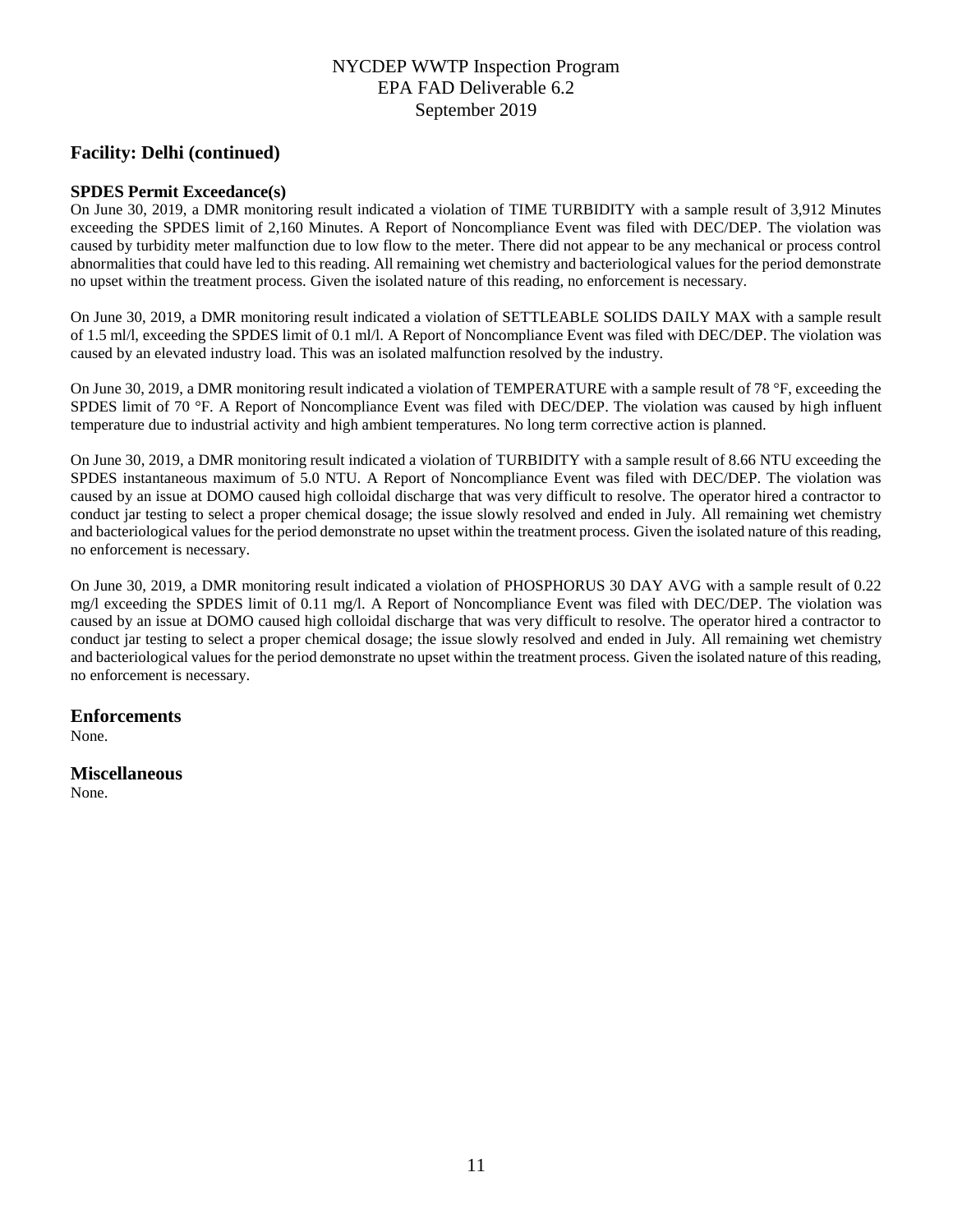## **Facility: Denver Sewer Corp. (Roxbury Run Village)**

| <b>Basin</b> | <b>SPDES</b> | <b>Inspected</b> | <b>Seasonal WWTP</b> | <b>Report Sent to Owner</b> |
|--------------|--------------|------------------|----------------------|-----------------------------|
| Pepacton     | NY0099562    | Yes              | No.                  | Yes                         |

#### **Comments**

None.

#### **Inspections**

On March 7, 2019, staff performed a Quarterly Inspection. Items rated less than (S) satisfactory are indicated below:

Item: 'A9. Flow Metering' received a rating of Unsatisfactory with comments: 'The operators have been entering the value for effluent flow on the DMR's which is listed as influent. The facility does not plan on replacing the influent flow meter. The NYSDEC has stated they can use the microfiltration effluent flow meters to report flow. The SPDES permit should be modified to record effluent flow. In lieu of installing an influent flow meter, a formal request can be made to the NYSDEC to possibly modify the SPDES permit to show effluent flow. There should be a chart recorder installed to receive a signal from the MF units to continuously record the flow which is also required by the SPDES Permit unless the NYSDEC considers that the computer tracking is equivalent.'

On June 11, 2019, staff performed a Quarterly Inspection. Items rated less than (S) satisfactory are indicated below: Item: 'A9. Flow Metering' received a rating of Unsatisfactory with comments: 'The DEC is in the process of changing the SPDES permit to list the effluent flow as the required reporting location.'

Item: 'D6. Micro Filtration' received a rating of Marginal with comments: 'The # 1 unit has a bad over load temperature control box and a new one is on order. The #1 compressor head needs to be rebuilt or replaced. The #2 unit is working fine and they have a portable compressor unit connected to the receiving tank as a backup unit. There are still some leaks in the system.'

## **SPDES Permit Exceedance(s)**

On February 28, 2019, a DMR monitoring result indicated a violation of CBOD5 DAILY MAX with a sample result of 6.3 mg/l, exceeding the SPDES limit of 5.0 mg/l. A Report of Noncompliance Event was filed with DEC/DEP. There did not appear to be any mechanical or process control abnormalities that could have led to this reading. All remaining wet chemistry and bacteriological values for the period demonstrate no upset within the treatment process. Given the isolated nature of this reading, no enforcement is necessary.

On March 6, 2019, a DEP laboratory sample indicated an exceedance of pH with a sample result of 9.4 SU, exceeding the SPDES parameter limit of 8.5 SU. The operator stated this elevated pH was caused by the microfiltration clean-in-place (CIP) that were conducted prior to and on that day. A caustic solution is used and usually is flushed out multiple times and returned to the CIP waste tank prior to the restoration of service. Some residual may have remained in the system, causing the elevated pH. There did not appear to be any mechanical or process control abnormalities that could have led to this reading. All remaining wet chemistry and bacteriological values for the period demonstrate no upset within the treatment process. Given the isolated nature of this reading, no enforcement is necessary.

**Enforcements**

None.

**Miscellaneous**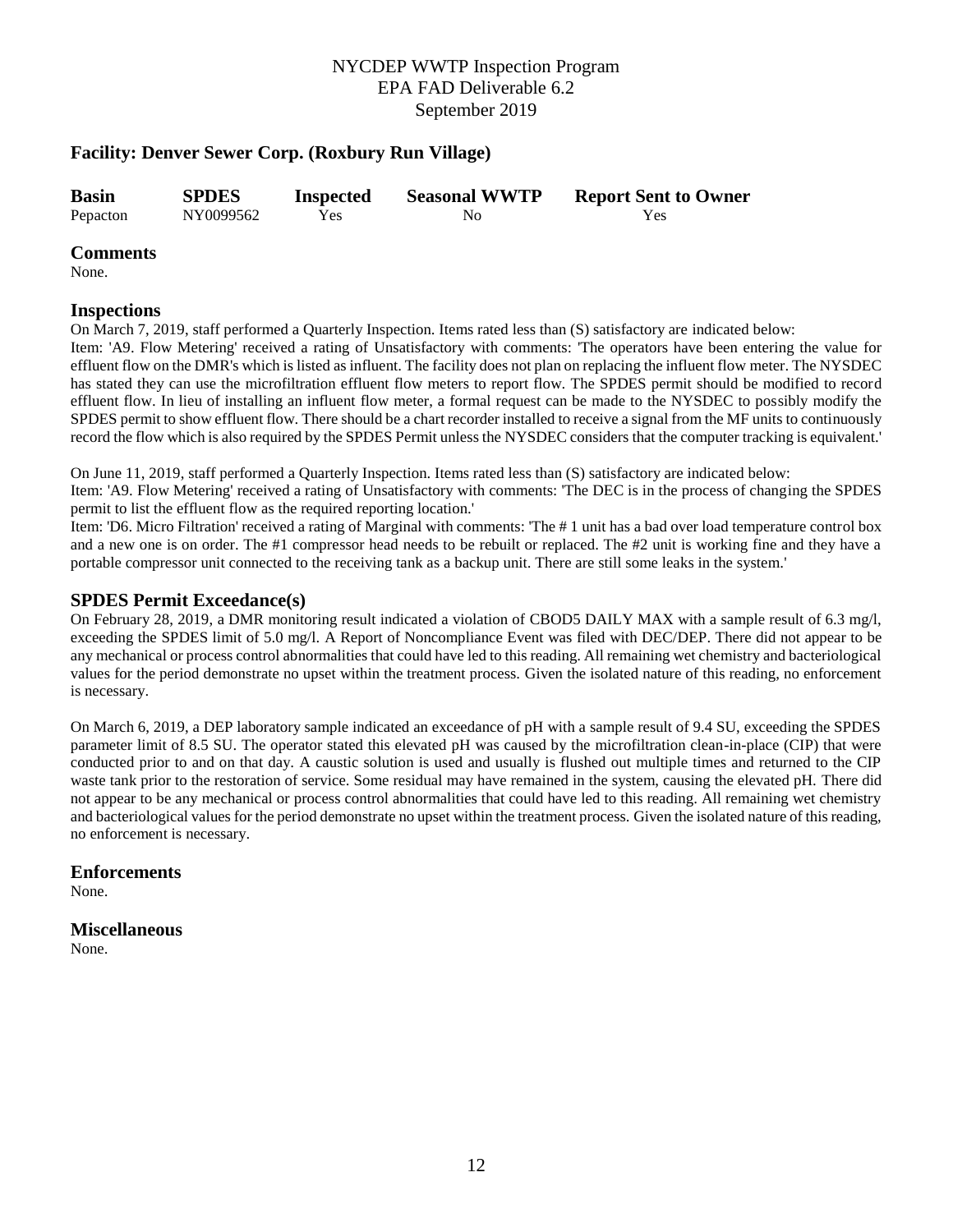## **Facility: Elka Park Association**

| <b>Basin</b> | <b>SPDES</b> | <b>Inspected</b> | <b>Seasonal WWTP</b> | <b>Report Sent to Owner</b> |
|--------------|--------------|------------------|----------------------|-----------------------------|
| Schoharie    | NY0092991    | Yes              | No                   | Yes                         |

#### **Comments**

None.

#### **Inspections**

On January 15, 2019, staff performed a Quarterly Inspection. All items inspected were found to be satisfactory.

On April 1, 2019, staff performed a Quarterly Inspection. All items inspected were found to be satisfactory.

**SPDES Permit Exceedance(s)** None.

**Enforcements** None.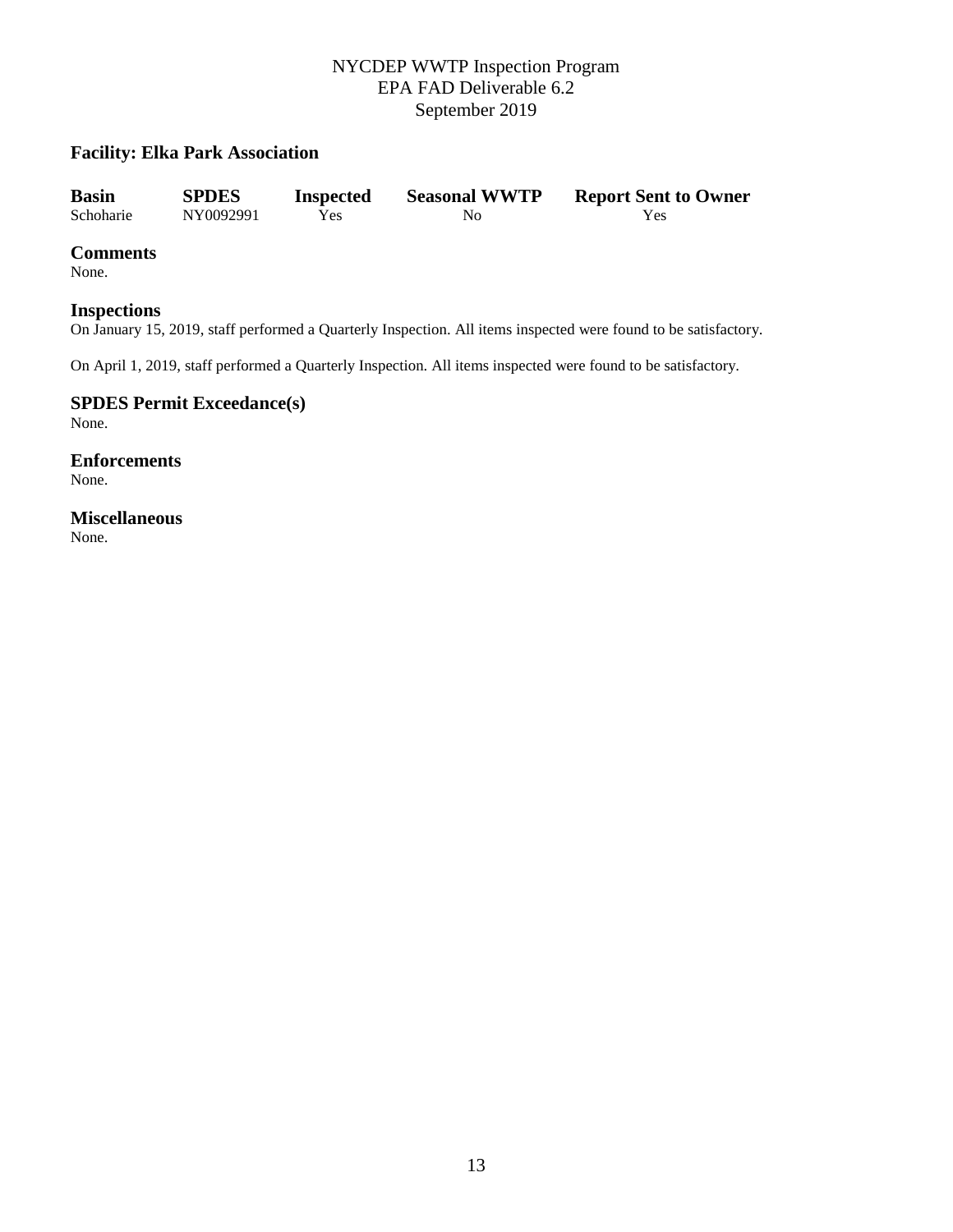#### **Facility: Fleischmanns**

| <b>Basin</b> | <b>SPDES</b> | <b>Inspected</b> | <b>Seasonal WWTP</b> | <b>Report Sent to Owner</b> |
|--------------|--------------|------------------|----------------------|-----------------------------|
| Pepacton     | NY0261521    | Yes              | No.                  | Yes                         |

#### **Comments**

None.

#### **Inspections**

On February 8, 2019, staff performed a Quarterly Inspection. Items rated less than (S) satisfactory are indicated below:

Item: 'A7. Collection system/Influent impact' received a rating of Marginal with comments: 'Flow into WWTP is decreased with summer residents out of town. Reduced rag loading, new pumps did a good job chopping up the rags and sending them down to the WWTP. Rags dealt with at WWTP, which is preferable to lift station overflows. Engineer still working on plan with operator to deal with the rags but seems to be taking an inordinate amount of time. Normal flow and CBOD loading.'

Item: 'B2. Influent channel' received a rating of Marginal with comments: 'OK, looks good. Increased rag loading now with new pumps passing solids to WWTP. Auger overloaded. Engineer still working on solution. Operator getting quotes for fine screen system.'

On April 10, 2019, staff performed a Quarterly Inspection. Items rated less than (S) satisfactory are indicated below:

Item: 'A7. Collection system/Influent impact' received a rating of Marginal with comments: 'Flow into WWTP is decreased with summer residents out of town. Reduced rag loading now, new pumps did a good job chopping up the rags and sending them down to the WWTP. Rags dealt with at WWTP, which is preferable to lift station overflows. Engineer still working on plan with operator to deal with the rags but seems to be taking an inordinate amount of time. Expired milk being added daily to increase BOD and improve biology.'

Item: 'B2. Influent channel' received a rating of Marginal with comments: 'OK, looks good. Increased rag loading now with new pumps passing solids to WWTP. Auger overloaded. Engineer still working on solution. Operator getting quotes for fine screen system.'

#### **SPDES Permit Exceedance(s)**

None.

#### **Enforcements**

None.

#### **Miscellaneous**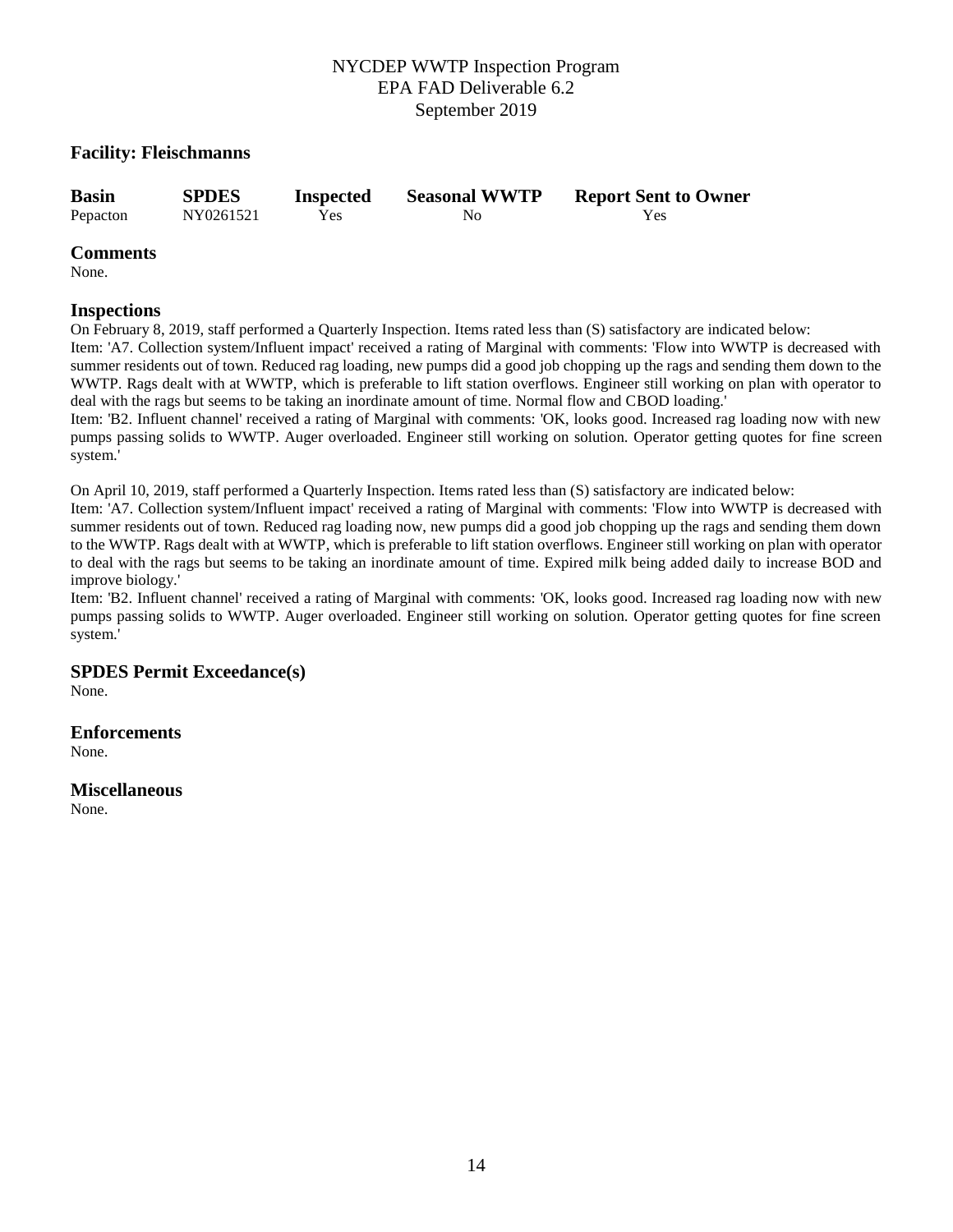## **Facility: Friesland Campina - DOMO (Cooling Water)**

| <b>Basin</b> | <b>SPDES</b> | <b>Inspected</b> | <b>Seasonal WWTP</b> | <b>Report Sent to Owner</b> |
|--------------|--------------|------------------|----------------------|-----------------------------|
| Cannonsville | NY0262838    | Yes              | No.                  | Yes.                        |

#### **Comments**

None.

#### **Inspections**

On May 31, 2019, staff performed a Quarterly Inspection. All items inspected were found to be satisfactory.

## **SPDES Permit Exceedance(s)**

On May 31, 2019, a DMR monitoring result indicated a violation of TEMPERATURE with a sample result of 71 °F, exceeding the SPDES limit of 70 °F. A Report of Noncompliance Event was filed with DEC/DEP. The violation was a short-term excursion caused by high cooling feed temperature. Process changes rectified issue.

On June 30, 2019, a DMR monitoring result indicated a violation of TEMPERATURE with a sample result of 71.5  $\degree$ F, exceeding the SPDES limit of 70 °F. A Report of Noncompliance Event was filed with DEC/DEP. The violation was a short-term excursion caused by high cooling feed temperature. Additional cooling water added to resolve.

#### **Enforcements**

None.

#### **Miscellaneous**

This permitted discharge is for the cooling water only. It is not related to the industrial pre-treatment facility for their process water.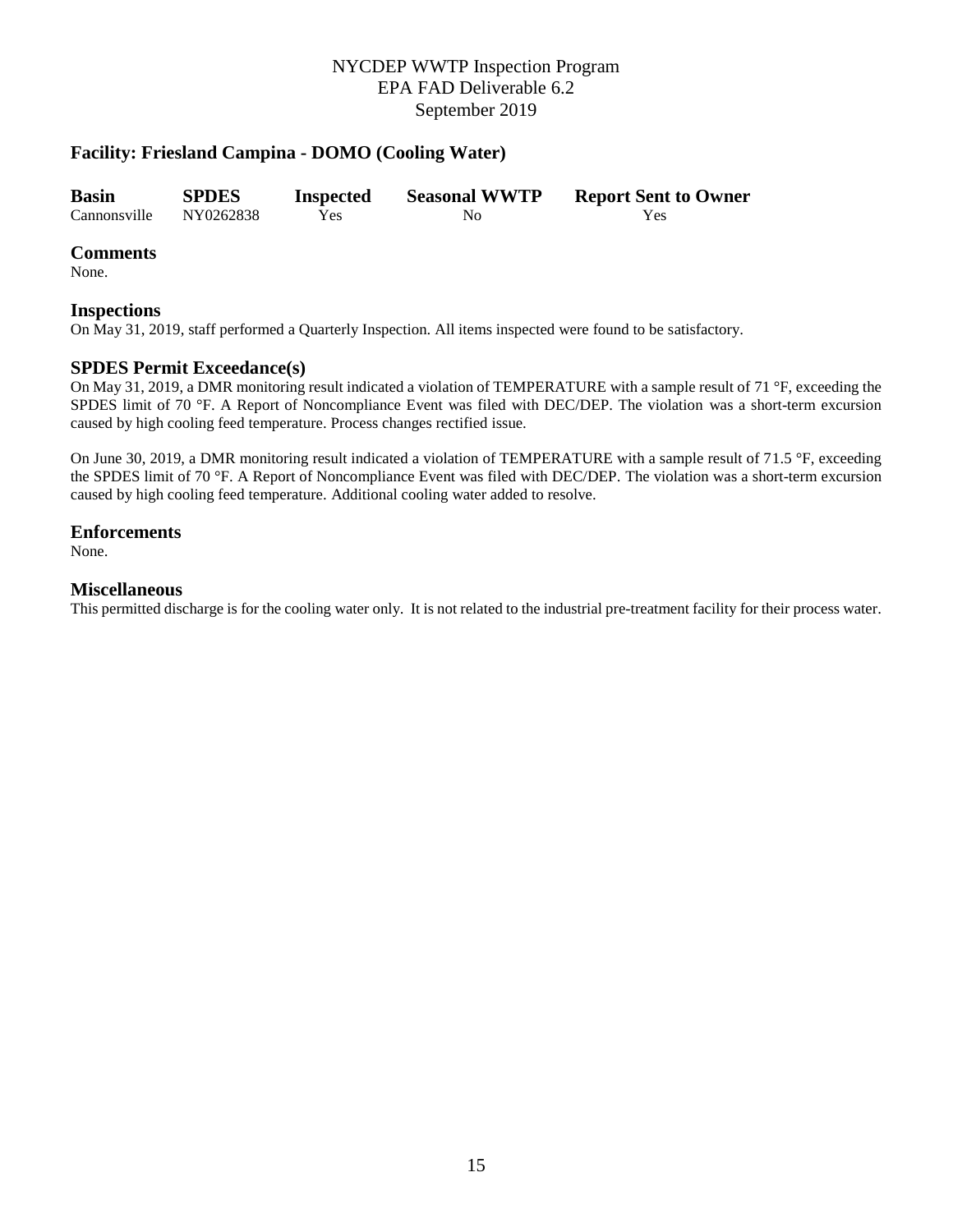## **Facility: Grahamsville (NYCDEP)**

| <b>Basin</b> | <b>SPDES</b> | <b>Inspected</b> | <b>Seasonal WWTP</b> | <b>Report Sent to Owner</b> |
|--------------|--------------|------------------|----------------------|-----------------------------|
| Rondout      | NY0026549    | Yes              | No                   | Yes.                        |

#### **Comments**

None.

#### **Inspections**

On March 18, 2019, staff performed a Quarterly Inspection. All items inspected were found to be satisfactory.

On May 2, 2019, staff performed a Quarterly Inspection. All items inspected were found to be satisfactory.

## **SPDES Permit Exceedance(s)**

On February 28, 2019, a DMR monitoring result indicated a violation of CBOD5 DAILY MAX with a sample result of 7.1 mg/l, exceeding the SPDES limit of 5.0 mg/l. A Report of Noncompliance Event was filed with DEC/DEP. The violation was likely caused by a high CBOD chemical contained within the influent feed from the collection system. The issue resolved itself; this type of problem at this facility is not typical.

#### **Enforcements**

This is a DEP owned facility. The WWTP Compliance and Inspection group does not have any regulatory authority over this facility.

## **Miscellaneous**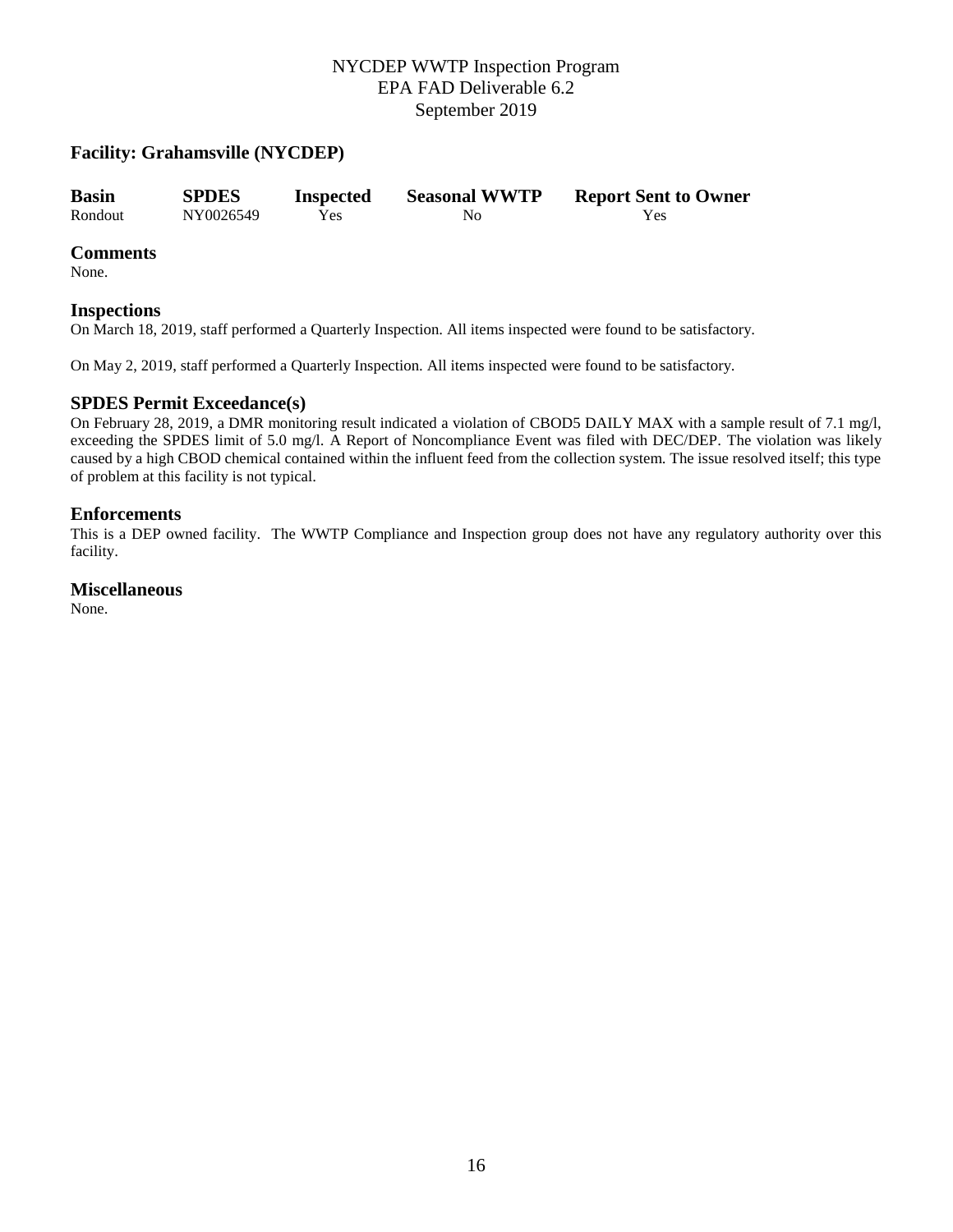## **Facility: Grand Gorge (NYCDEP)**

| <b>Basin</b> | <b>SPDES</b> | <b>Inspected</b> | <b>Seasonal WWTP</b> | <b>Report Sent to Owner</b> |
|--------------|--------------|------------------|----------------------|-----------------------------|
| Schoharie    | NY0026565    | Yes              | No.                  | Yes                         |

#### **Comments**

None.

#### **Inspections**

On January 11, 2019, staff performed a Quarterly Inspection. All items inspected were found to be satisfactory.

On April 5, 2019, staff performed a Quarterly Inspection. All items inspected were found to be satisfactory.

#### **SPDES Permit Exceedance(s)**

None.

#### **Enforcements**

This is a DEP owned facility. The WWTP Compliance and Inspection group does not have any regulatory authority over this facility.

## **Miscellaneous**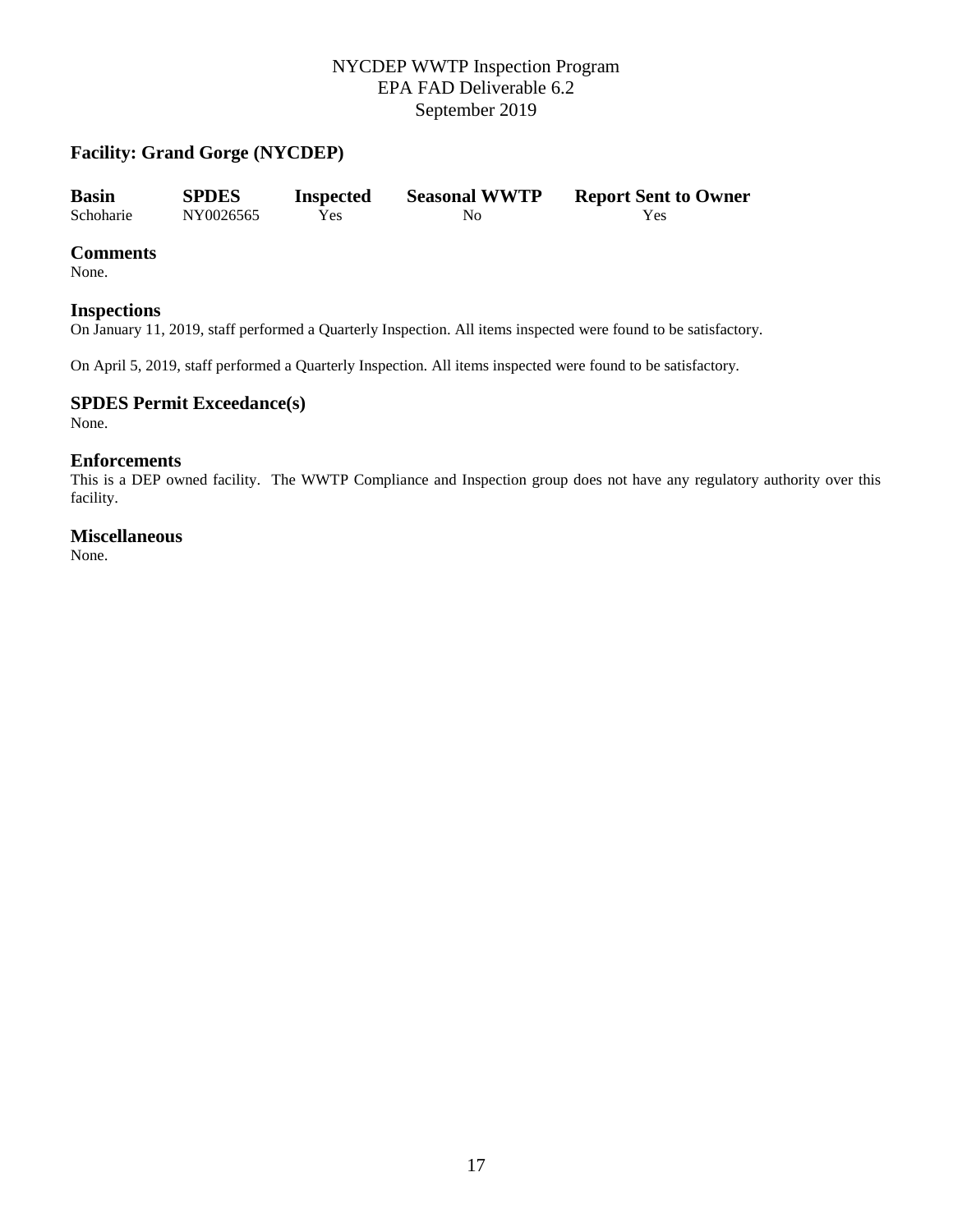## **Facility: Hanah Country Inn & Golf Resort**

| <b>Basin</b> | <b>SPDES</b> | <b>Inspected</b> | <b>Seasonal WWTP</b> | <b>Report Sent to Owner</b> |
|--------------|--------------|------------------|----------------------|-----------------------------|
| Pepacton     | NY0249777    | Yes              | No                   | Y es                        |

#### **Comments**

None.

#### **Inspections**

On March 7, 2019, staff performed a Quarterly Inspection. All items inspected were found to be satisfactory.

On June 11, 2019, staff performed a Quarterly Inspection. All items inspected were found to be satisfactory.

#### **SPDES Permit Exceedance(s)** None.

**Enforcements** None.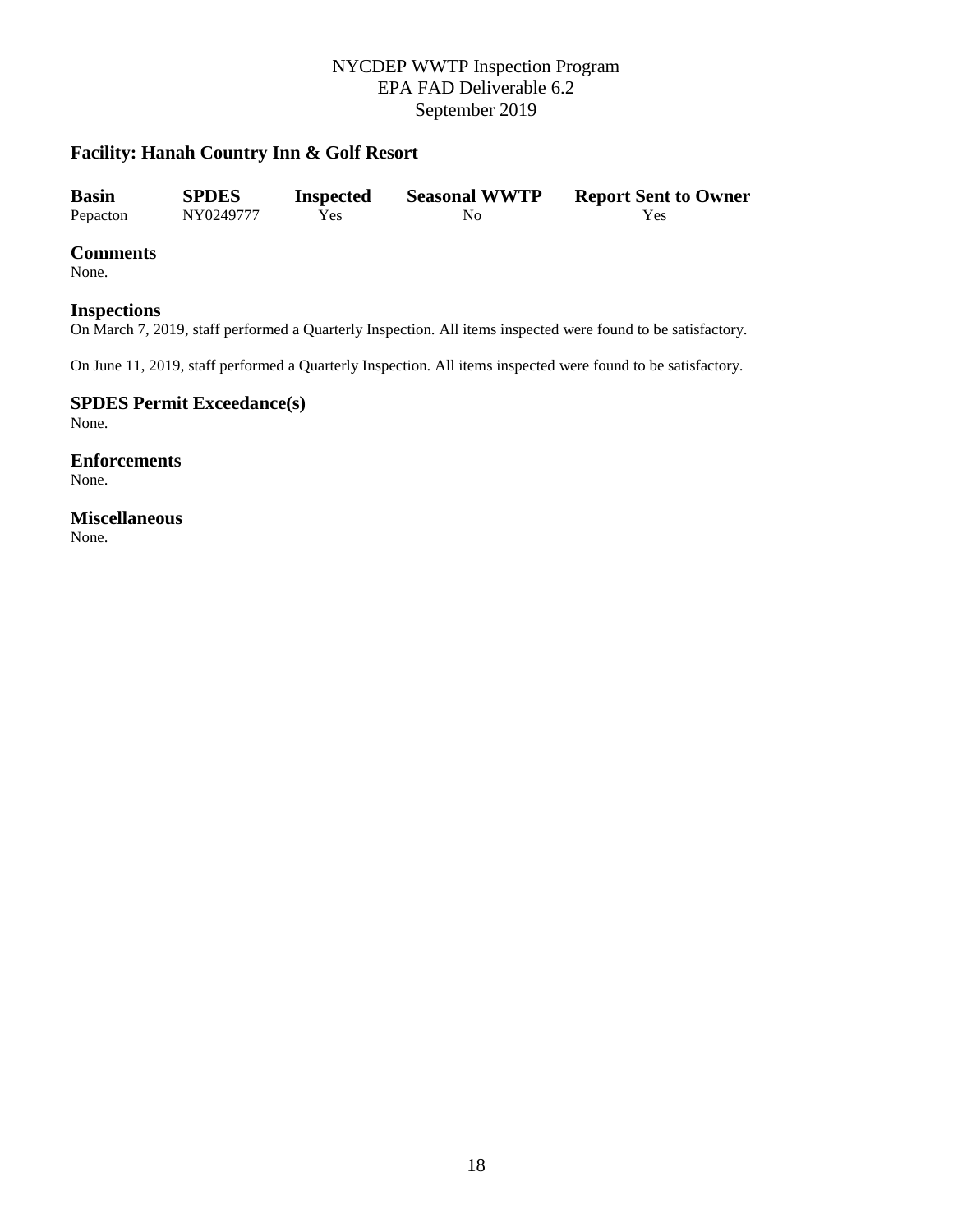## **Facility: Hobart**

| <b>Basin</b> | <b>SPDES</b> | <b>Inspected</b> | <b>Seasonal WWTP</b> | <b>Report Sent to Owner</b> |
|--------------|--------------|------------------|----------------------|-----------------------------|
| Cannonsville | NY0029254    | Yes              | No                   | Yes                         |

## **Comments**

None.

## **Inspections**

On January 17, 2019, staff performed a Quarterly Inspection. All items inspected were found to be satisfactory.

On April 25, 2019, staff performed a Quarterly Inspection. All items inspected were found to be satisfactory.

**SPDES Permit Exceedance(s)** None.

**Enforcements** None.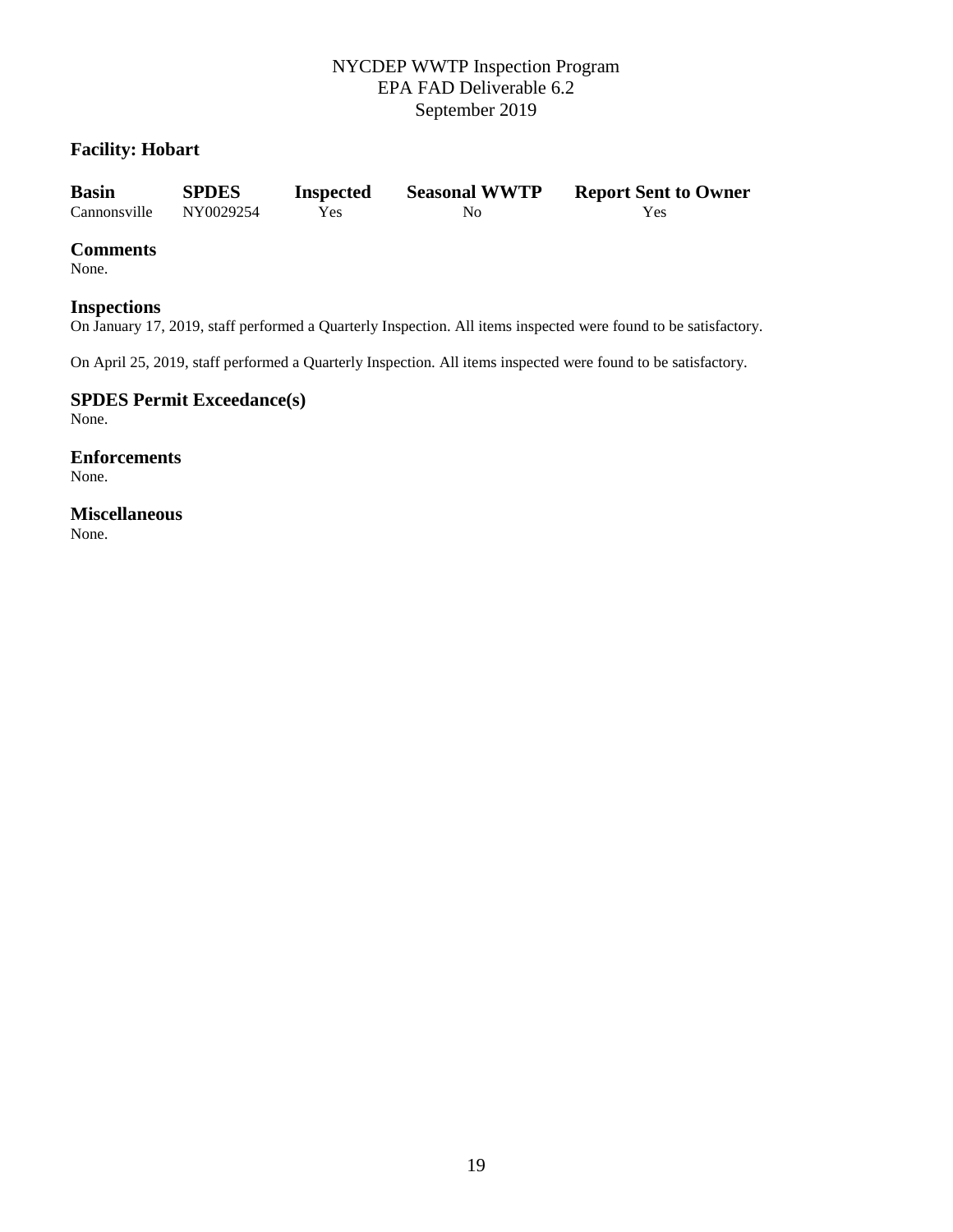## **Facility: Hunter**

| <b>Basin</b> | <b>SPDES</b> | <b>Inspected</b> | <b>Seasonal WWTP</b> | <b>Report Sent to Owner</b> |
|--------------|--------------|------------------|----------------------|-----------------------------|
| Schoharie    | NY0241075    | Yes              | No.                  | Yes                         |

#### **Comments**

The DEC issued a notice of violation on September 11, 2018 in response to several collection system overflows, dating back to June 2017. The Village received a deadline of January 11, 2019 to submit an engineering report that describes the causes of the overflows and corrective measures, including a schedule of tasks, to address the issues.

Cedarwood engineering, on behalf of the Village of Hunter, submitted a report to the DEC/DEP on January 11, 2019. New high capacity pumps installed at the Liftside pump station. Standby, gas-powered trash pumps are available as backup. The high level alarm for the water treatment plant was reprogrammed to prevent backwash pumps from continually sending water to the backwash surge tank, causing the tank to overflow and discharge into the sewage collection system. Additional I&I investigation will be performed to assess the structural integrity of the wastewater collection system. DEC and DEP concur the response satisfies the conditions of the NOV.

#### **Inspections**

On February 14, 2019, staff performed a Quarterly Inspection. All items inspected were found to be satisfactory.

On May 8, 2019, staff performed a Quarterly Inspection. Items rated less than (S) satisfactory are indicated below: Item: 'A9. Flow Metering' received a rating of Marginal with comments: 'The effluent meter is not working. They are using the influent meter along with process flow adjustments to calculate the effluent flow. They are waiting for an estimate for a new meter.'

#### **SPDES Permit Exceedance(s)**

None.

**Enforcements** None.

#### **Miscellaneous**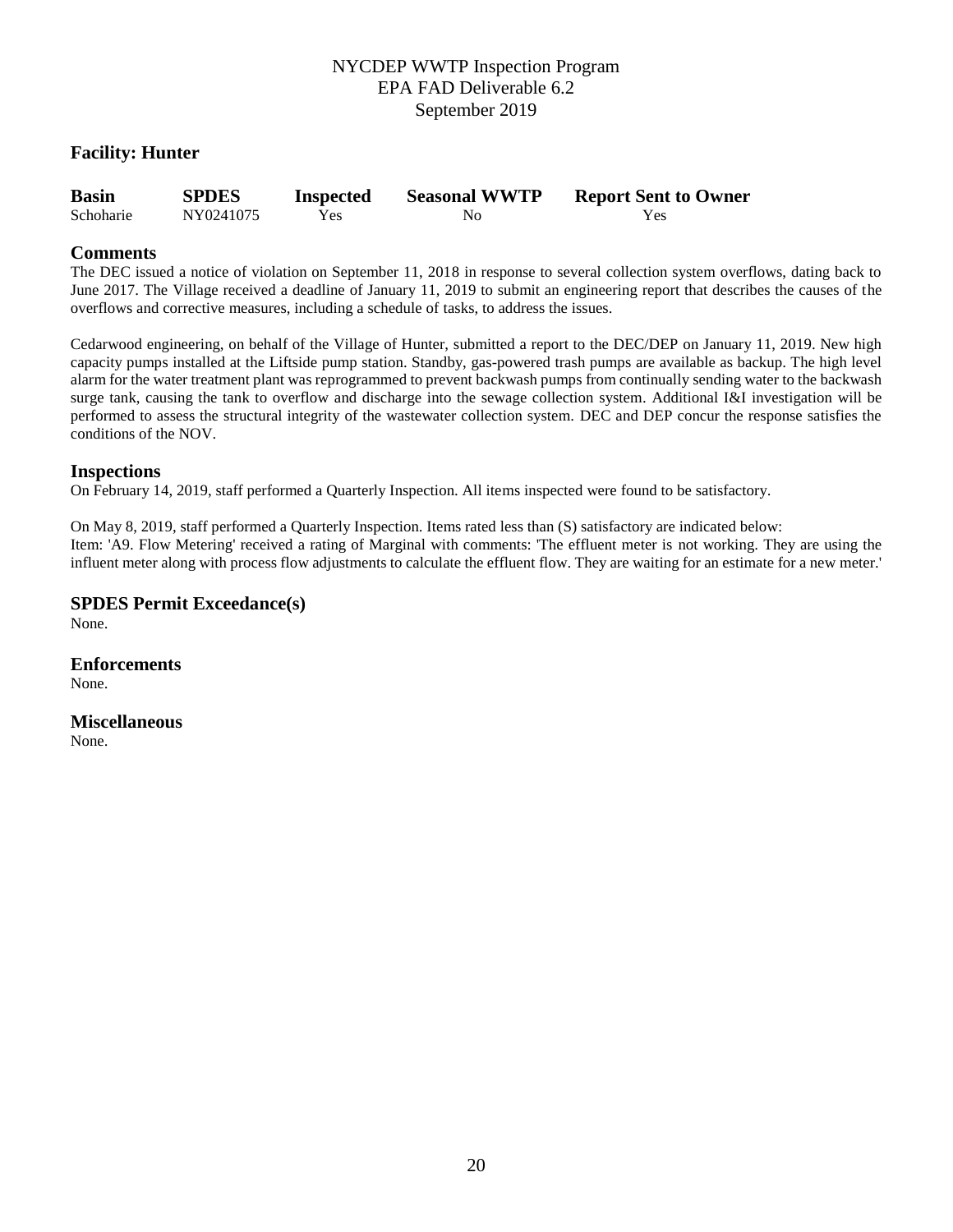## **Facility: Kraft Dairy (Cooling Water)**

| <b>Basin</b> | <b>SPDES</b> | <b>Inspected</b> | <b>Seasonal WWTP</b> | <b>Report Sent to Owner</b> |
|--------------|--------------|------------------|----------------------|-----------------------------|
| Cannonsville | NY0008494    | Yes              | No.                  | Yes                         |

#### **Comments**

None.

#### **Inspections**

On June 25, 2019, staff performed a Quarterly Inspection. All items inspected were found to be satisfactory.

#### **SPDES Permit Exceedance(s)** None.

**Enforcements**

None.

#### **Miscellaneous**

This permitted discharge is for the cooling water only. It is not related to the industrial pre-treatment facility for their process water.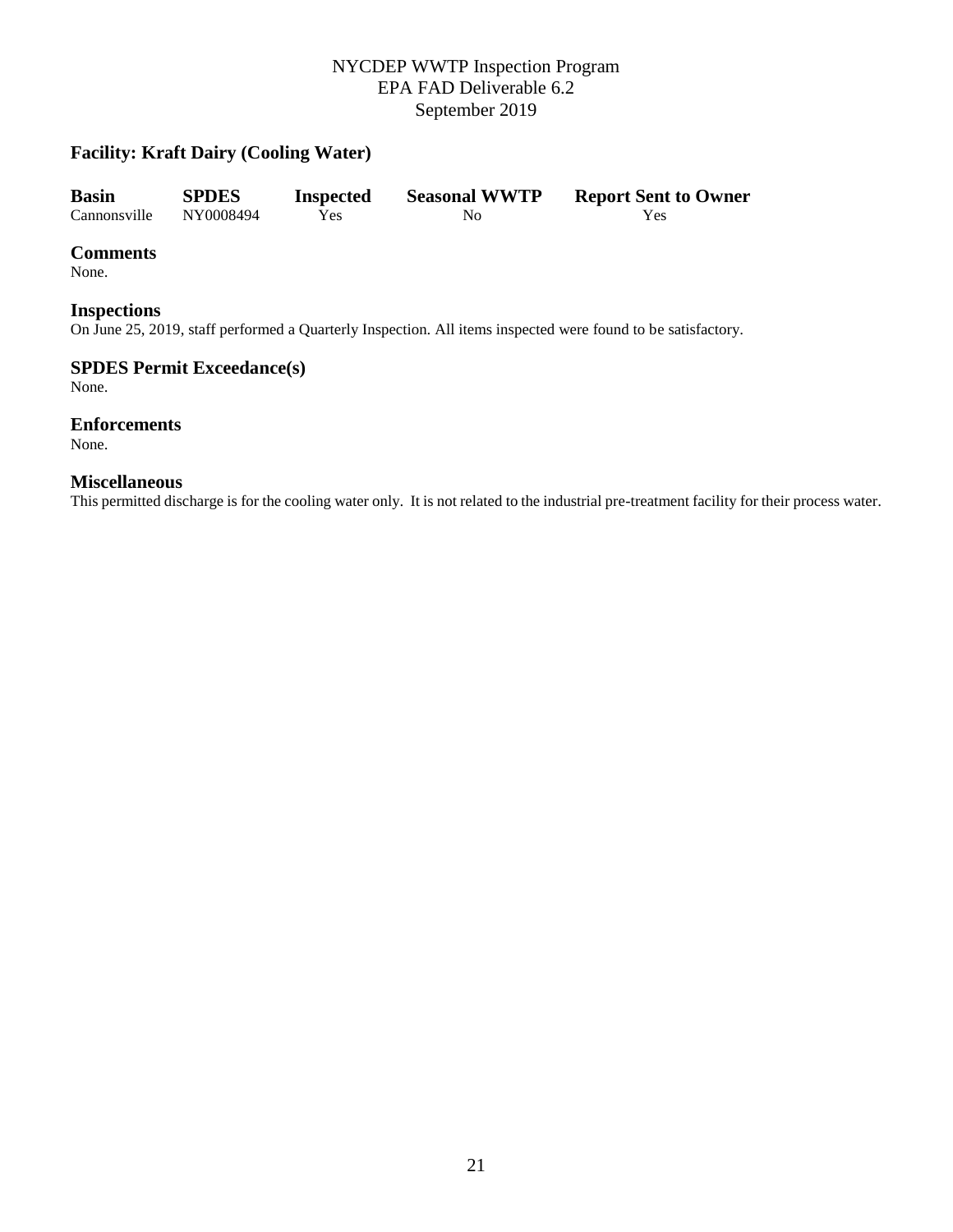## **Facility: L'man Achai (Camp)**

| <b>Basin</b> | <b>SPDES</b> | <b>Inspected</b> | <b>Seasonal WWTP</b> | <b>Report Sent to Owner</b> |
|--------------|--------------|------------------|----------------------|-----------------------------|
| Pepacton     | NY0104957    | Yes              | Yes                  | Yes                         |

#### **Comments**

This facility is used on a seasonal basis for the summer months only.

#### **Inspections**

On June 27, 2019, staff performed a Quarterly Inspection. Items rated less than (S) satisfactory are indicated below: Item: 'B2. Turbidity Monitoring' received a rating of Marginal with comments: 'Meters calibrated by Aqualogics on 07/05/2017. Cleaned but not calibrated for 2018. Meters must be calibrated prior to start of 2019 camp season.'

**SPDES Permit Exceedance(s)** None.

**Enforcements** None.

**Miscellaneous**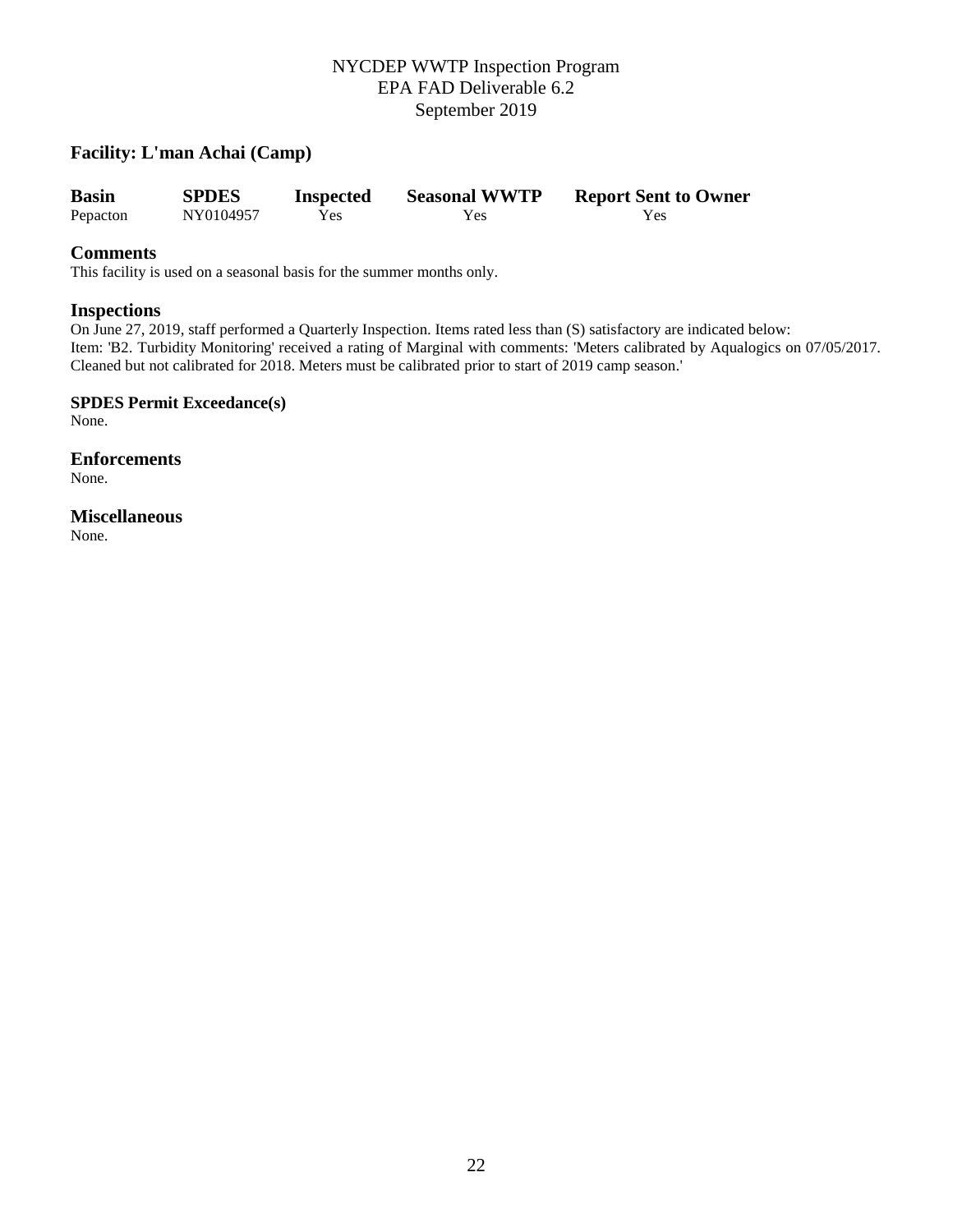## **Facility: Machne Tashbar (Camp)**

| <b>Basin</b> | <b>SPDES</b> | <b>Inspected</b> | <b>Seasonal WWTP</b> | <b>Report Sent to Owner</b> |
|--------------|--------------|------------------|----------------------|-----------------------------|
| Schoharie    | NY0263061    | Yes              | No                   | Yes                         |

#### **Comments**

None.

#### **Inspections**

On May 23, 2019, staff performed a Reconnaissance Inspection of the facility. No occupancy or overflows noted.

On June 6, 2019, staff performed a Quarterly Inspection. All items inspected were found to be satisfactory.

On June 12, 2019, staff performed a Reconnaissance Inspection of the facility. No occupancy or overflows noted.

#### **SPDES Permit Exceedance(s)** None.

#### **Enforcements** None.

## **Miscellaneous**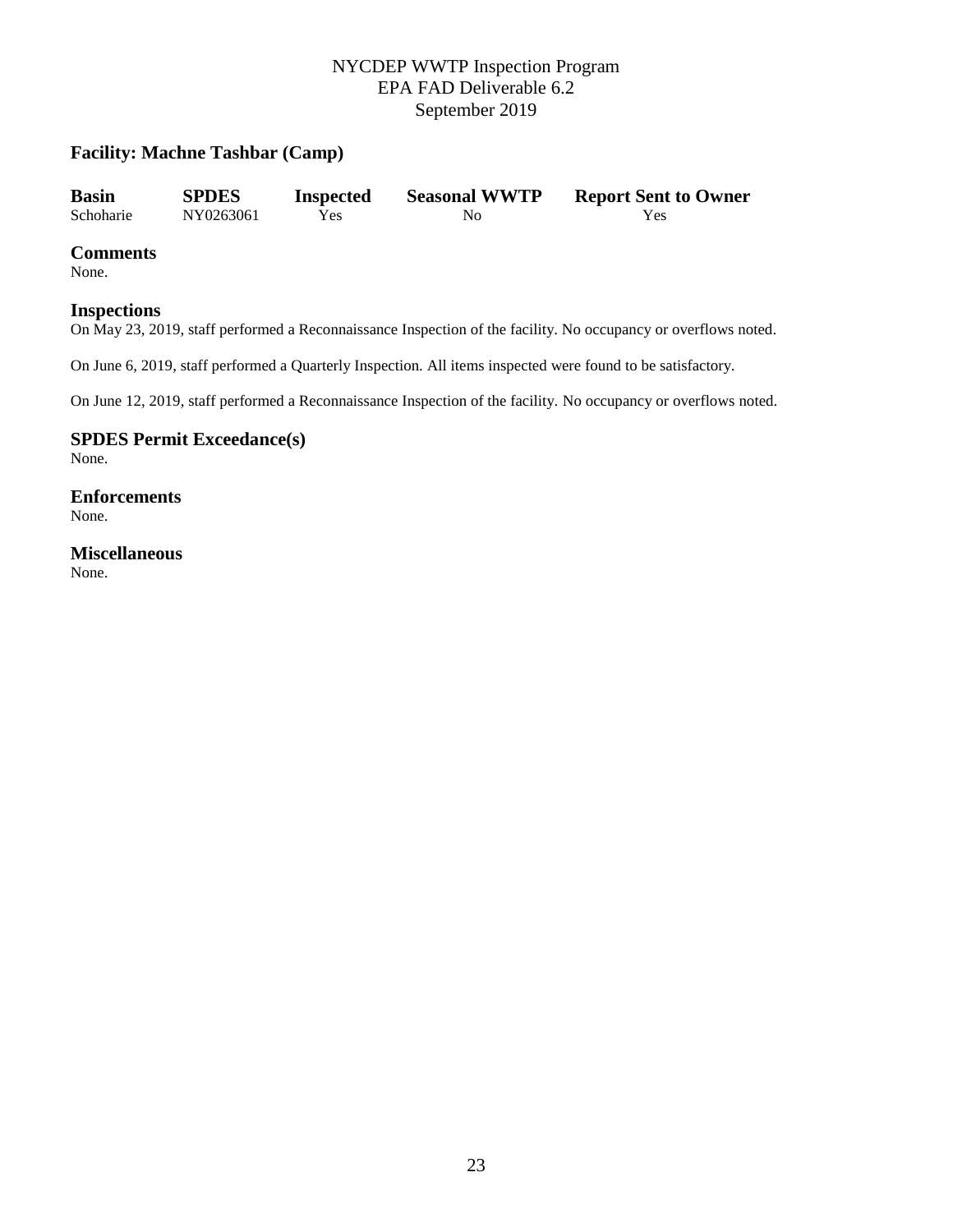## **Facility: Margaretville (NYCDEP)**

| <b>Basin</b> | <b>SPDES</b> | <b>Inspected</b> | <b>Seasonal WWTP</b> | <b>Report Sent to Owner</b> |
|--------------|--------------|------------------|----------------------|-----------------------------|
| Pepacton     | NY0026531    | Yes              | No                   | Yes.                        |

#### **Comments**

None.

#### **Inspections**

On February 26, 2019, staff performed a Quarterly Inspection. All items inspected were found to be satisfactory.

On April 10, 2019, staff performed a Quarterly Inspection. All items inspected were found to be satisfactory.

## **SPDES Permit Exceedance(s)**

None.

#### **Enforcements**

This is a DEP owned facility. The WWTP Compliance and Inspection group does not have any regulatory authority over this facility.

### **Miscellaneous**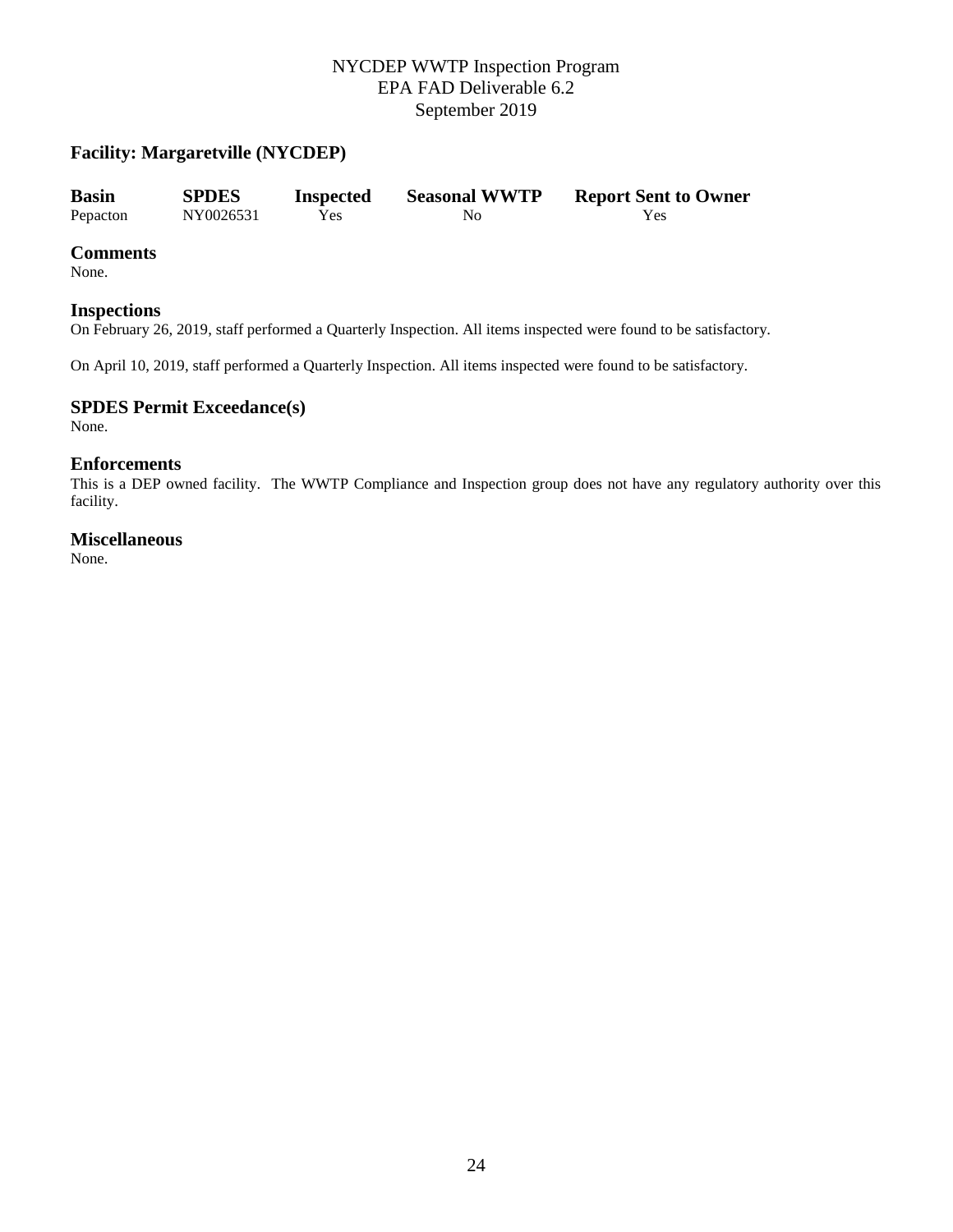## **Facility: Mountain View Estates**

| <b>Basin</b> | <b>SPDES</b> | <b>Inspected</b> | <b>Seasonal WWTP</b> | <b>Report Sent to Owner</b> |
|--------------|--------------|------------------|----------------------|-----------------------------|
| Schoharie    | NY0263052    | Yes              | No                   | Yes                         |

#### **Comments**

None.

#### **Inspections**

On February 28, 2019, staff performed a Quarterly Inspection. All items inspected were found to be satisfactory.

On May 30, 2019, staff performed a Quarterly Inspection. All items inspected were found to be satisfactory.

#### **SPDES Permit Exceedance(s)**

On February 21, 2019, a DEP laboratory sample indicated an exceedance of Phosphorus with a sample result of 2.43 mg/L, exceeding the SPDES parameter limit of 1.0 mg/L. The likely cause are the very low flows running through the facility. There did not appear to be any mechanical or process control abnormalities that could have led to this reading. All remaining wet chemistry and bacteriological values for the period demonstrate no upset within the treatment process. Given the isolated nature of this reading, no enforcement is necessary.

#### **Enforcements**

None.

## **Miscellaneous**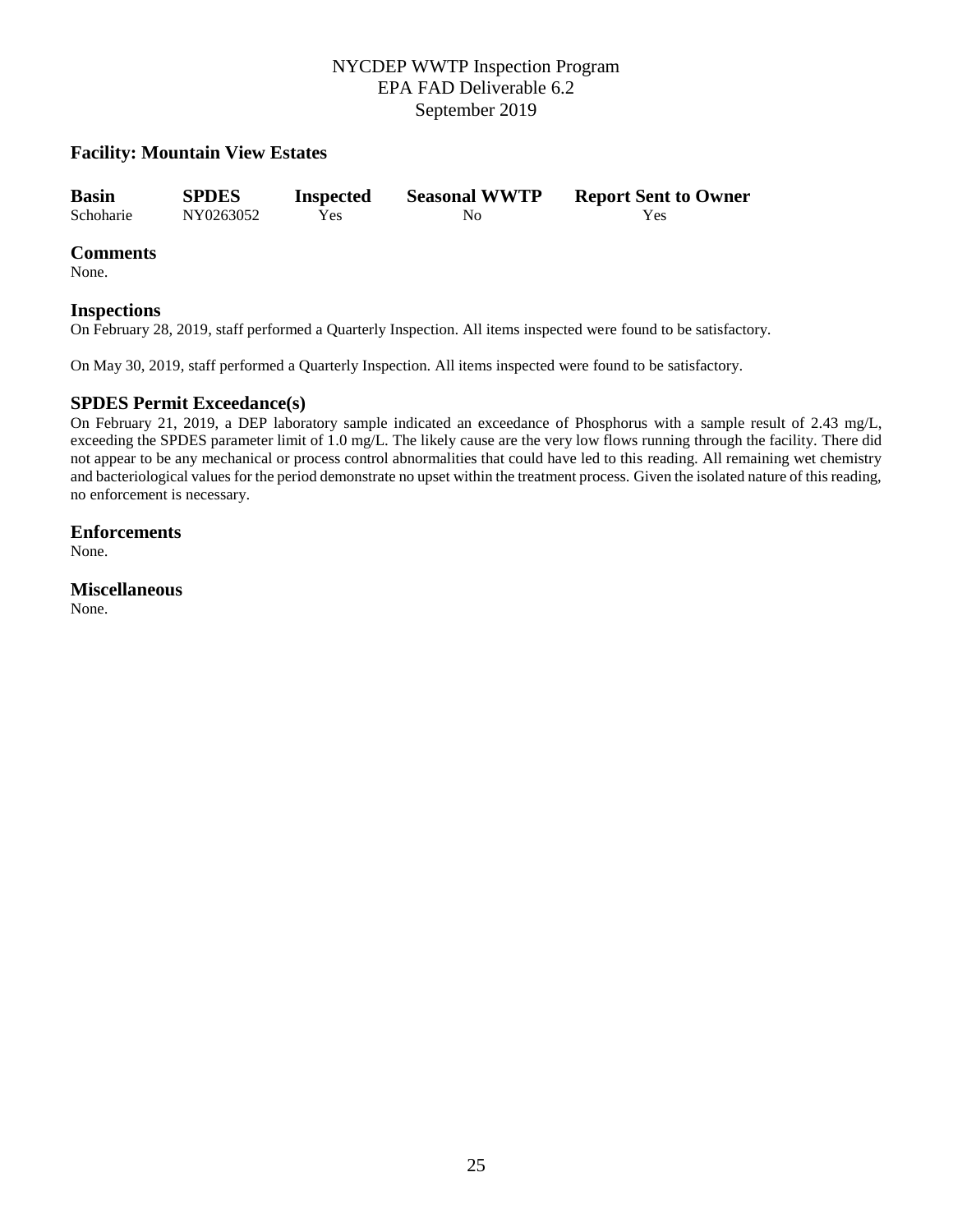## **Facility: Mountainside Farms Inc.**

| <b>Basin</b> | <b>SPDES</b> | <b>Inspected</b> | <b>Seasonal WWTP</b> | <b>Report Sent to Owner</b> |
|--------------|--------------|------------------|----------------------|-----------------------------|
| Pepacton     | NY0084590    | Yes              | No                   | Yes                         |

#### **Comments**

None.

#### **Inspections**

On March 7, 2019, staff performed a Quarterly Inspection. Items rated less than (S) satisfactory are indicated below: Item: 'A9. Flow metering' received a rating of Marginal with comments: 'The effluent flow meter was last calibrated on 12/20/17 and is past due. The influent flow meter is located at the dairy plant with the chart recorder.'

On June 11, 2019, staff performed a Quarterly Inspection. Items rated less than (S) satisfactory are indicated below:

Item: 'B6. DAF Unit / Compressor' received a rating of Marginal with comments: 'The DAF unit has a broken shaft on the air pump; currently under repair and will be completed this week. The DAF unit is still in service and the flight is skimming FOG off the surface.'

Item: 'E4. Subsurface Discharge Pond' received a rating of Marginal with comments: 'The controls to the effluent pumps are not working; contractor onsite to evaluate and repair. Bypass pumping to a side stream tank as a temporary solution. The operator added extra lines to extend the pump discharge from the side stream tank to the #3 pond. From there it will feed by gravity to a subsurface discharge pond. They were ready to start forward flow through the WWTP by the end of the inspection.'

## **SPDES Permit Exceedance(s)**

None.

**Enforcements** None.

## **Miscellaneous**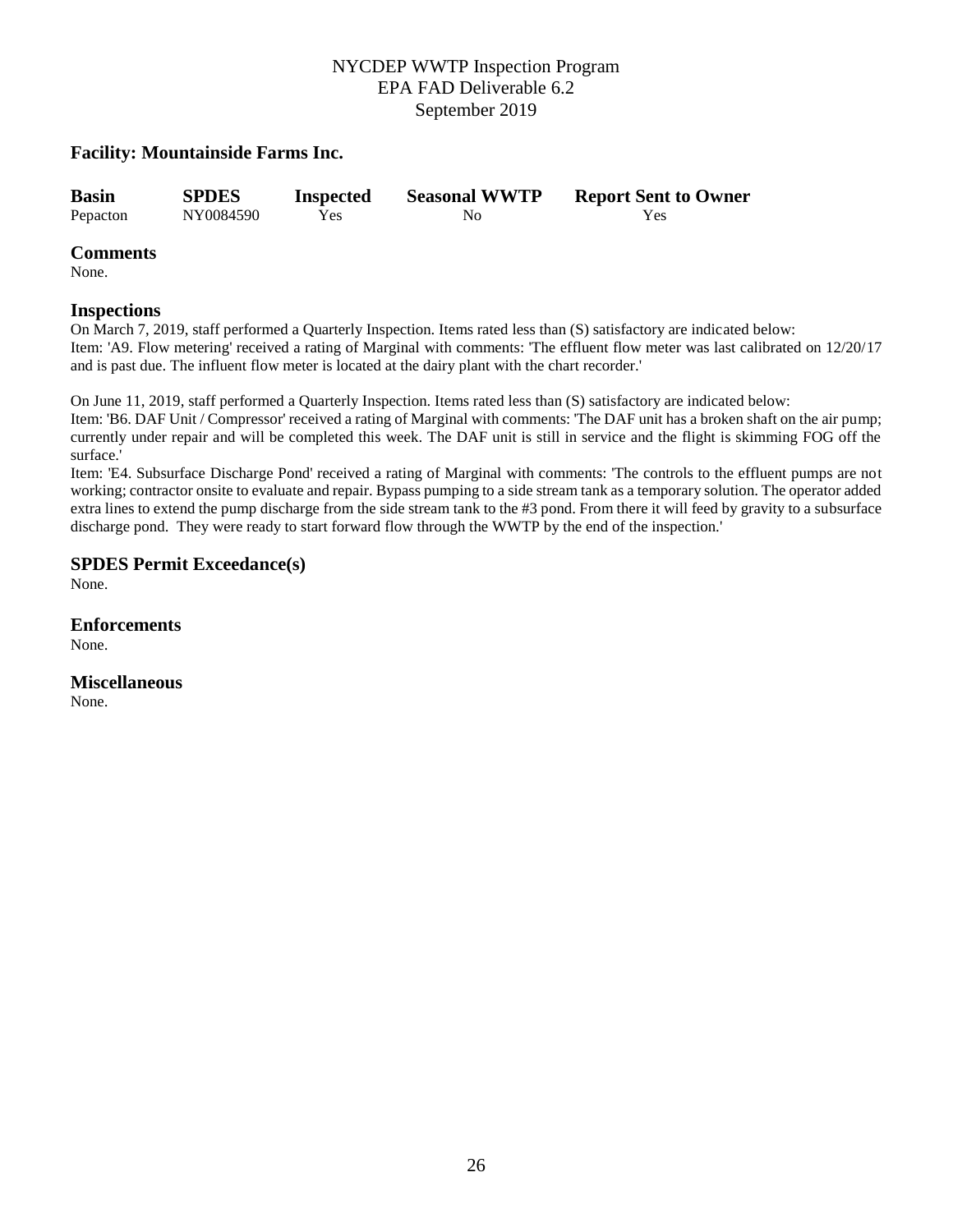## **Facility: Oh-Neh-Tah (Camp)**

| <b>Basin</b> | <b>SPDES</b> | <b>Inspected</b> | <b>Seasonal WWTP</b> | <b>Report Sent to Owner</b> |
|--------------|--------------|------------------|----------------------|-----------------------------|
| Schoharie    | NY0205460    | <b>Yes</b>       | Yes                  | Yes                         |

### **Comments**

This facility is used on a seasonal basis for the summer months only.

The camp will not open during the summer season; it has been closed since 2011. The WWTP is monitored and routinely run in recirculation mode by a certified WWTP operator. A new collection system for the entire camp was added during the facility upgrade at the camps expense.

#### **Inspections**

On May 9, 2019, staff performed a Quarterly Inspection. Items rated less than (S) satisfactory are indicated below:

Item: 'A4. Stand-by Power' received a rating of Unsatisfactory with comments: 'The generator alarm was on and the unit is running in manual mode, not auto. The charger showed 13.1 volts and the block heater was in service. The unit has not been exercised in at least one year. The running hour meter has not changed (186.7 hours). The phase inverter was running. The generator is needed to run the heat during the winter months if there is a power outage. It should be exercised and put into auto mode.'

#### **SPDES Permit Exceedance(s)**

None.

**Enforcements** None.

**Miscellaneous**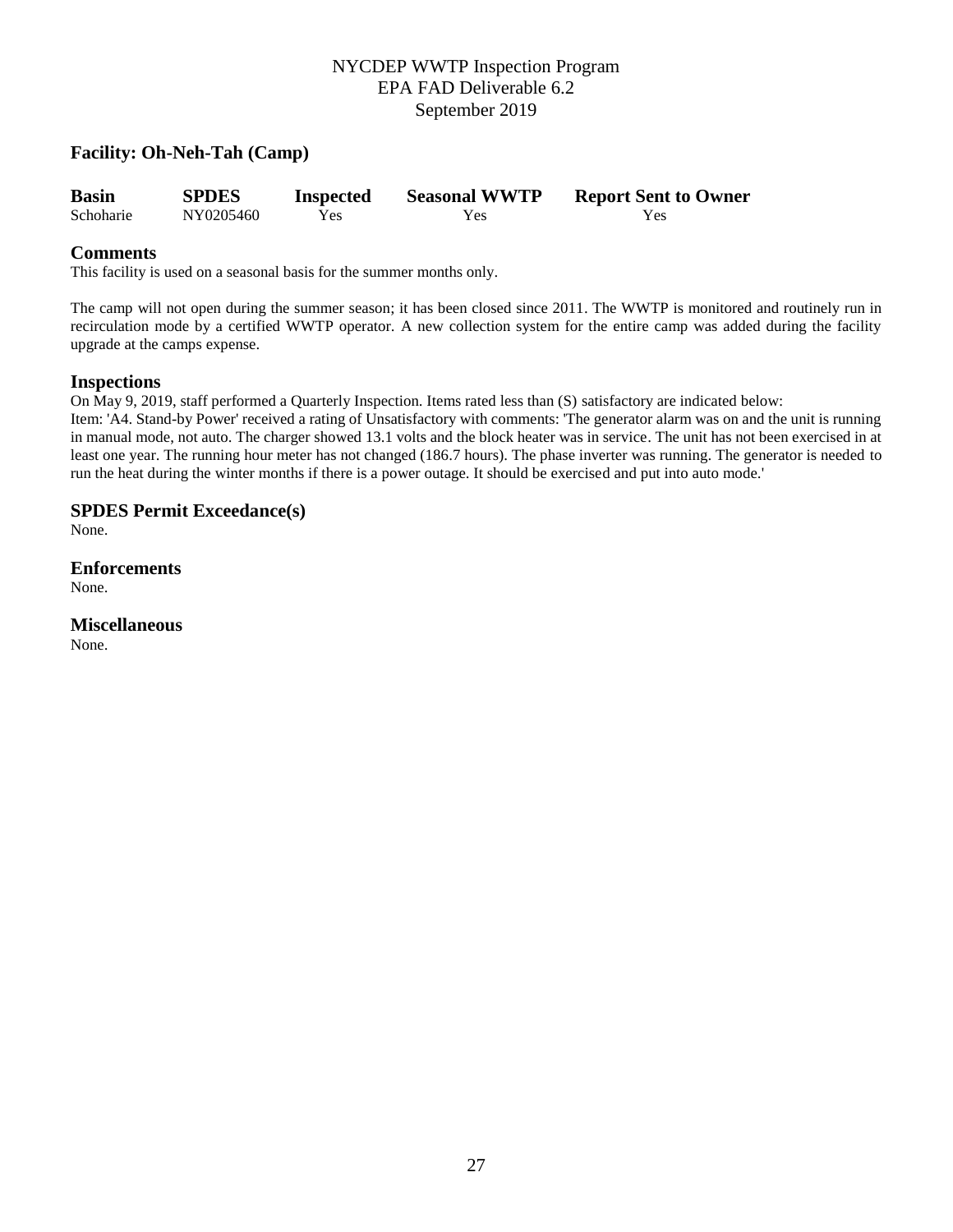## **Facility: Olive Woods LLC. (Woodstock Percussion)**

| <b>Basin</b> | <b>SPDES</b> | <b>Inspected</b> | <b>Seasonal WWTP</b> | <b>Report Sent to Owner</b> |
|--------------|--------------|------------------|----------------------|-----------------------------|
| Ashokan      | NY0098281    | Yes              | No                   | Yes                         |

#### **Comments**

None.

#### **Inspections**

On February 13, 2019, staff performed a Quarterly Inspection. All items inspected were found to be satisfactory.

On May 7, 2019, staff performed a Quarterly Inspection. Items rated less than (S) satisfactory are indicated below: Item: 'A2. Potable Water Supply Prot.' received a rating of Marginal with comments: 'Backflow preventer is in place and was inspected on 03/07/2018 and is past due.'

Item: 'E1. U.V. Disinfection' received a rating of Marginal with comments: 'Trojan brand swift units are used. The # 2 unit needs a new sensor and is not being used at the present time. The unit does work but the sensor does not read correctly.'

#### **SPDES Permit Exceedance(s)**

None.

#### **Enforcements**

None.

#### **Miscellaneous**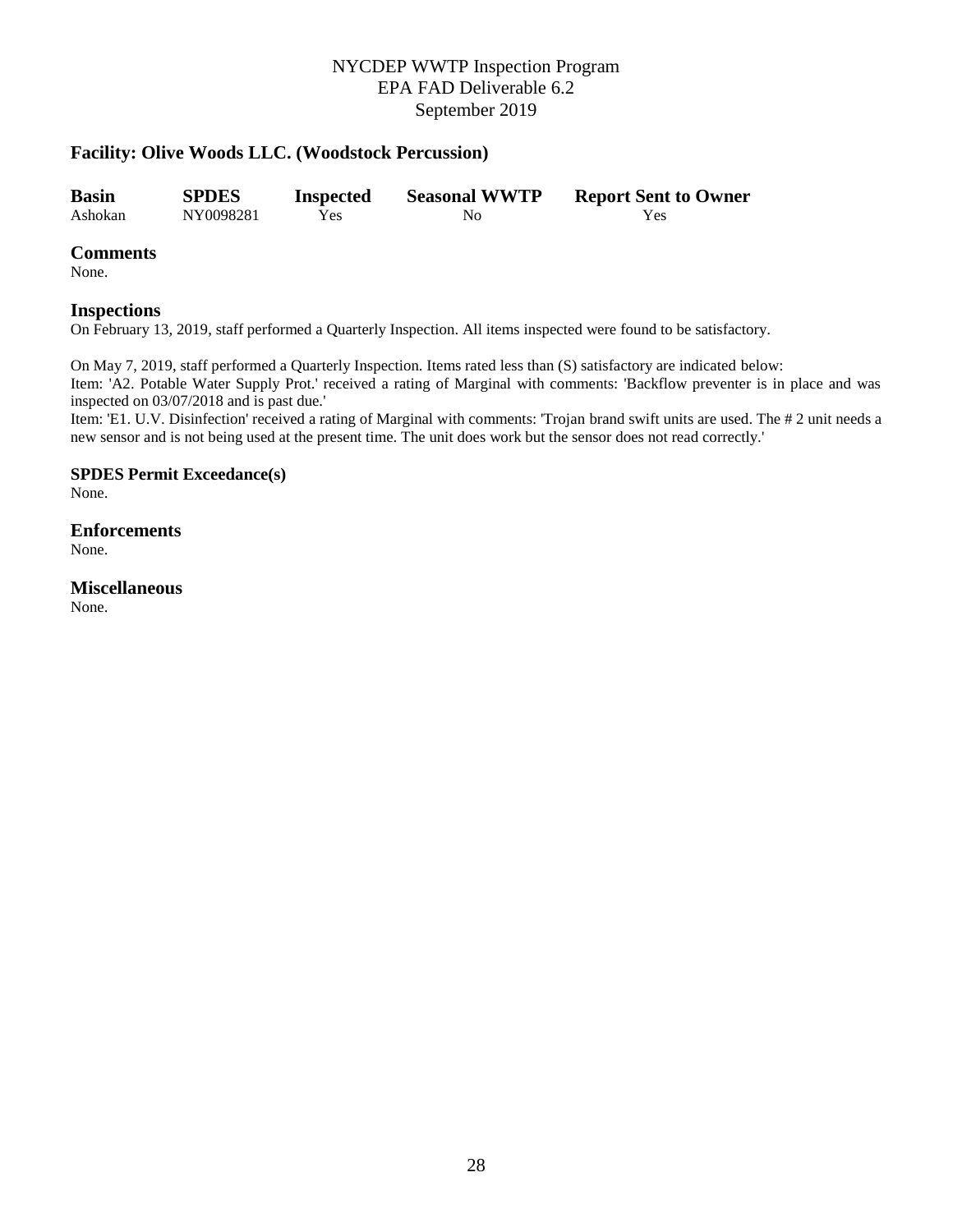## **Facility: Oorah Catskill Retreat**

| <b>Basin</b> | <b>SPDES</b> | <b>Inspected</b> | <b>Seasonal WWTP</b> | <b>Report Sent to Owner</b> |
|--------------|--------------|------------------|----------------------|-----------------------------|
| Schoharie    | NY0069957    | Yes              | Yes.                 | Yes.                        |

#### **Comments**

None.

#### **Inspections**

On June 13, 2019, staff performed a Quarterly Inspection. Items rated less than (S) satisfactory are indicated below:

Item: 'D2. Open Bed Sand Filters' received a rating of Unsatisfactory with comments: 'A leak in the #3 liner was repaired in the summer of 2011. The sand was replaced and started restricting flow the following year, the bed has not worked properly since. The wastewater just ponds on top of the sand. The sand installed was not correct for this application. The previous operator has stated the owners were going to replace the sand for a few years now. One of the six beds is considered the reserve bed. With this bed out of service, there is no reserve unit.'

#### **SPDES Permit Exceedance(s)**

None.

#### **Enforcements**

None.

#### **Miscellaneous**

On April 9, 2019, staff received an email from the NYSDEC stating that the WWTP can accept the backwash from the camp's drinking water treatment system. NYSDEC will add Iron as a parameter in the SPDES permit with a limit of 0.3 mg/l. The backwash flow is estimated 1,120 gallons per week.

On June 21, 2019, staff received a phone call from the operator stating that the sand replacement in filter #3 was complete and operational.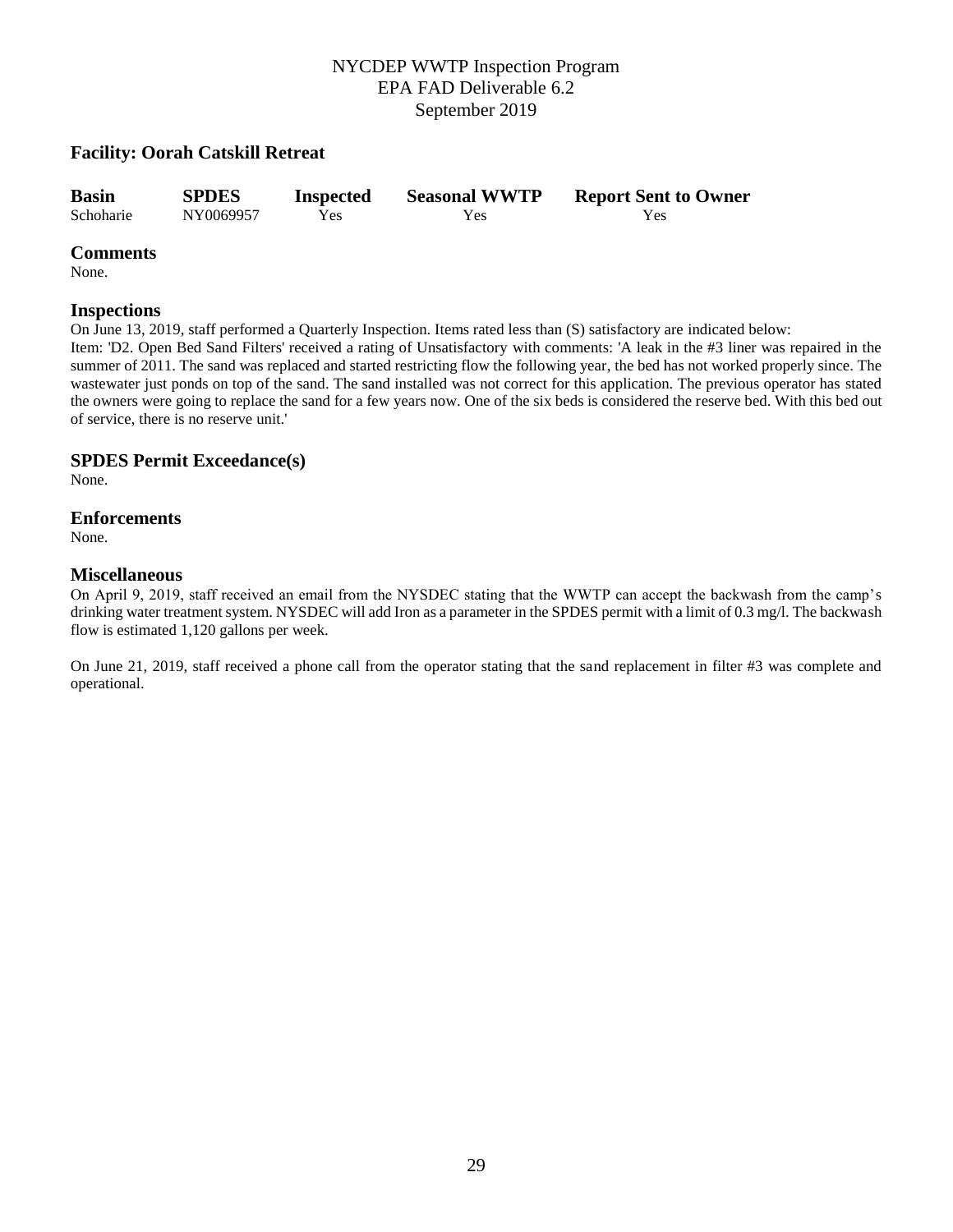## **Facility: Pine Hill (NYCDEP)**

| <b>Basin</b> | <b>SPDES</b> | <b>Inspected</b> | <b>Seasonal WWTP</b> | <b>Report Sent to Owner</b> |
|--------------|--------------|------------------|----------------------|-----------------------------|
| Ashokan      | NY0026557    | <b>Yes</b>       | No.                  | Yes                         |

#### **Comments**

None.

#### **Inspections**

On March 28, 2019, staff performed a Quarterly Inspection. All items inspected were found to be satisfactory.

On June 7, 2019, staff performed a Quarterly Inspection. All items inspected were found to be satisfactory.

### **SPDES Permit Exceedance(s)**

None.

#### **Enforcements**

This is a DEP owned facility. The WWTP Compliance and Inspection group does not have any regulatory authority over this facility.

## **Miscellaneous**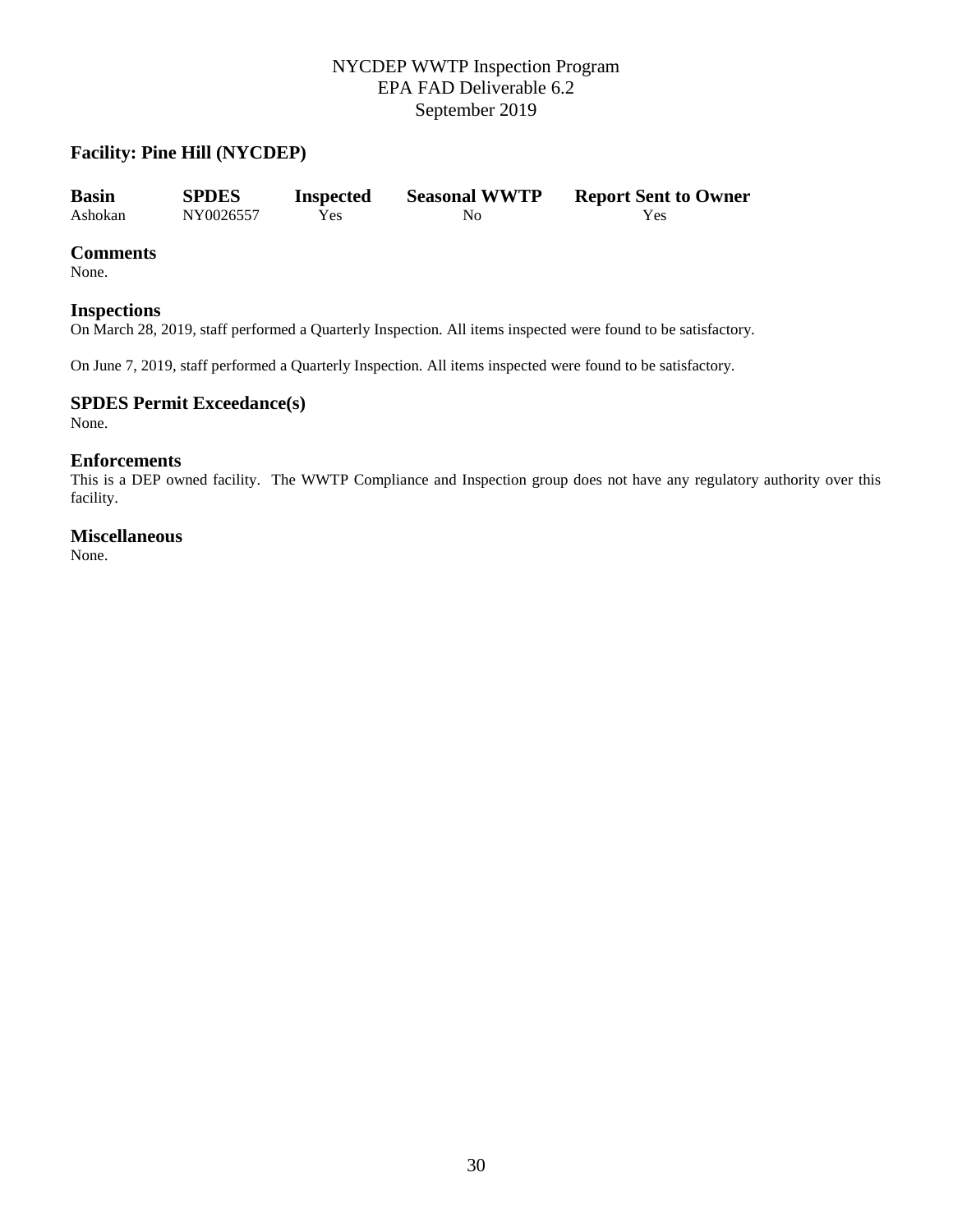## **Facility: Prattsville**

| <b>Basin</b> | <b>SPDES</b> | <b>Inspected</b> | <b>Seasonal WWTP</b> | <b>Report Sent to Owner</b> |
|--------------|--------------|------------------|----------------------|-----------------------------|
| Schoharie    | NY0263028    | Yes              | No                   | Yes                         |

#### **Comments**

None.

#### **Inspections**

On March 1, 2019, staff performed a Quarterly Inspection. All items inspected were found to be satisfactory.

On June 13, 2019, staff performed a Quarterly Inspection. All items inspected were found to be satisfactory.

**SPDES Permit Exceedance(s)** None.

**Enforcements** None.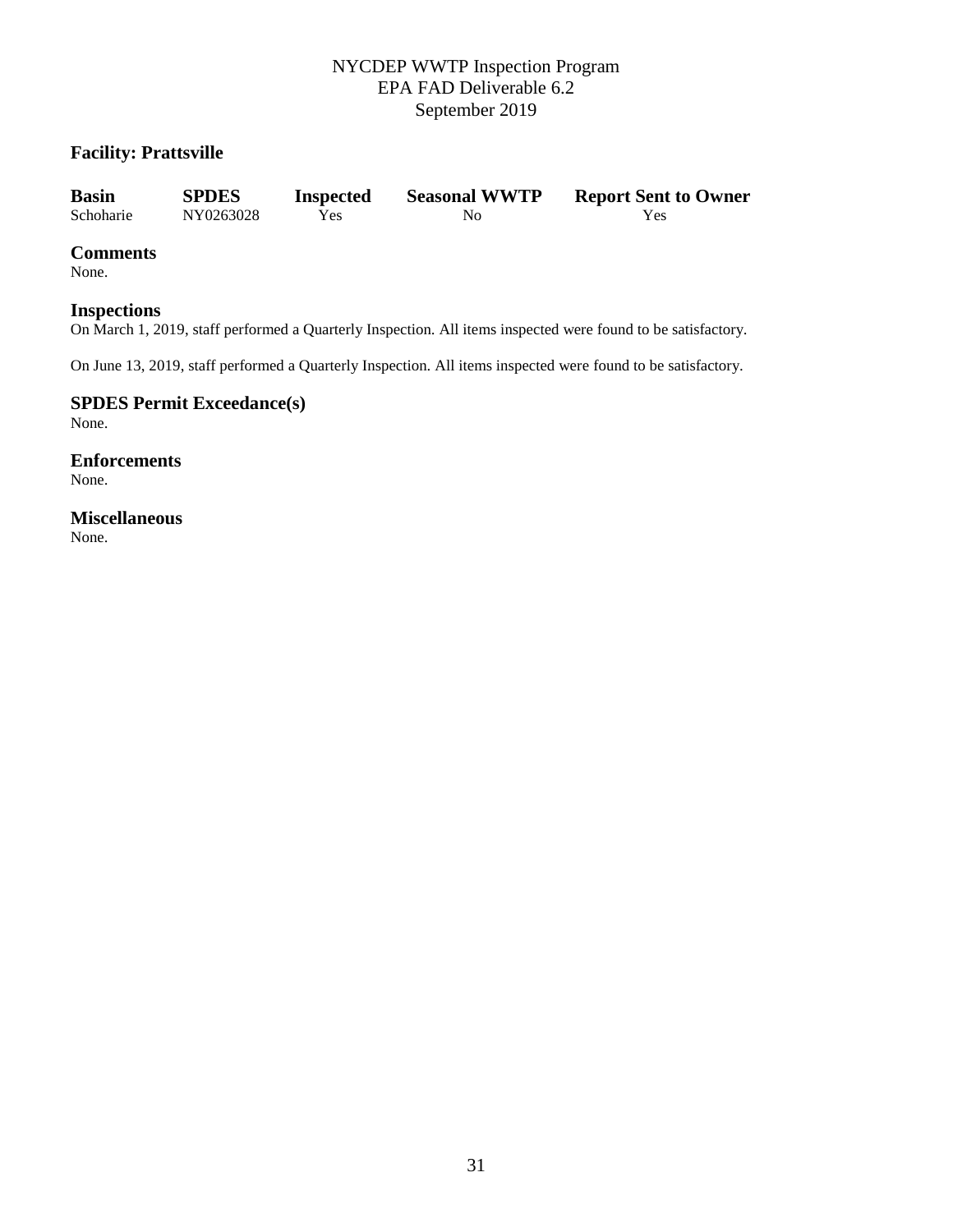## **Facility: Richardson Hill Road Landfill**

| <b>Basin</b> | <b>SPDES</b> | <b>Inspected</b> | <b>Seasonal WWTP</b> | <b>Report Sent to Owner</b> |
|--------------|--------------|------------------|----------------------|-----------------------------|
| Cannonsville | NY0413008    | Yes.             | No                   | Yes.                        |

#### **Comments**

None.

## **Inspections**

On June 11, 2019, staff performed a Quarterly Inspection. All items inspected were found to be satisfactory.

**SPDES Permit Exceedance(s)** None.

**Enforcements** None.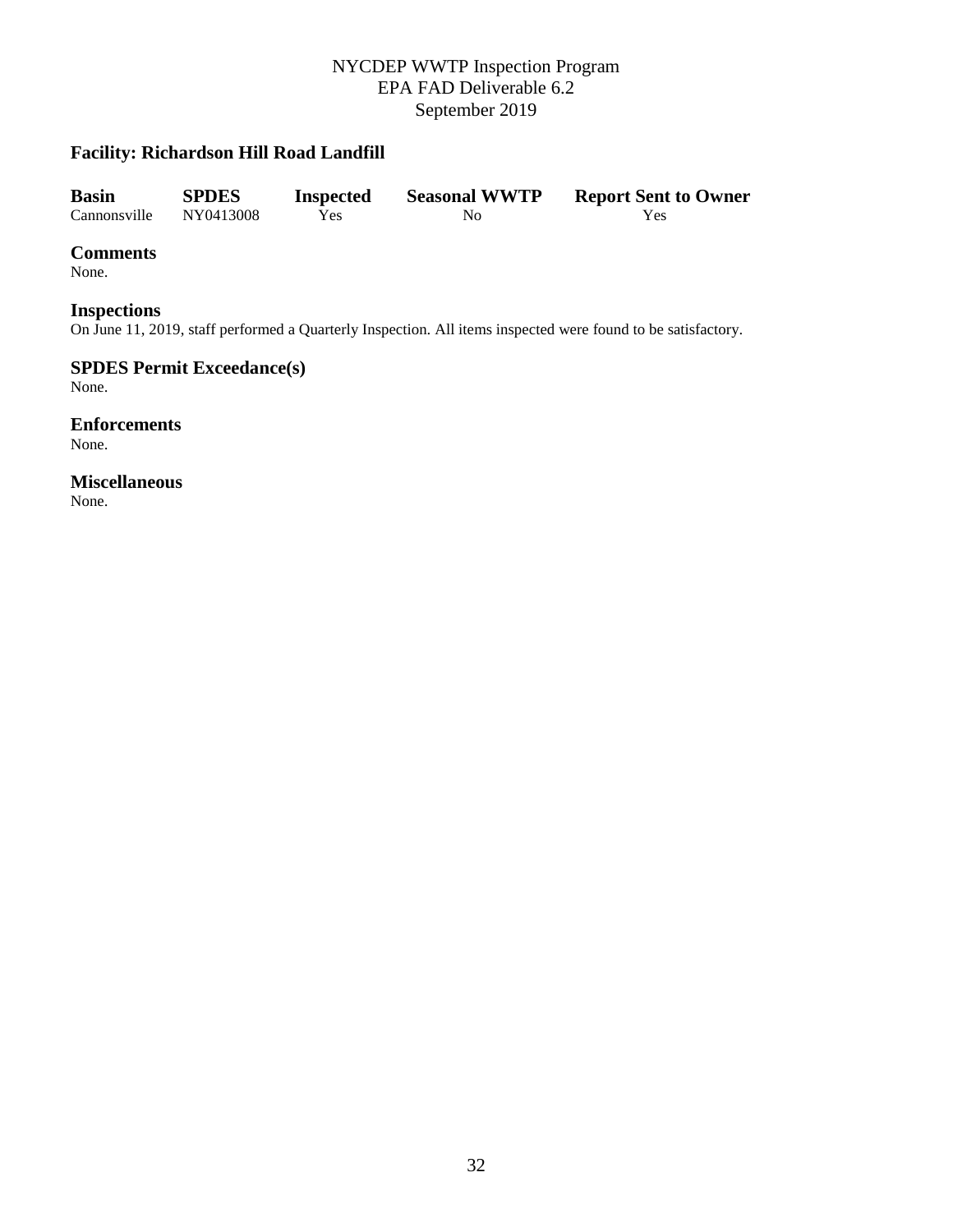## **Facility: Robert W. Harold Campus (BOCES)**

| <b>Basin</b> | <b>SPDES</b> | <b>Inspected</b> | <b>Seasonal WWTP</b> | <b>Report Sent to Owner</b> |
|--------------|--------------|------------------|----------------------|-----------------------------|
| Cannonsville | NY0097446    | Yes              | No                   | Y es                        |

#### **Comments**

None.

#### **Inspections**

On March 27, 2019, staff performed a Quarterly Inspection. All items inspected were found to be satisfactory.

On June 11, 2019, staff performed a Quarterly Inspection. All items inspected were found to be satisfactory.

#### **SPDES Permit Exceedance(s)** None.

**Enforcements** None.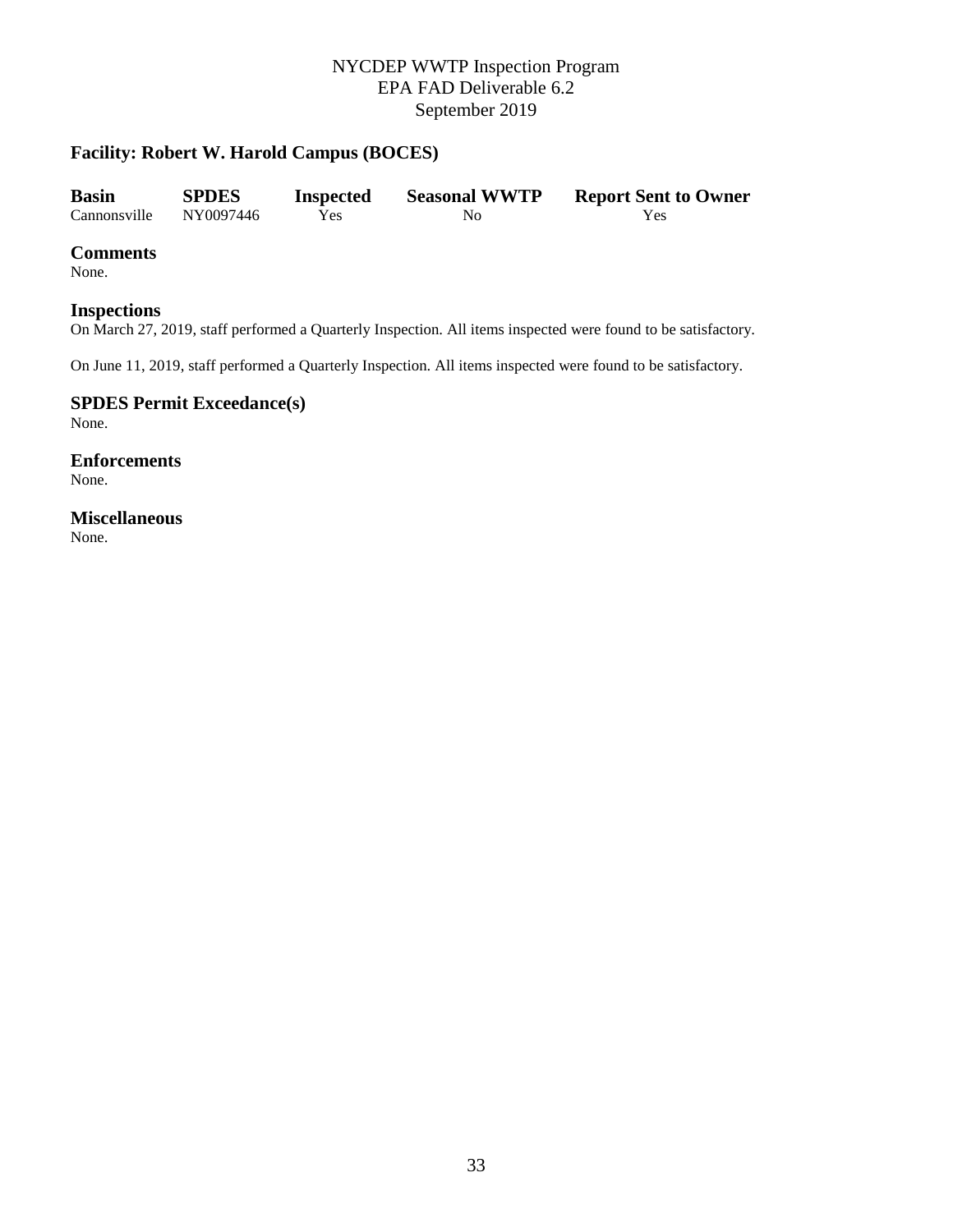## **Facility: Roxbury Lift Station**

| <b>Basin</b> | <b>SPDES</b> | <b>Inspected</b> | <b>Seasonal WWTP</b> | <b>Report Sent to Owner</b> |
|--------------|--------------|------------------|----------------------|-----------------------------|
| Pepacton     | RC0000008    | Yes              | No                   | No                          |

#### **Comments**

None.

#### **Inspections**

On March 7, 2019, staff performed a Reconnaissance Inspection of the facility. All items inspected were found to be satisfactory.

On May 1, 2019, staff performed a Reconnaissance Inspection of the facility. All items inspected were found to be satisfactory.

**SPDES Permit Exceedance(s)** None.

**Enforcements** None.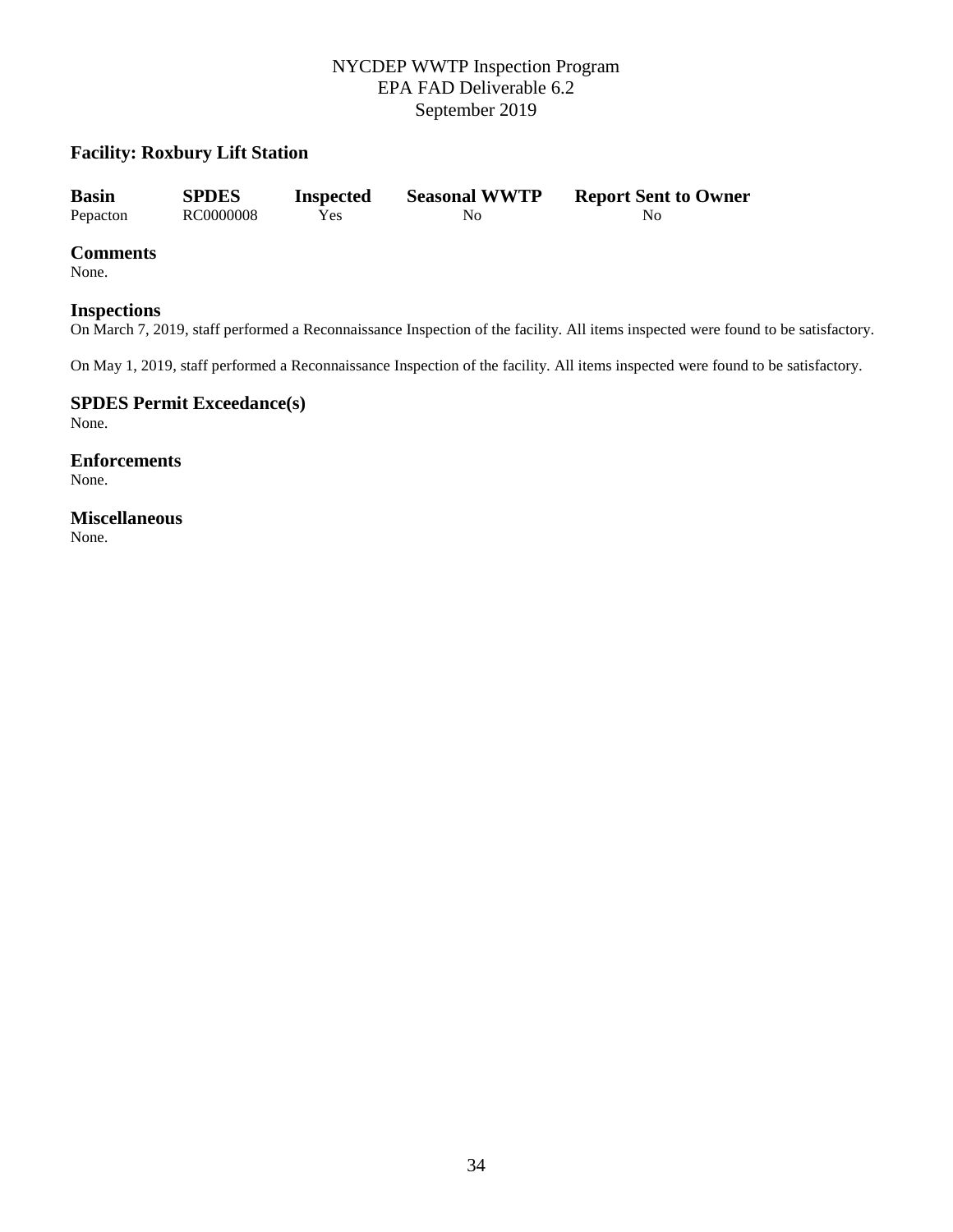## **Facility: Saputo Foods USA LLC (Cooling Water)**

| <b>Basin</b> | <b>SPDES</b> | <b>Inspected</b> | <b>Seasonal WWTP</b> | <b>Report Sent to Owner</b> |
|--------------|--------------|------------------|----------------------|-----------------------------|
| Cannonsville | NY0068292    | Yes              | No                   | Yes                         |

#### **Comments**

None.

#### **Inspections**

On May 31, 2019, staff performed a Quarterly Inspection. All items inspected were found to be satisfactory.

#### **SPDES Permit Exceedance(s)** None.

**Enforcements**

None.

#### **Miscellaneous**

This permitted discharge is for the cooling water only. It is not related to the industrial pre-treatment facility for their process water.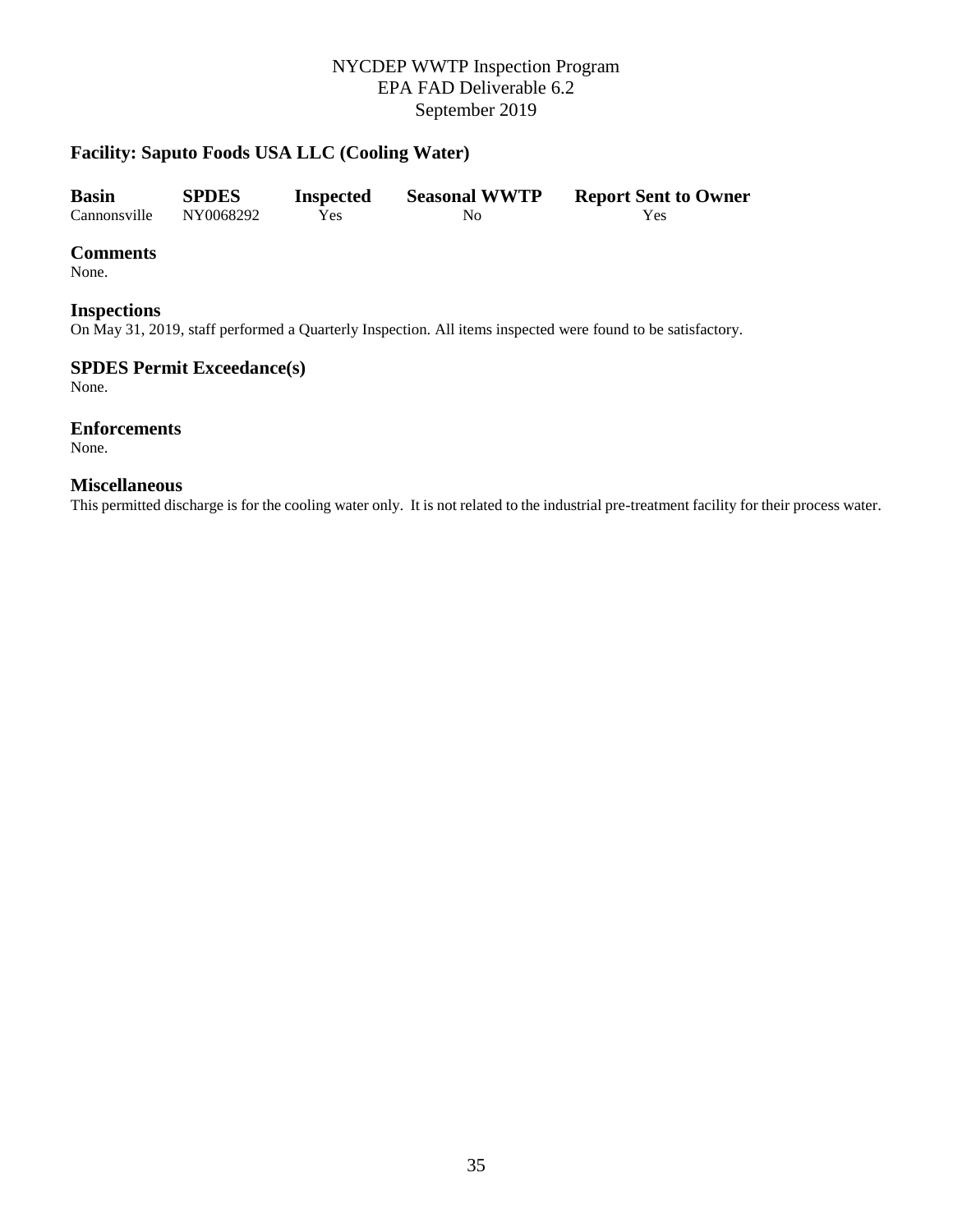## **Facility: Stamford**

| <b>Basin</b> | <b>SPDES</b> | <b>Inspected</b> | <b>Seasonal WWTP</b> | <b>Report Sent to Owner</b> |
|--------------|--------------|------------------|----------------------|-----------------------------|
| Cannonsville | NY0021555    | Yes              | No                   | Yes                         |

#### **Comments**

None.

#### **Inspections**

On March 20, 2019, staff performed a Quarterly Inspection. All items inspected were found to be satisfactory.

On April 25, 2019, staff performed a Quarterly Inspection. All items inspected were found to be satisfactory.

#### **SPDES Permit Exceedance(s)** None.

**Enforcements** None.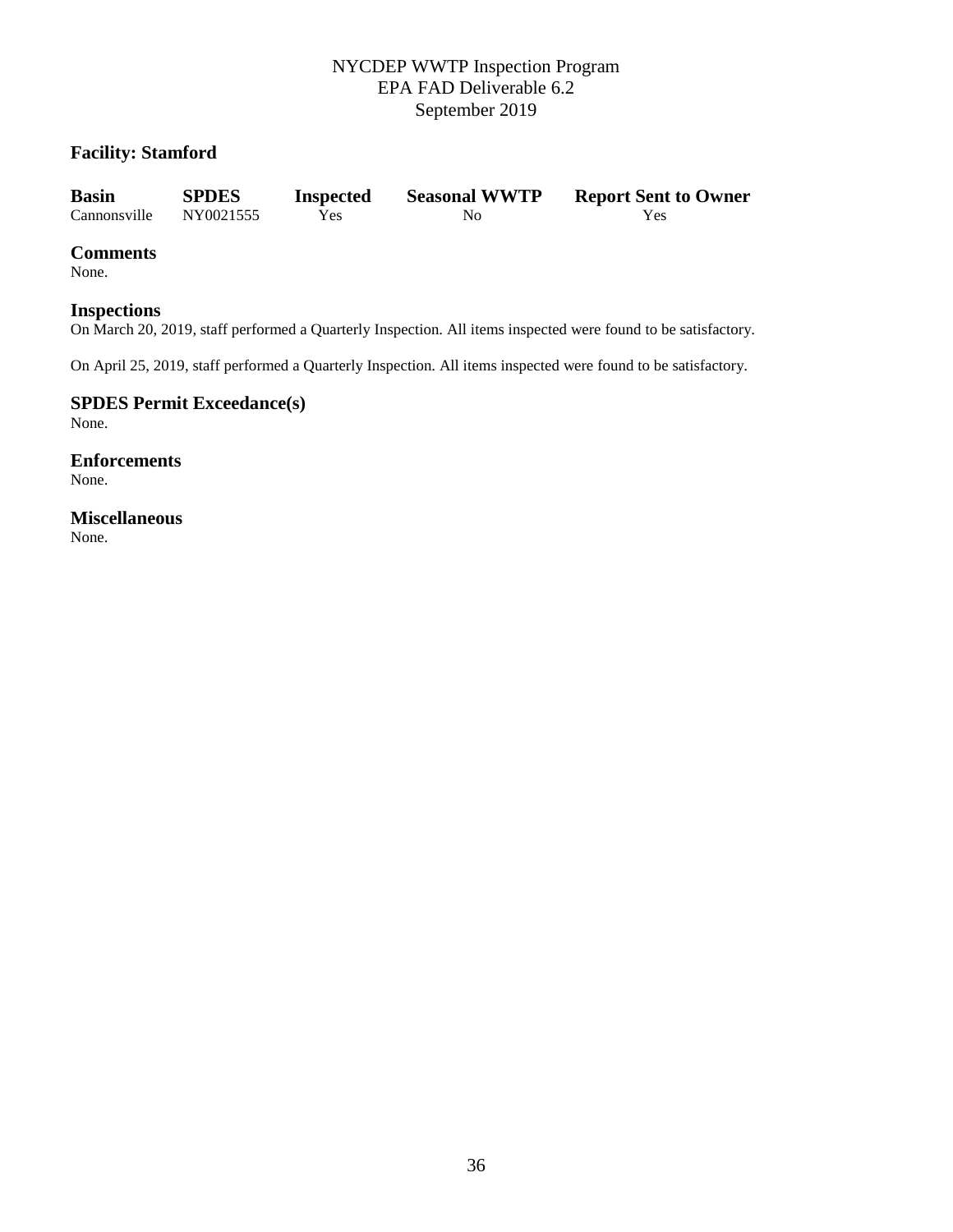## **Facility: Tannersville (NYCDEP)**

| <b>Basin</b> | <b>SPDES</b> | <b>Inspected</b> | <b>Seasonal WWTP</b> | <b>Report Sent to Owner</b> |
|--------------|--------------|------------------|----------------------|-----------------------------|
| Schoharie    | NY0026573    | Yes              | No.                  | Yes                         |

#### **Comments**

None.

#### **Inspections**

On January 7, 2019, staff performed a Quarterly Inspection. All items inspected were found to be satisfactory.

On April 8, 2019, staff performed a Quarterly Inspection. All items inspected were found to be satisfactory.

#### **SPDES Permit Exceedance(s)**

None.

#### **Enforcements**

This is a DEP owned facility. The WWTP Compliance and Inspection group does not have any regulatory authority over this facility.

## **Miscellaneous**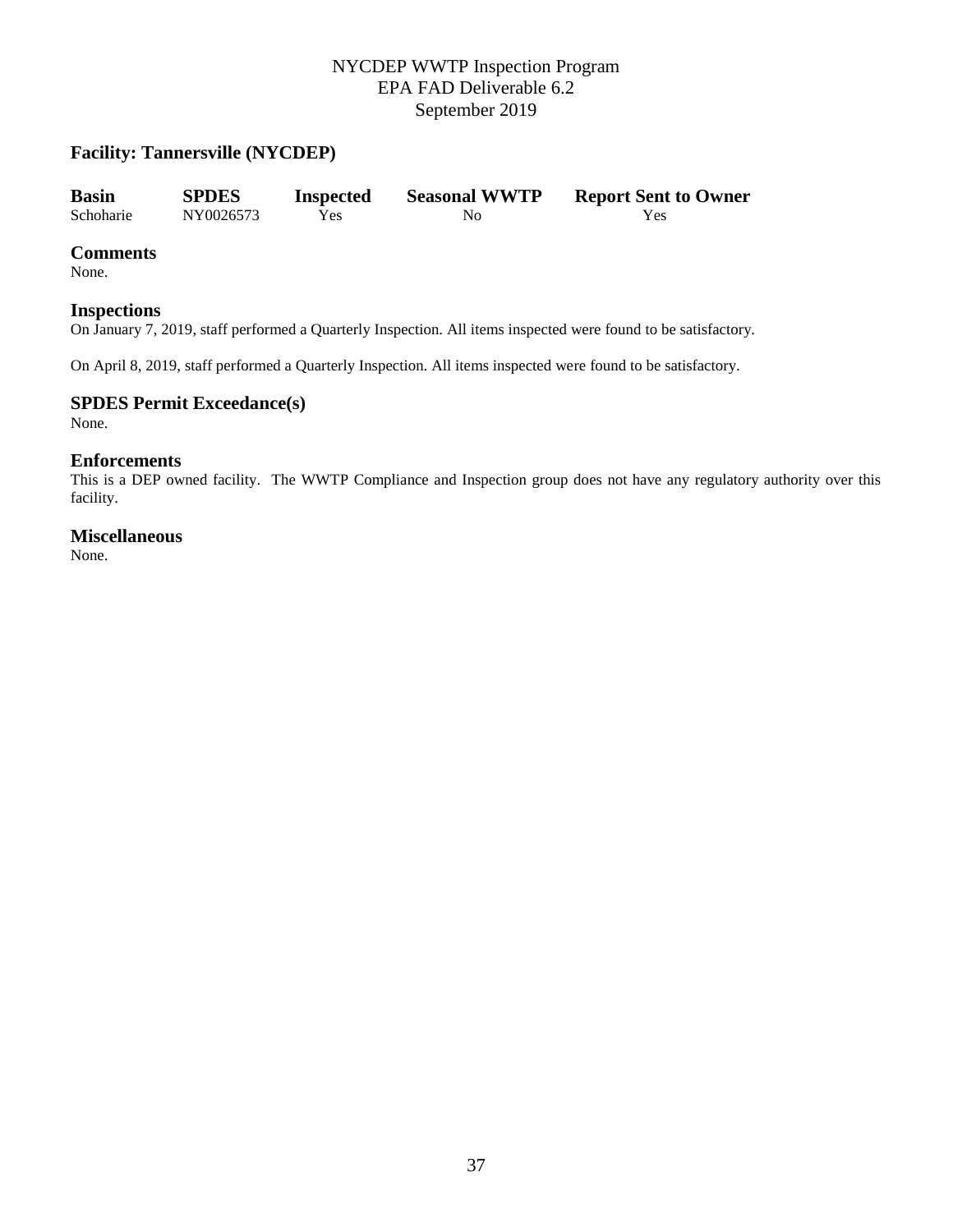## **Facility: Timber Lake (Camp)**

| <b>Basin</b> | <b>SPDES</b> | <b>Inspected</b> | <b>Seasonal WWTP</b> | <b>Report Sent to Owner</b> |
|--------------|--------------|------------------|----------------------|-----------------------------|
| Ashokan      | NY0240664    | Yes              | Yes                  | Yes                         |

## **Comments**

None.

#### **Inspections**

On June 7, 2019, staff performed a Quarterly Inspection. All items inspected were found to be satisfactory.

## **SPDES Permit Exceedance(s)**

None.

#### **Enforcements**

None.

## **Miscellaneous**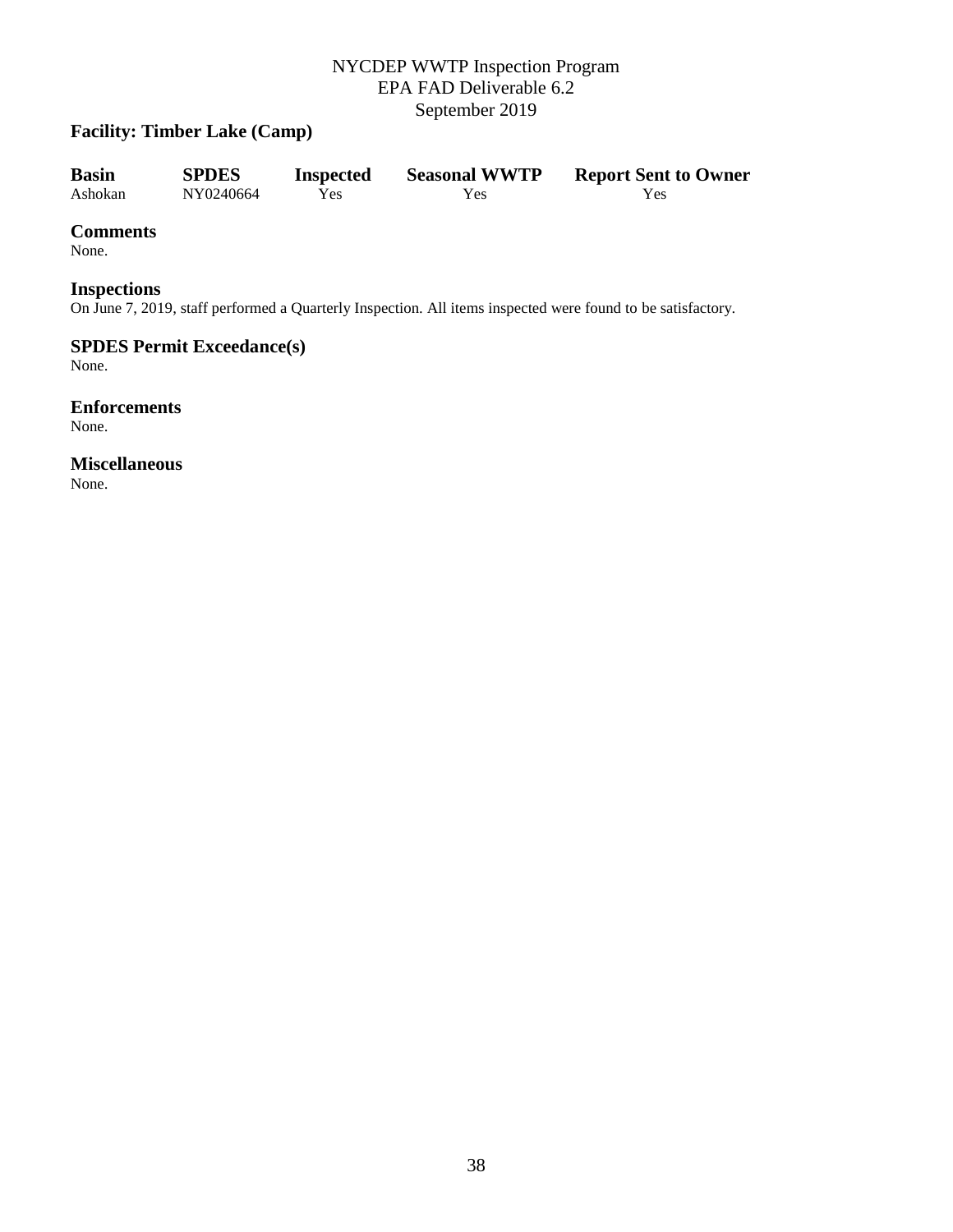## **Facility: Trailside at Hunter LLC (Hunter Highlands)**

| <b>Basin</b> | <b>SPDES</b> | <b>Inspected</b> | <b>Seasonal WWTP</b> | <b>Report Sent to Owner</b> |
|--------------|--------------|------------------|----------------------|-----------------------------|
| Schoharie    | NY0061131    | Yes.             | No                   | Yes                         |

#### **Comments**

None.

#### **Inspections**

On March 5, 2019, staff performed a Quarterly Inspection. Items rated less than (S) satisfactory are indicated below:

Item: 'A1. Bldg./grounds/housekeeping' received a rating of Unsatisfactory with comments: ''HVAC in CBUD building has been inoperative for an extended period and caused freezing conditions which resulted in burst pipes. Buildings in overall operable condition but original building showing wear, concrete stairs leading into building need repair. As previously discussed, several lights in CBUD building need replacement or repair. Garage door having issues, may make chemical deliveries difficult. Some lighting still needs to be fixed. Ventilation fans inoperable, should be fixed to vent oxidative chlorine gas. Noted corrosion on ferrous metal in building due to this. Operator looking into repairs.'

Item: 'A3. Safety' received a rating of Unsatisfactory with comments: 'Eyewash station in chemical room inoperable due to burst pipe. Safety signage in place.'

Item: 'A4. Stand-By Power' received a rating of Marginal with comments: 'Battery charger and block heater was in service. The running hour meter showed 1,014.6 hours. Unit test operates weekly with no issue however unit is showing its age. Given the criticality of the backup power system, it is imperative that the generator be maintained in the best possible manner. Panel fault indicator lamps not functioning and need to be repaired. Surge protection system should be evaluated to ensure proper function. Serviced as needed by contractor, due for service soon. Unit did run well during last power outage which is a positive note.'

Item: 'A8. Preventative Maintenance' received a rating of Unsatisfactory with comments: 'Long term deficiencies remain unresolved.

Item: 'B1. Overflow Lagoon' received a rating of Marginal with comments: 'Lagoon nearly full, air was not on due to disconnected air-line. No odors or septic conditions noted. Pumped down per normal batch mode operations.'

Item: 'D5. Compressor' received a rating of Unsatisfactory with comments: 'Main compressor and secondary side replaced. Air dryer bypassed but turned on, operator does not know why, but will look into putting it fully back in service. Given the recent CBUD pathogen issues, suggest the air drier be enabled to ensure optimal air supply to the CBUD filters. Spare compressors available.'

Item: 'D7. CBUD Sand Filters' received a rating of Marginal with comments: 'Lack of HVAC in CBUD building jeopardizes operational reliability and integrity of units. Units need to be air lanced 1x/month during ski season. At a minimum, during nonski season, first stage air lanced 4x/year, second stage 1-2x/year. Train 2 (the 1 train in use) was air lanced in June 2018 which is good. Units working well.

Item: 'D8. Turbidity Monitoring' received a rating of Unsatisfactory with comments: 'Turbidity meters calibrated 06/15/2016, due 06/2017. Units not calibrated, 1 display failing, needs replacement. Data can be read on the new SCADA HMI panel.'

Item: 'E4. Effluent and Outfall Condition' received a rating of Marginal with comments: 'Flowing freely. Sign in place. High ammonia, operator making adjustments.'

On June 13, 2019, staff performed a Quarterly Inspection. Items rated less than (S) satisfactory are indicated below:

Item: 'A1. Bldg./grounds/housekeeping' received a rating of Unsatisfactory with comments: ''HVAC in CBUD building has been inoperative for an extended period and caused freezing conditions which resulted in burst pipes. Buildings in overall operable condition but original building showing wear, concrete stairs leading into building need repair. As previously discussed, several lights in CBUD building need replacement or repair. Garage door having issues, may make chemical deliveries difficult. Some lighting still needs to be fixed. Ventilation fans inoperable, should be fixed to vent oxidative chlorine gas. Noted corrosion on ferrous metal in building due to this. Operator looking into repairs.'

Item: 'A8. Preventative Maintenance' received a rating of Unsatisfactory with comments: 'Some long term deficiencies remain unresolved.

Item: 'D8. Turbidity Monitoring' received a rating of Unsatisfactory with comments: 'Turbidity meters calibrated 06/15/2016, due 06/2017. Units not calibrated, 1 display failing, needs replacement. Data can be read on the new SCADA HMI panel.'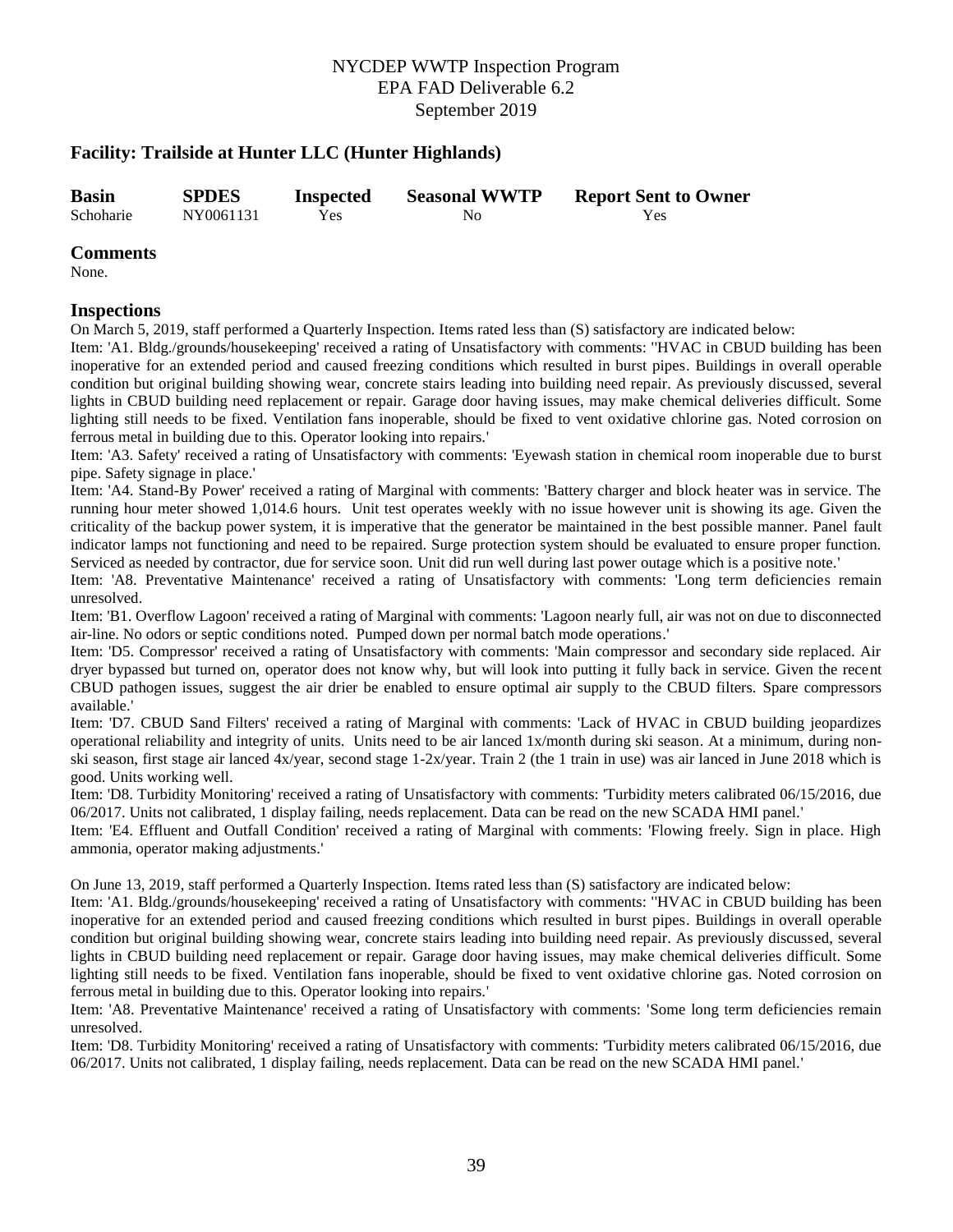## **Facility: Trailside at Hunter LLC (Hunter Highlands) (continued)**

## **SPDES Permit Exceedance(s)**

On February 7, 2019, a DEP laboratory sample indicated an exceedance of NH3 with a sample result of 20.5 mg/L, exceeding the SPDES parameter limit of 2.0 mg/L. The result was taken from a grab sample, not a 6-hour composite in accordance with the SPDES permit requirement. Plant self-monitoring data indicated compliance with this parameter. There did not appear to be any mechanical or process control abnormalities that could have led to this reading. All remaining wet chemistry and bacteriological values for the period demonstrate no upset within the treatment process.

On March 13, 2019, a DEP laboratory sample indicated an exceedance of Ammonia with a sample result of 30.9 mg/L, exceeding the SPDES parameter limit of 2.0 mg/L. The result was taken from a grab sample, not a 6-hour composite in accordance with the SPDES permit requirement. Plant self-monitoring data indicated compliance with this parameter. There did not appear to be any mechanical or process control abnormalities that could have led to this reading. All remaining wet chemistry and bacteriological values for the period demonstrate no upset within the treatment process.

On April 10, 2019, a DEP laboratory sample indicated an exceedance of Ammonia with a sample result of 5.69 mg/L, exceeding the SPDES parameter limit of 1.6 mg/L. The result was taken from a grab sample, not a 6-hour composite in accordance with the SPDES permit requirement. Plant self-monitoring data indicated compliance with this parameter. There did not appear to be any mechanical or process control abnormalities that could have led to this reading. All remaining wet chemistry and bacteriological values for the period demonstrate no upset within the treatment process.

On April 18, 2019, a DEP laboratory sample indicated an exceedance of Dissolved Oxygen with a sample result of 0.6 mg/L, below the SPDES parameter minimum of 7.0 mg/L. Plant self-monitoring data indicated compliance with this parameter. There did not appear to be any mechanical or process control abnormalities that could have led to this reading. All remaining wet chemistry and bacteriological values for the period demonstrate no upset within the treatment process.

On April 18, 2019, a DEP laboratory sample indicated an exceedance of pH with a sample result of 5.71 SU, below the SPDES parameter minimum of 6.5 SU. Plant self-monitoring data indicated compliance with this parameter; process control adjustments were made. All remaining wet chemistry and bacteriological values for the period demonstrate no upset within the treatment process.

On April 30, 2019, a DMR monitoring result indicated a violation of PHOS 30 DAY AVG with a sample result of 1.2 mg/l, exceeding the SPDES limit of 1.0 mg/l. A Report of Noncompliance Event was filed with DEC/DEP. The violation was caused by clogged PAC feed lines. Lines were subsequently cleaned. All remaining wet chemistry and bacteriological values for the period demonstrate no upset within the treatment process. Given the isolated nature of this reading, no enforcement is necessary.

On May 8, 2019, a DEP laboratory sample indicated an exceedance of Dissolved Oxygen with a sample result of 1.0 mg/L, below the SPDES parameter minimum of 7.0 mg/L. Plant self-monitoring data indicated compliance with this parameter. There did not appear to be any mechanical or process control abnormalities that could have led to this reading. All remaining wet chemistry and bacteriological values for the period demonstrate no upset within the treatment process. DEP staff suggested to the operator that they do side by side measurements with DEP laboratory staff when they are informed of this type of issue.

On May 8, 2019, a DEP laboratory sample indicated an exceedance of pH with a sample result of 5.88 SU, below the SPDES parameter limit of 6.5 SU. Plant self-monitoring data indicated compliance with this parameter; process control adjustments were made. All remaining wet chemistry and bacteriological values for the period demonstrate no upset within the treatment process. DEP staff suggested to the operator that they do side by side measurements with DEP laboratory staff when they are informed of this type of issue.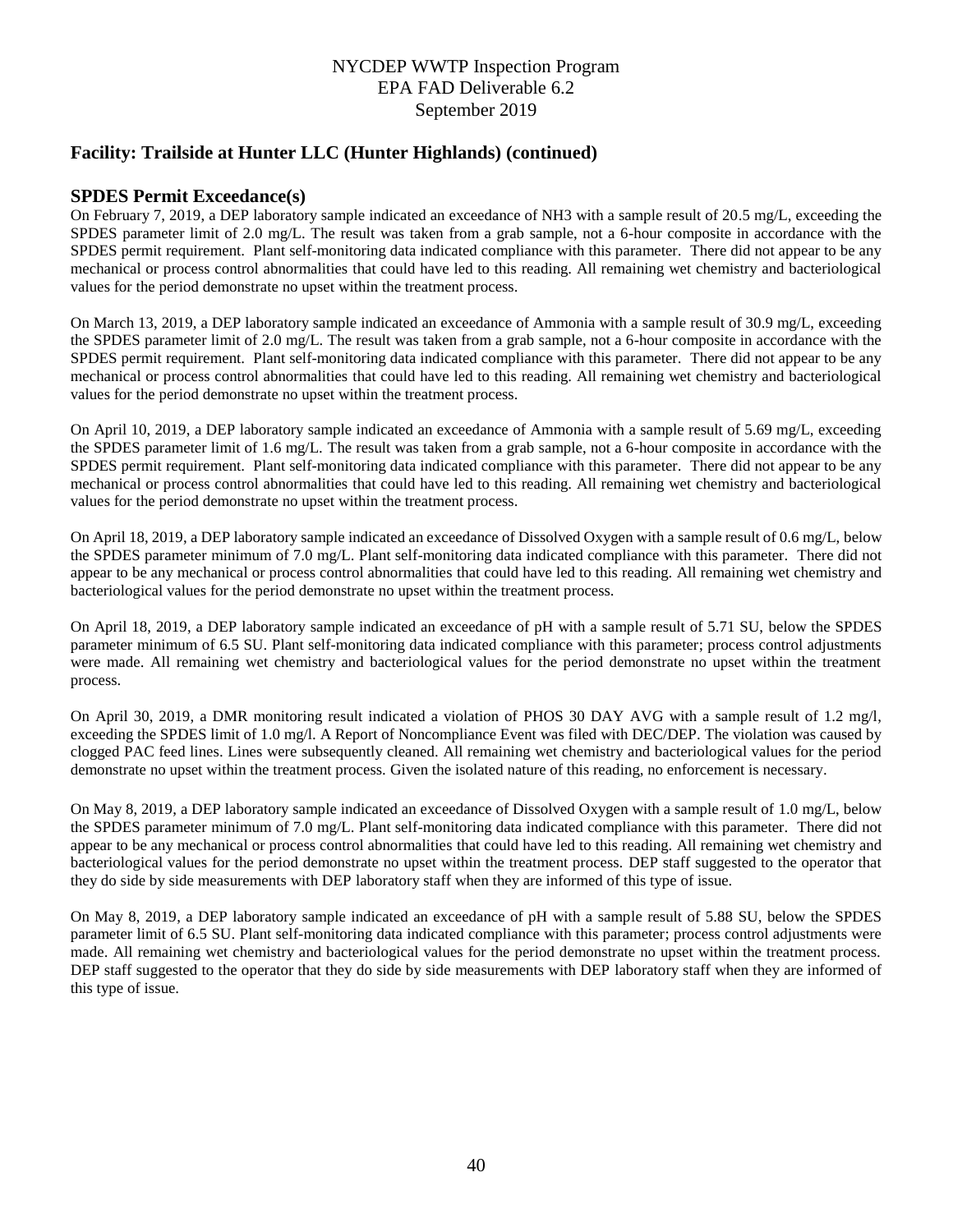## **Facility: Trailside at Hunter LLC (Hunter Highlands) (continued)**

#### **Enforcements**

On January 17, 2019, staff performed a Reconnaissance Inspection of the facility. The operator reported a manhole overflow at the second to last manhole before the Trailside at Hunter WWTP; contractors were onsite jetting the line. The operator was informed to submit a report of non-compliance detailing the event and course for corrective action. There was also evidence of substantial flow of untreated wastewater prior to this event; the overflow was frozen in place due to recent low temperatures. There was visual evidence of substantial solids and wastewater frozen on the ground at the downstream manhole. The contractor and operator believe the cause of the overflow was a man-made blockage created with a piece of SDR sewer pipe fitted with an end cap that was blocking the downstream discharge outlet port of the lower manhole. The overflows occurred approximately 150 feet uphill of a swale that feeds the Shanty Hollow Creek into the Schoharie Creek. The operator estimated the overflow at 500,000 gallons. The operator noted that flows to the plant were reduced; this precipitated his collection system evaluation.

NYSDEC issued an NOV on February 6, 2019 for the sewage overflow that occurred on January  $10^{th}$  and  $17^{th}$ . A deadline of May 1, 2019 was established to submit a written proposal outlining a preventative/corrective maintenance program along with an overflow response plan. A CCTV inspection was scheduled for mid-April as part of an I&I study. The permittee provided an O&M plan for the collection system. NYSDEC Region 4 noted several revisions, notably, the facility operator would be responsible for the collection system. However, the facility operator stated they are not contracted to perform O&M on the collection system. NYSDEC Region 4 has reached out to the permittee and made them aware of the revisions that need to be made to the O&M plan. NYSDEC and DEP will coordinate to ensure the facility will abide by the conditions established within the NOV.

#### **Miscellaneous**

On March 26, 20198, a DEP laboratory sample was taken, results for Giardia showed 86 cyst in 50 liters processed. The facility was contacted and a turbidity report was requested for the sample date. Turbidity readings were in compliance. There were no abnormal conditions at WWTP that could have led to this result.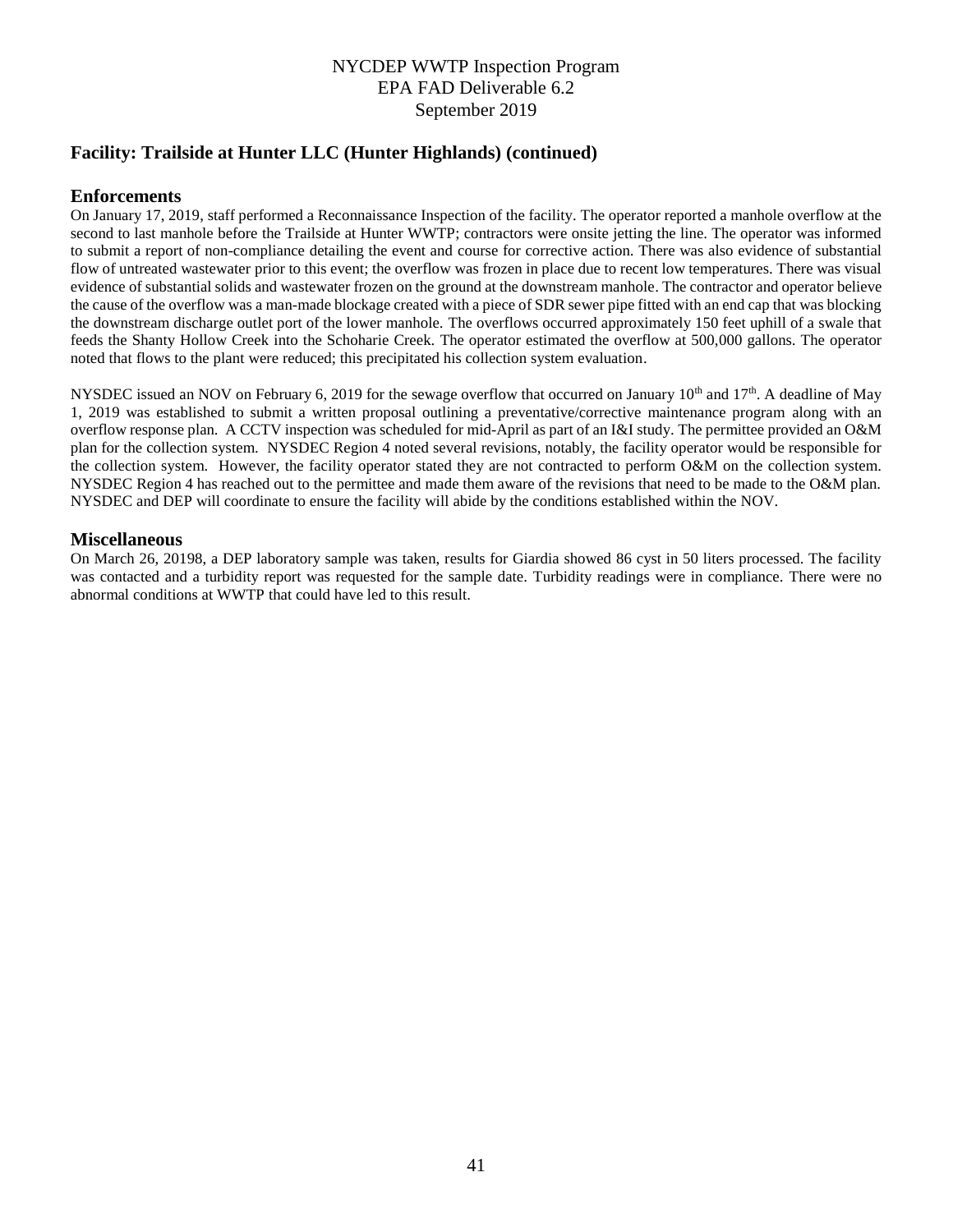## **Facility: Walton**

| <b>Basin</b> | <b>SPDES</b> | <b>Inspected</b> | <b>Seasonal WWTP</b> | <b>Report Sent to Owner</b> |
|--------------|--------------|------------------|----------------------|-----------------------------|
| Cannonsville | NY0027154    | Yes              | N <sub>o</sub>       | Yes                         |

#### **Comments**

None.

#### **Inspections**

On March 27, 2019, staff performed a Quarterly Inspection. Items rated less than (S) satisfactory are indicated below: Item: 'B3. Comminutor' received a rating of Marginal with comments: 'High flow bypasses comminutor and directed to side stream bar screen. Cutters worn and need replacement. Long term solution here hinges on type of grit removal solution implemented. Operators have decided that a screening system would work best since grit removal system is moving forward. Village looking into how to fund this. When installed, rag loading to pumps should be less.'

On June 25, 2019, staff performed a Quarterly Inspection. Items rated less than (S) satisfactory are indicated below: Item: 'B3. Comminutor' received a rating of Marginal with comments: 'High flow bypasses comminutor and directed to side stream bar screen. Cutters worn and need replacement. New unit on order.'

**SPDES Permit Exceedance(s)** None.

**Enforcements** None.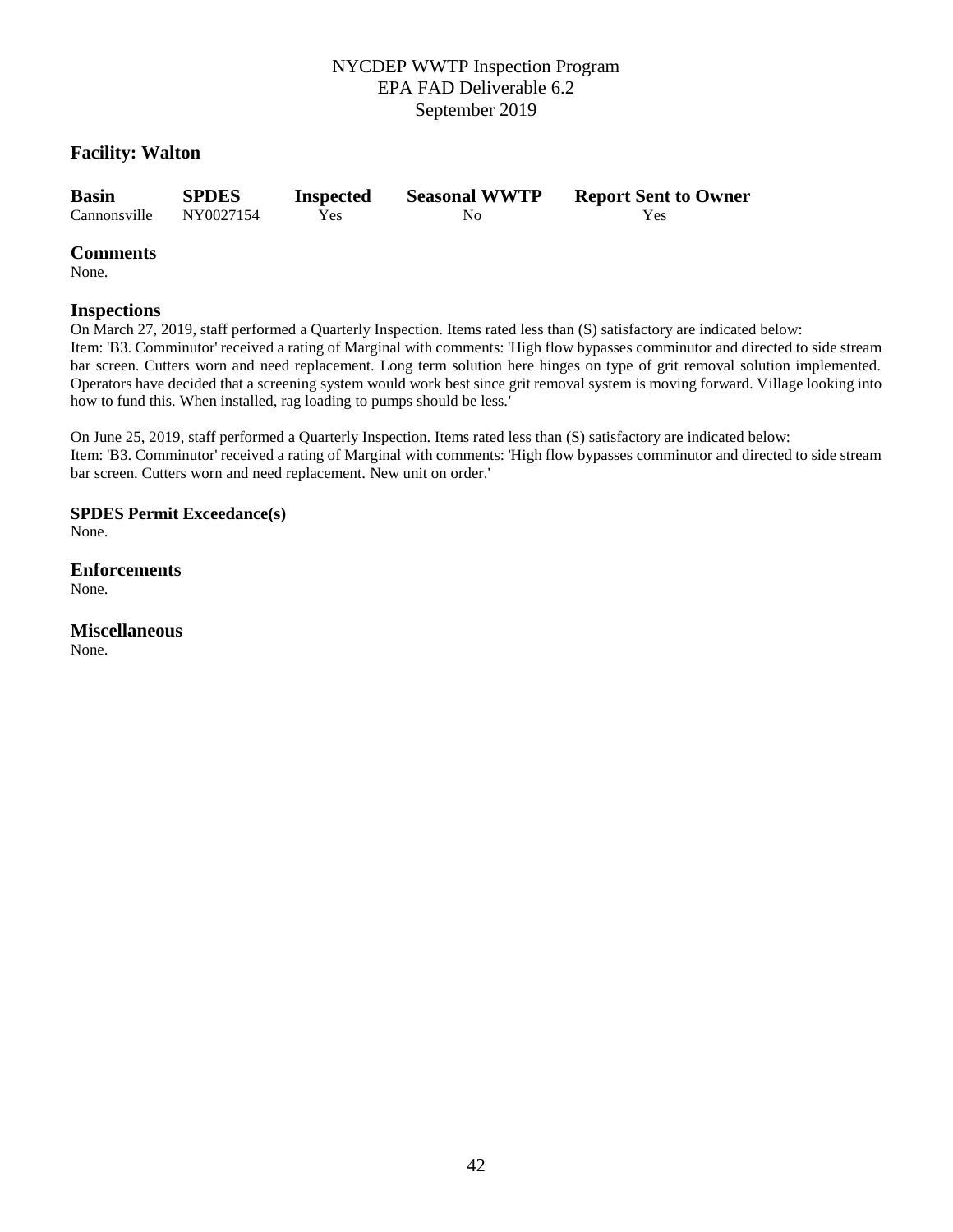## **Facility: Windham**

| <b>Basin</b> | <b>SPDES</b> | <b>Inspected</b> | <b>Seasonal WWTP</b> | <b>Report Sent to Owner</b> |
|--------------|--------------|------------------|----------------------|-----------------------------|
| Schoharie    | NY0262935    | <b>Yes</b>       | No.                  | Yes                         |

#### **Comments**

None.

#### **Inspections**

On March 1, 2019, staff performed a Quarterly Inspection. All items inspected were found to be satisfactory.

On May 9, 2019, staff performed a Quarterly Inspection. All items inspected were found to be satisfactory.

#### **SPDES Permit Exceedance(s)**

On January 3, 2019, a DEP laboratory sample indicated an exceedance of Chlorine - Effluent with a sample result of 0.36 mg/L, exceeding the SPDES parameter limit of 0.1 mg/L. Plant readings show effluent chlorine results on the date in question in compliance. There were no plant abnormalities that could have led to the chlorine exceedance.

On June 6, 2019, a DEP laboratory sample indicated an exceedance of Chlorine - Effluent with a sample result of 0.19 mg/L, exceeding the SPDES parameter limit of 0.1 mg/L. Plant readings show effluent chlorine results on the date in question in compliance. There were no plant abnormalities that could have led to the chlorine exceedance.

#### **Enforcements**

None

#### **Miscellaneous**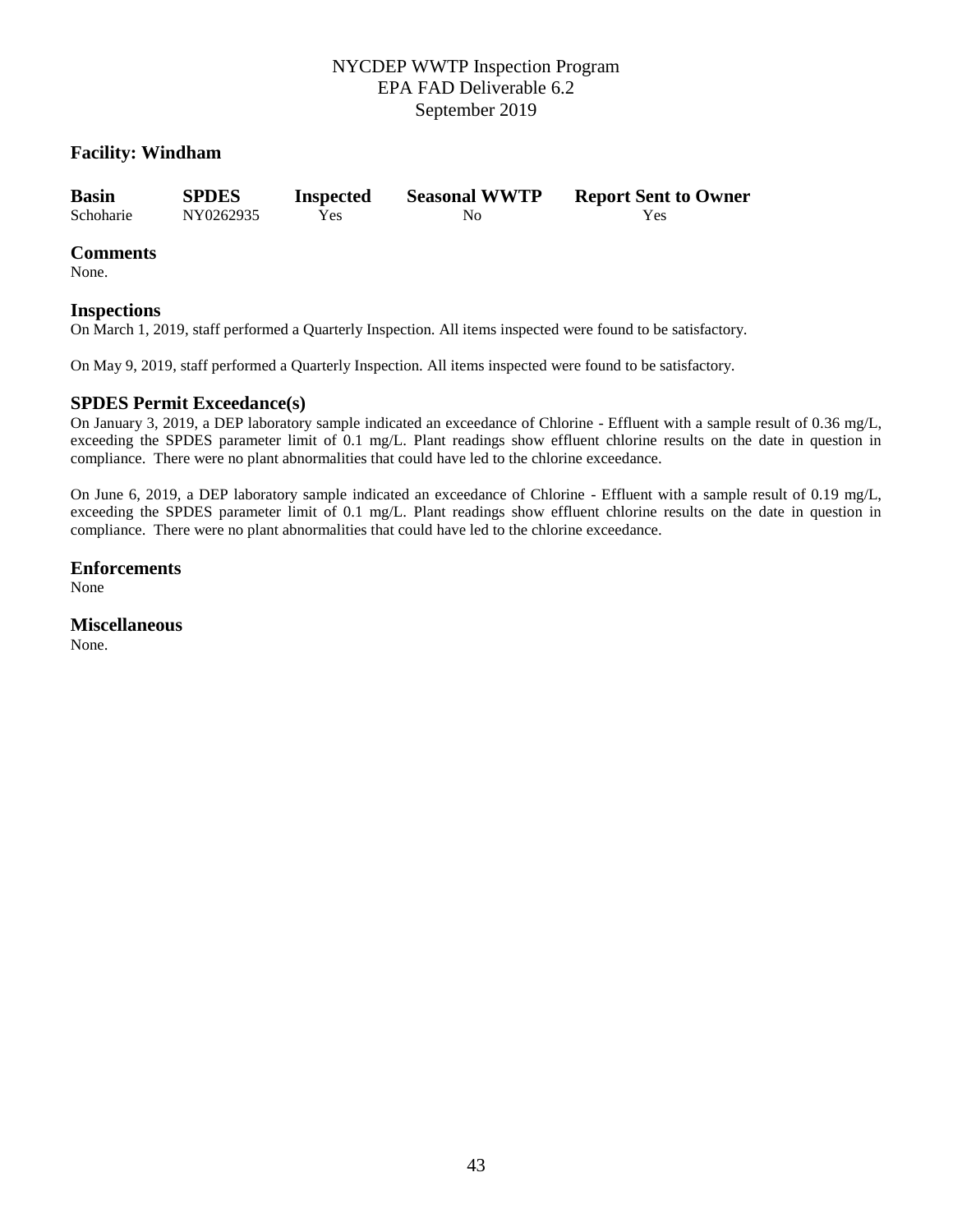## **Facility: Carmel Sewer District #2**

| <b>Basin</b>        | <b>SPDES</b> | <b>Inspected</b> | <b>Seasonal WWTP</b> | <b>Report Sent to Owner</b> |
|---------------------|--------------|------------------|----------------------|-----------------------------|
| <b>Croton Falls</b> | NY0031356    | Yes.             | No                   | Yes                         |

#### **Comments**

None.

#### **Inspections**

On January 8, 2019, staff performed a Quarterly Inspection. Items rated less than (S) satisfactory are indicated below: Item: 'D7 Microfiltration System' received a rating of Marginal with comments: 'Operator stated that the CMFs are having trouble keeping up with influent flow. Each unit requires chemical CIP every day. CIP TMP restoration is worse in winter than in summer.'

On April 2, 2019, staff performed a Quarterly Inspection. Items rated less than (S) satisfactory are indicated below: Item: 'C1. Settling Tanks (2) ' received a rating of Marginal with comments: 'One tank is off line with broken sludge scraper chain. Operator is soliciting chain replacement quotes.'

Item: 'D7 Microfiltration System' received a rating of Marginal with comments: 'Operator stated that the CMFs are having trouble keeping up with influent flow. Each unit requires chemical CIP several times every day. CIP TMP restoration is worse in winter than in summer. Almost 40% of flow is recycled as backwash.'

#### **SPDES Permit Exceedance(s)**

On March 31, 2019, a DMR monitoring result indicated a violation of NH3 WINTER 30 DAY AVG with a sample result of 6.68 mg/l, exceeding the SPDES limit of 5.0 mg/l. A Report of Noncompliance Event was filed with DEC/DEP. There did not appear to be any mechanical or process control abnormalities that could have led to this reading. All remaining wet chemistry and bacteriological values for the period demonstrate no upset within the treatment process. Given the isolated nature of this reading, no enforcement is necessary.

**Enforcements**

None.

**Miscellaneous**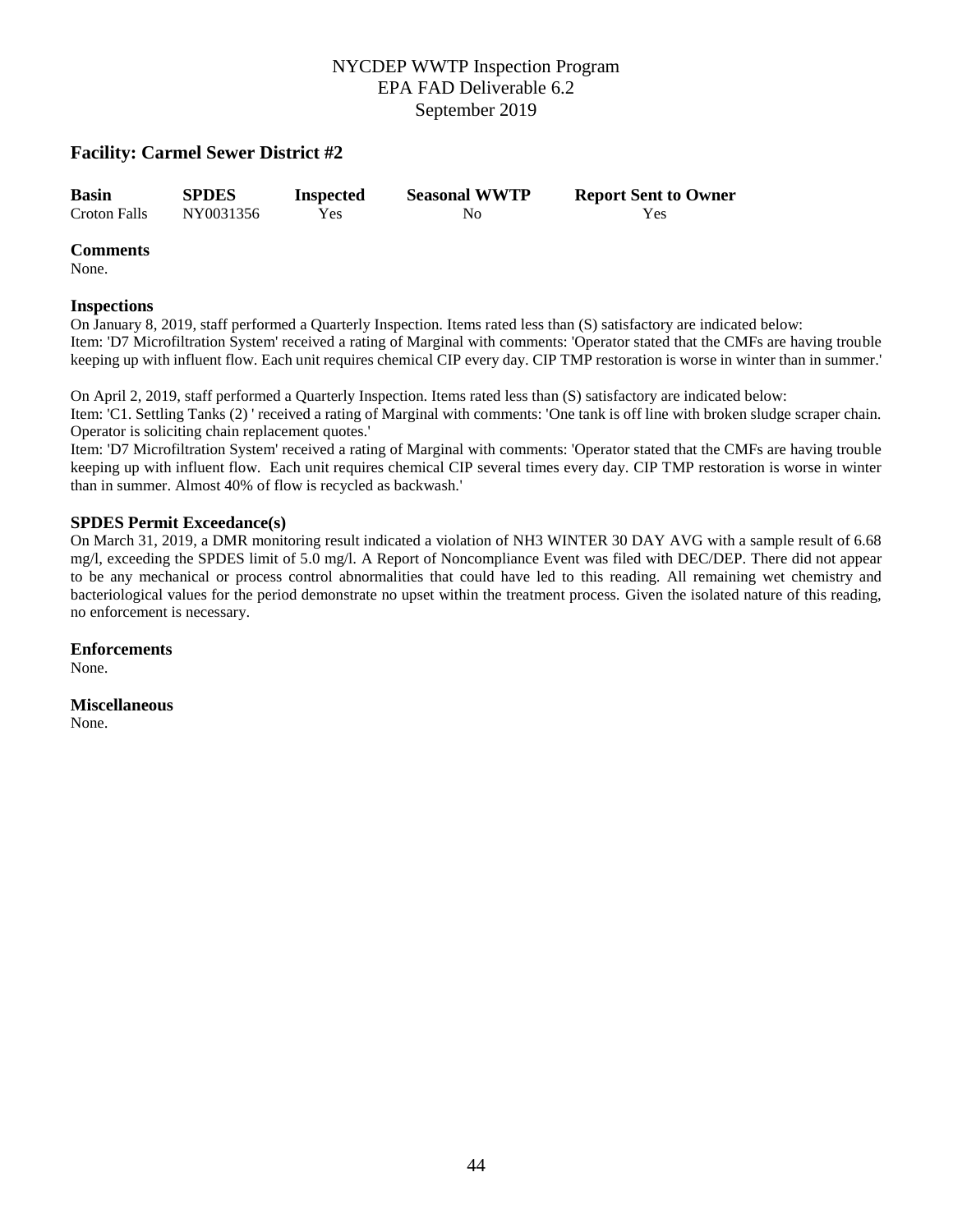## **Facility: Clear Pool Camp**

| <b>Basin</b> | <b>SPDES</b> | <b>Inspected</b> | <b>Seasonal WWTP</b> | <b>Report Sent to Owner</b> |
|--------------|--------------|------------------|----------------------|-----------------------------|
| West Branch  | NY0098621    | Yes.             | No                   | Yes                         |

#### **Comments**

None.

#### **Inspections**

On February 26, 2019, staff performed a Quarterly Inspection. All items inspected were found to be satisfactory.

On May 8, 2019, staff performed a Quarterly Inspection. All items inspected were found to be satisfactory.

**SPDES Permit Exceedance(s)** None.

**Enforcements** None.

**Miscellaneous**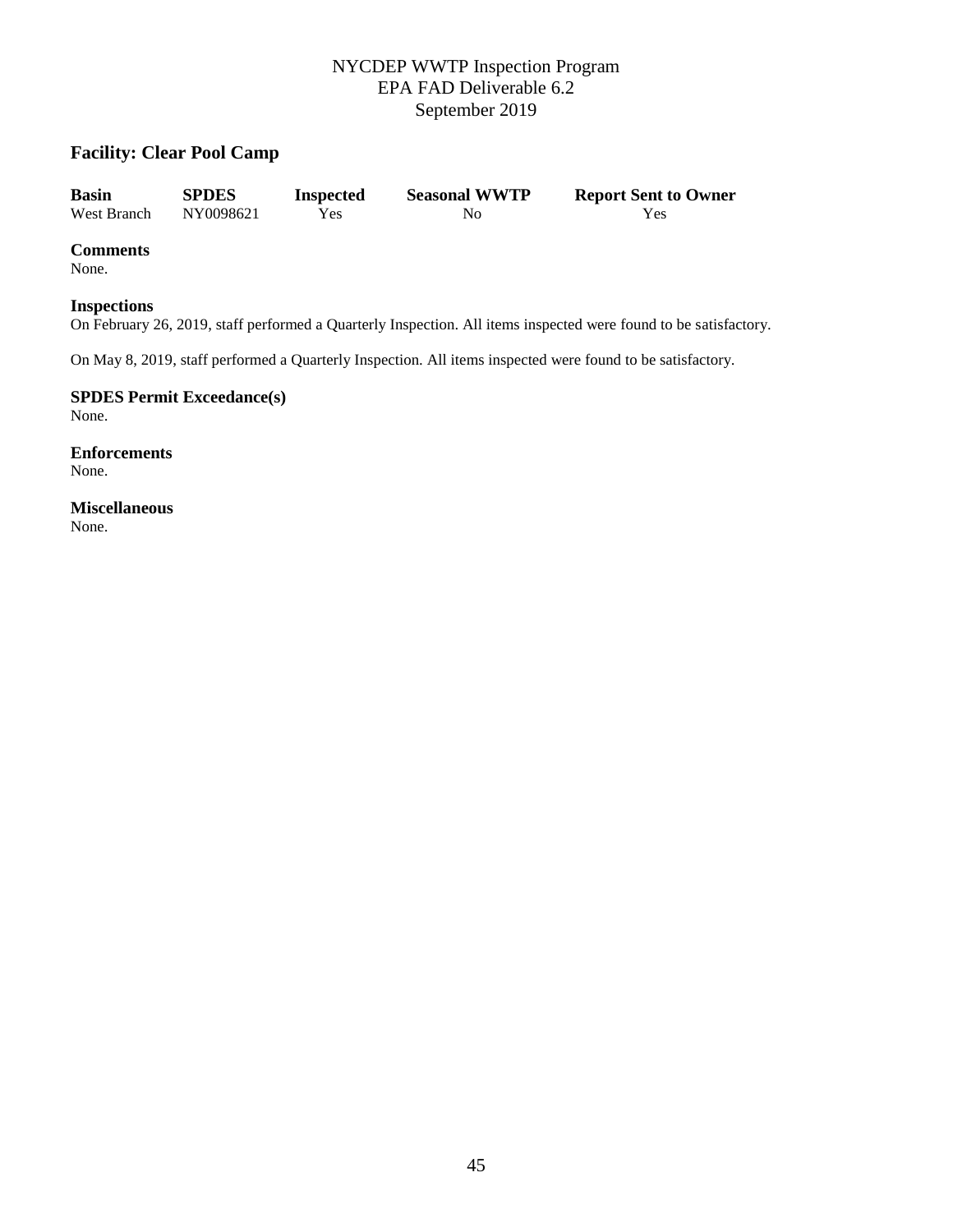## **Facility: Hill Sparrow (The Fairways at Hill and Dale)**

| <b>Basin</b> | <b>SPDES</b> | <b>Inspected</b> | <b>Seasonal WWTP</b> | <b>Report Sent to Owner</b> |
|--------------|--------------|------------------|----------------------|-----------------------------|
| Croton Falls | NY0165719    | Yes.             | No                   | Yes                         |

#### **Comments**

None.

#### **Inspections**

On March 13, 2019, staff performed a Quarterly Inspection. Items rated less than (S) satisfactory are indicated below: Item: 'A1. Building/Grounds/Housekeeping' received a rating of Marginal with comments: 'Roof of primary settling tank building is temporarily patched. Trees within facility security fence should be trimmed/cut down to eliminate debris in microfilter feed well. Main water service for treatment facility has been temporarily serviced above ground, along driveway. Main service line should be repaired ASAP.'

Item: 'A2. Flow Metering' received a rating of Marginal with comments: 'Totalizer = 1649200, meter needs calibration.'

On May 16, 2019 RCI staff performed a Quarterly Inspection. Items rated less than (S) satisfactory are indicated below: Item: 'A1. Building/Grounds/Housekeeping' received a rating of Marginal with comments: 'Roof of primary settling tank building is temporarily patched. Trees within facility security fence should be trimmed/cut down to eliminate debris in microfilter feed well. Main water service for treatment facility has been temporarily serviced above ground, along driveway. Main service line should be repaired ASAP. Grass needs to be cut.'

#### **SPDES Permit Exceedance(s)**

On March 31, 2019, a DMR monitoring result indicated a violation of PHOS 30 DAY AVG with a sample result of 0.81 mg/l, exceeding the SPDES limit of 0.5 mg/l. A Report of Noncompliance Event was filed with DEC/DEP. There did not appear to be any mechanical or process control abnormalities that could have led to this reading. Operator checked chemical feed system and fine-tuned injection points to improve phosphorus reduction. All remaining wet chemistry and bacteriological values for the period demonstrate no upset within the treatment process. Given the isolated nature of this reading, no enforcement is necessary.

#### **Enforcements**

None.

#### **Miscellaneous**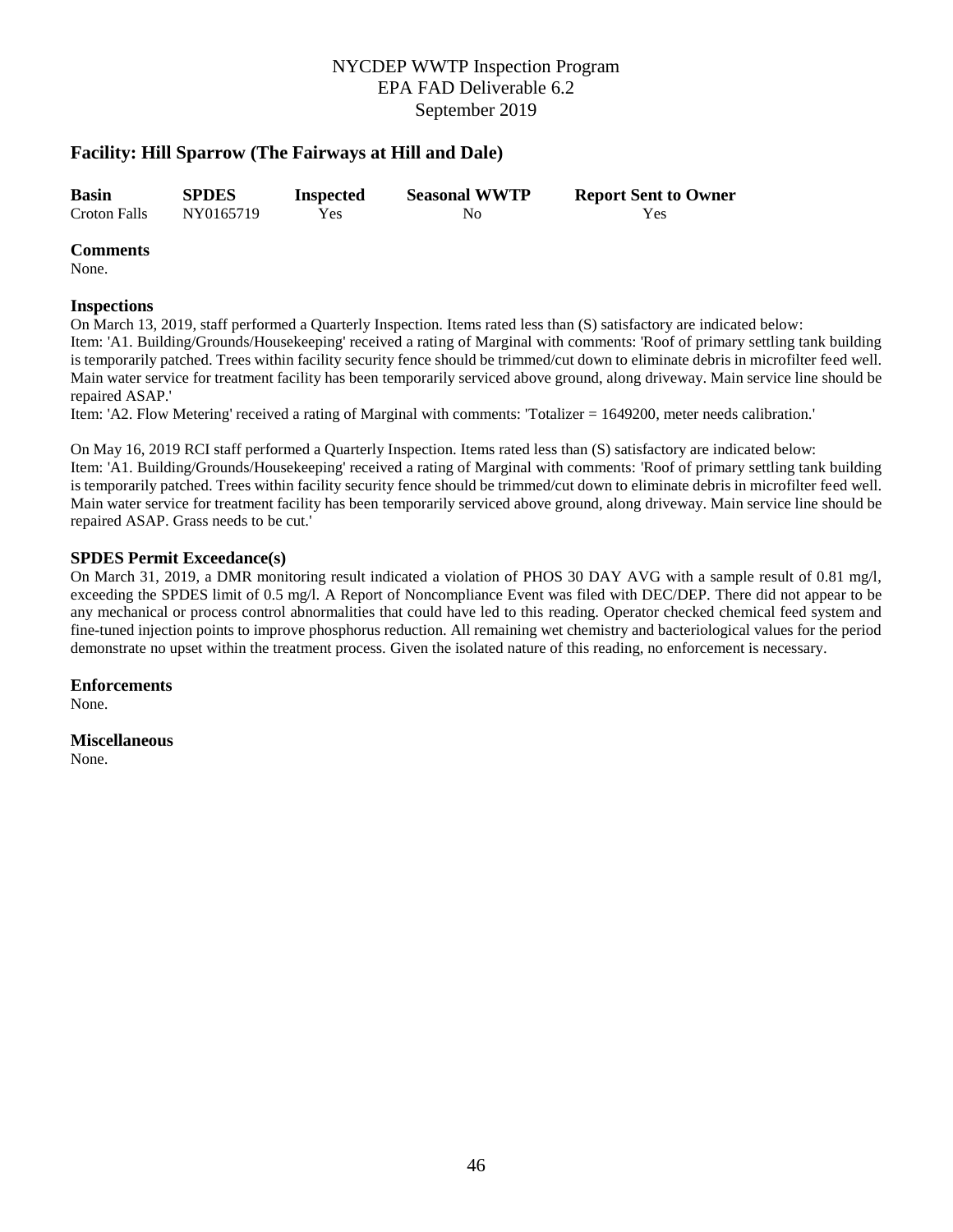## **Facility: Kent Manor Condominiums**

| <b>Basin</b>        | <b>SPDES</b> | <b>Inspected</b> | <b>Seasonal WWTP</b> | <b>Report Sent to Owner</b> |
|---------------------|--------------|------------------|----------------------|-----------------------------|
| <b>Croton Falls</b> | NY0207322    | Yes              | No                   | Yes                         |

#### **Comments**

None.

#### **Inspections**

On March 13, 2019, staff performed a Quarterly Inspection. All items inspected were found to be satisfactory.

On May 16, 2019, staff performed a Quarterly Inspection. All items inspected were found to be satisfactory.

#### **SPDES Permit Exceedance(s)**

On April 3, 2019, a DEP laboratory sample indicated an exceedance of Chlorine - Effluent with a sample result of <0.80 mg/L, exceeding the SPDES parameter limit of 0.1 mg/L. Plant readings show effluent chlorine results on the date in question in compliance. There were no plant abnormalities that could have led to the chlorine exceedance.

On June 5, 2019, a DEP laboratory sample indicated an exceedance of Chlorine - Effluent with a sample result of <0.80 mg/L, exceeding the SPDES parameter limit of 0.1 mg/L. Plant readings show effluent chlorine results on the date in question in compliance. There were no plant abnormalities that could have led to the chlorine exceedance.

On June 13, 2019, a DEP laboratory sample indicated an exceedance of Chlorine - Effluent with a sample result of <0.80 mg/L, exceeding the SPDES parameter limit of 0.1 mg/L. Plant readings show effluent chlorine results on the date in question in compliance. There were no plant abnormalities that could have led to the chlorine exceedance.

#### **Enforcements**

None.

**Miscellaneous**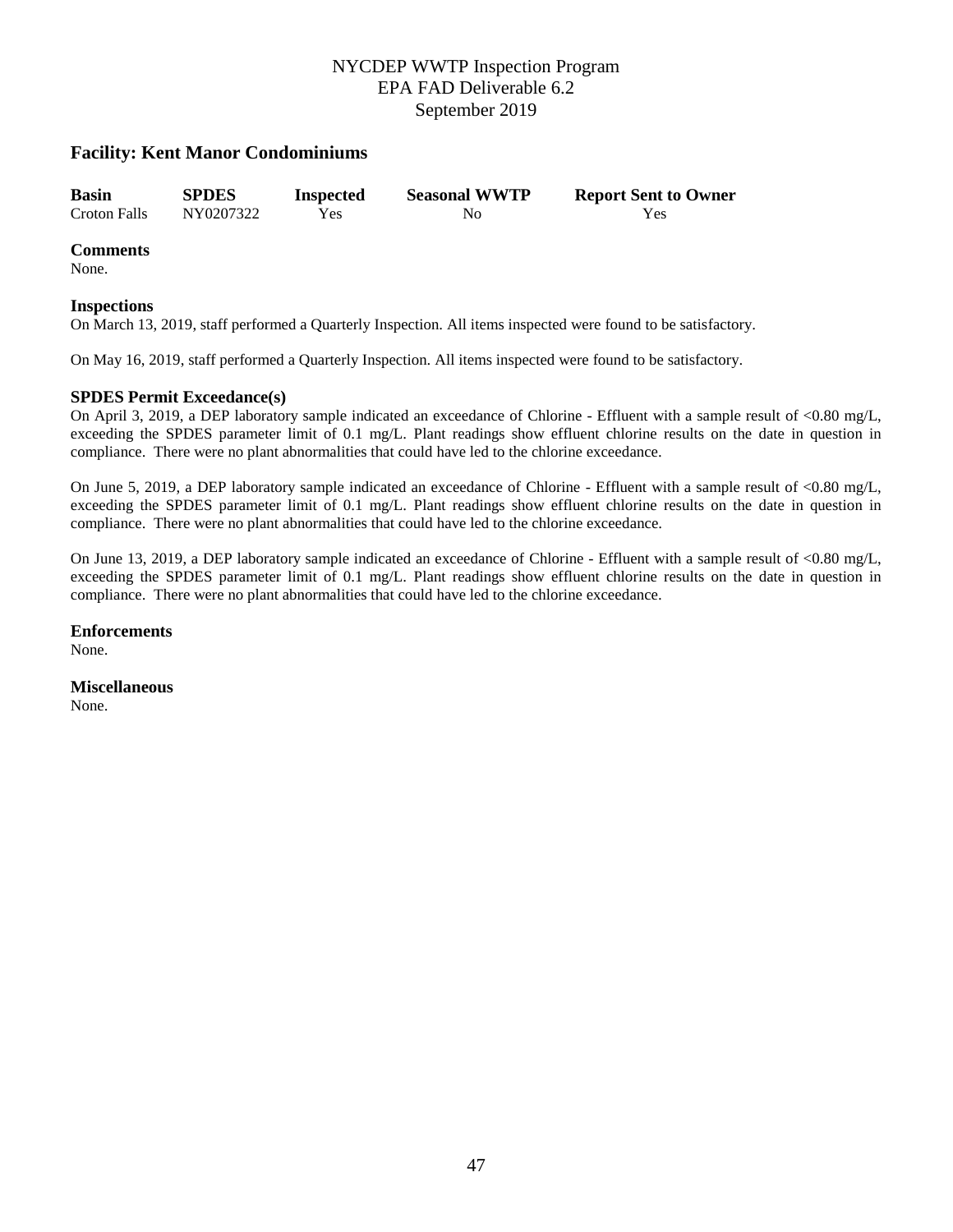## **Facility: Lewisboro Elementary School**

| <b>Basin</b> | <b>SPDES</b> | <b>Inspected</b> | <b>Seasonal WWTP</b> | <b>Report Sent to Owner</b> |
|--------------|--------------|------------------|----------------------|-----------------------------|
| Cross River  | NY0036684    | Yes              | No                   | Yes                         |

#### **Comments**

The Town of Lewisboro has repurposed the school building for their public safety offices. Plant operation is restored.

#### **Inspections**

On March 25, 2019, staff performed a Quarterly Inspection. All items inspected were found to be satisfactory.

On June 10, 2019, staff performed a Quarterly Inspection. All items inspected were found to be satisfactory.

**SPDES Permit Exceedance(s)** None.

**Enforcements** None.

**Miscellaneous**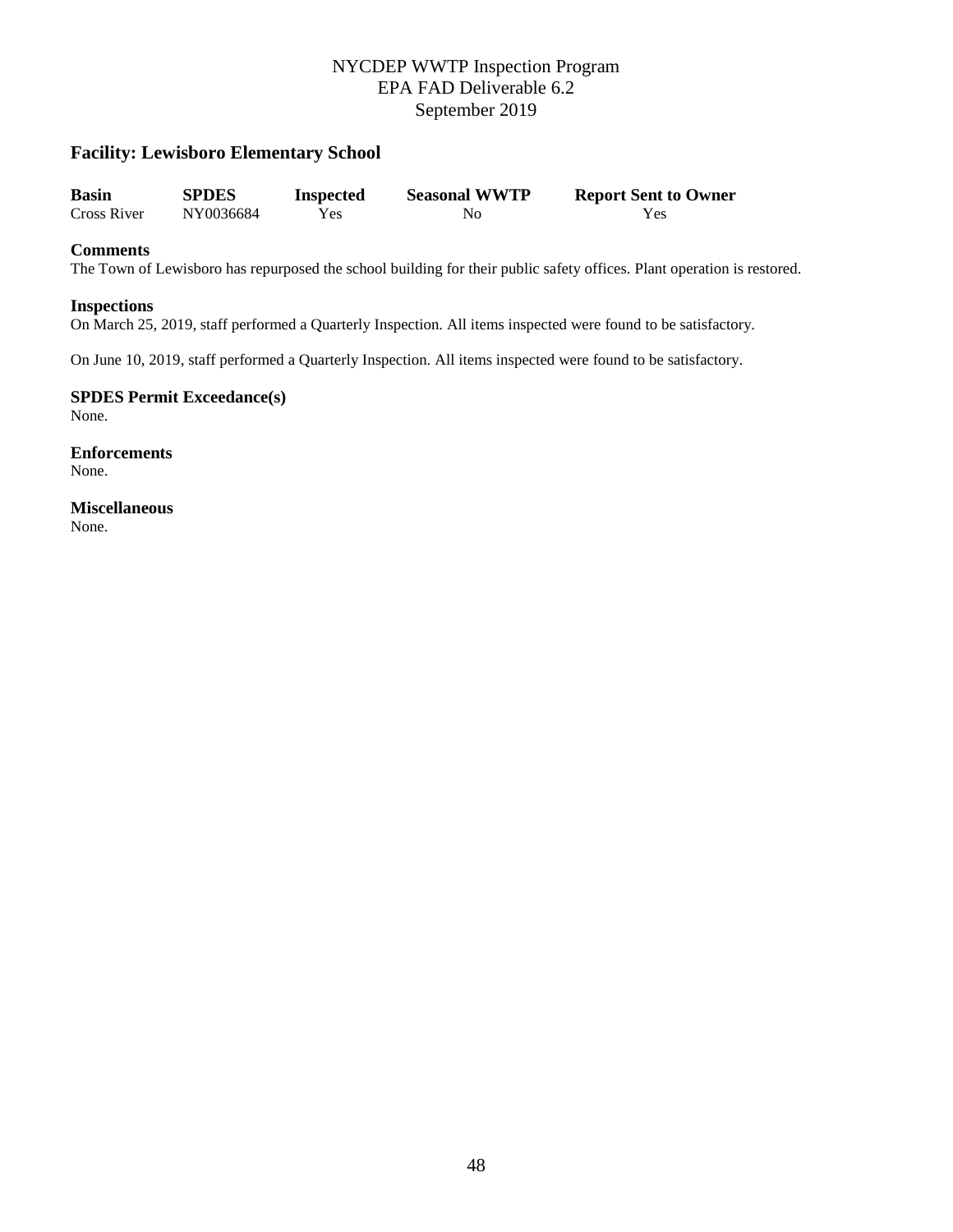## **Facility: Mahopac (NYCDEP)**

| <b>Basin</b> | <b>SPDES</b> | <b>Inspected</b> | <b>Seasonal WWTP</b> | <b>Report Sent to Owner</b> |
|--------------|--------------|------------------|----------------------|-----------------------------|
| Croton Falls | NY0026590    | Yes.             | No                   | Yes                         |

#### **Comments**

None.

#### **Inspections**

On March 19, 2019, staff performed a Quarterly Inspection. All items inspected were found to be satisfactory.

On June 3, 2019, staff performed a Quarterly Inspection. Items rated less than (S) satisfactory are indicated below: Item: 'A1. Building/Grounds/Housekeeping' received a rating of Marginal with comments: 'Concrete from ceiling in Digester pump room is falling from ceiling. This is a safety hazard and should be addressed ASAP.'

#### **SPDES Permit Exceedance(s)**

On June 26, 2019, a DEP laboratory sample indicated an exceedance of Phosphorus with a sample result of 0.258 mg/L, exceeding the SPDES parameter limit of 0.25 mg/L. There did not appear to be any mechanical or process control abnormalities that could have led to this reading. All remaining wet chemistry and bacteriological values for the period demonstrate no upset within the treatment process. Given the isolated nature of this reading, no enforcement is necessary.

#### **Enforcements**

This is a DEP owned facility. The WWTP Compliance and Inspection group does not have any regulatory authority over this facility.

#### **Miscellaneous**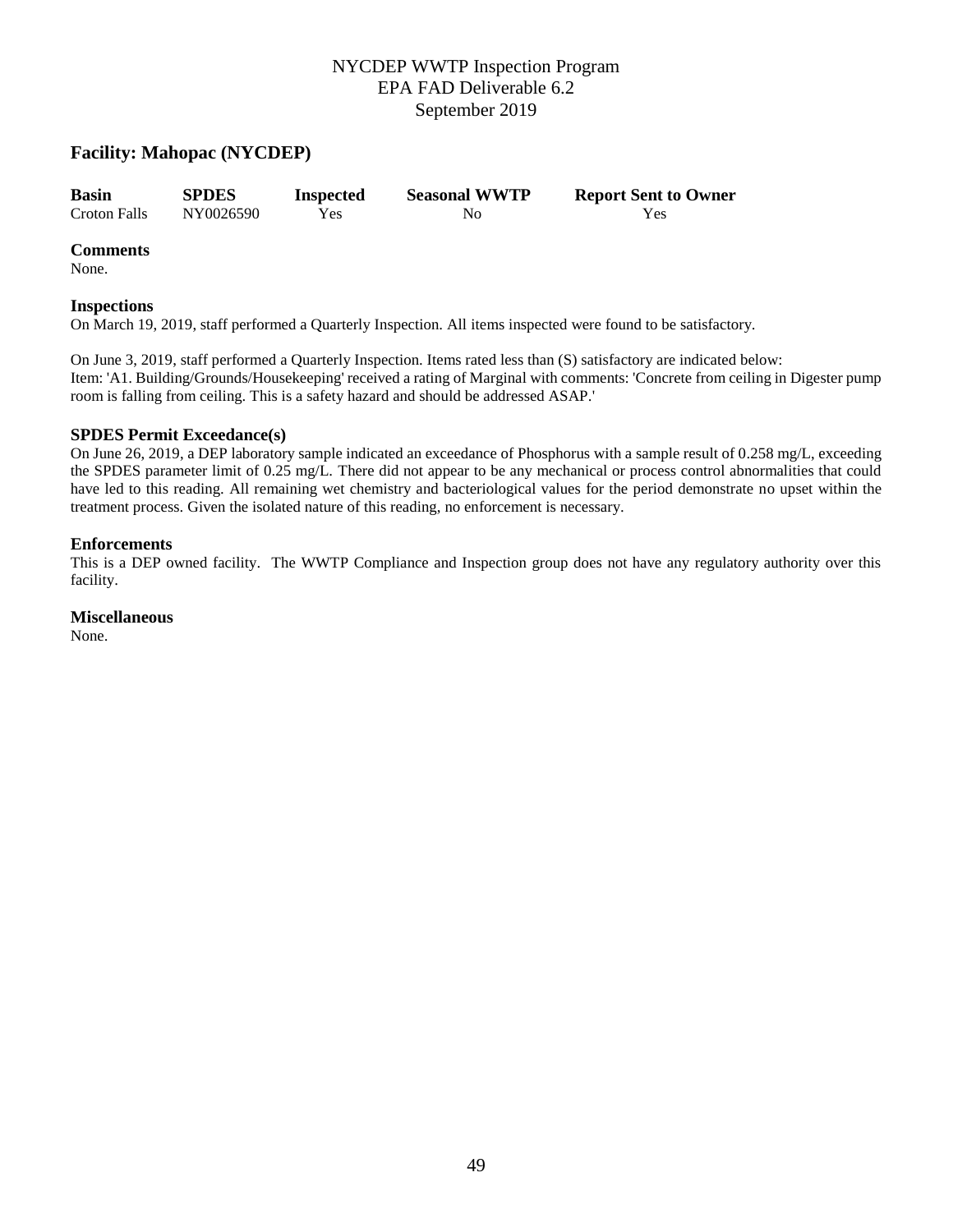## **Facility: Meadows at Cross River Condominiums**

| <b>Basin</b> | <b>SPDES</b> | <b>Inspected</b> | <b>Seasonal WWTP</b> | <b>Report Sent to Owner</b> |
|--------------|--------------|------------------|----------------------|-----------------------------|
| Cross River  | NY0099520    | Yes              | No                   | <b>Yes</b>                  |

#### **Comments**

None.

#### **Inspections**

On January 4, 2019, staff performed a Quarterly Inspection. All items inspected were found to be satisfactory.

On April 3, 2019, staff performed a Quarterly Inspection. All items inspected were found to be satisfactory.

**SPDES Permit Exceedance(s)** None.

**Enforcements** None.

**Miscellaneous**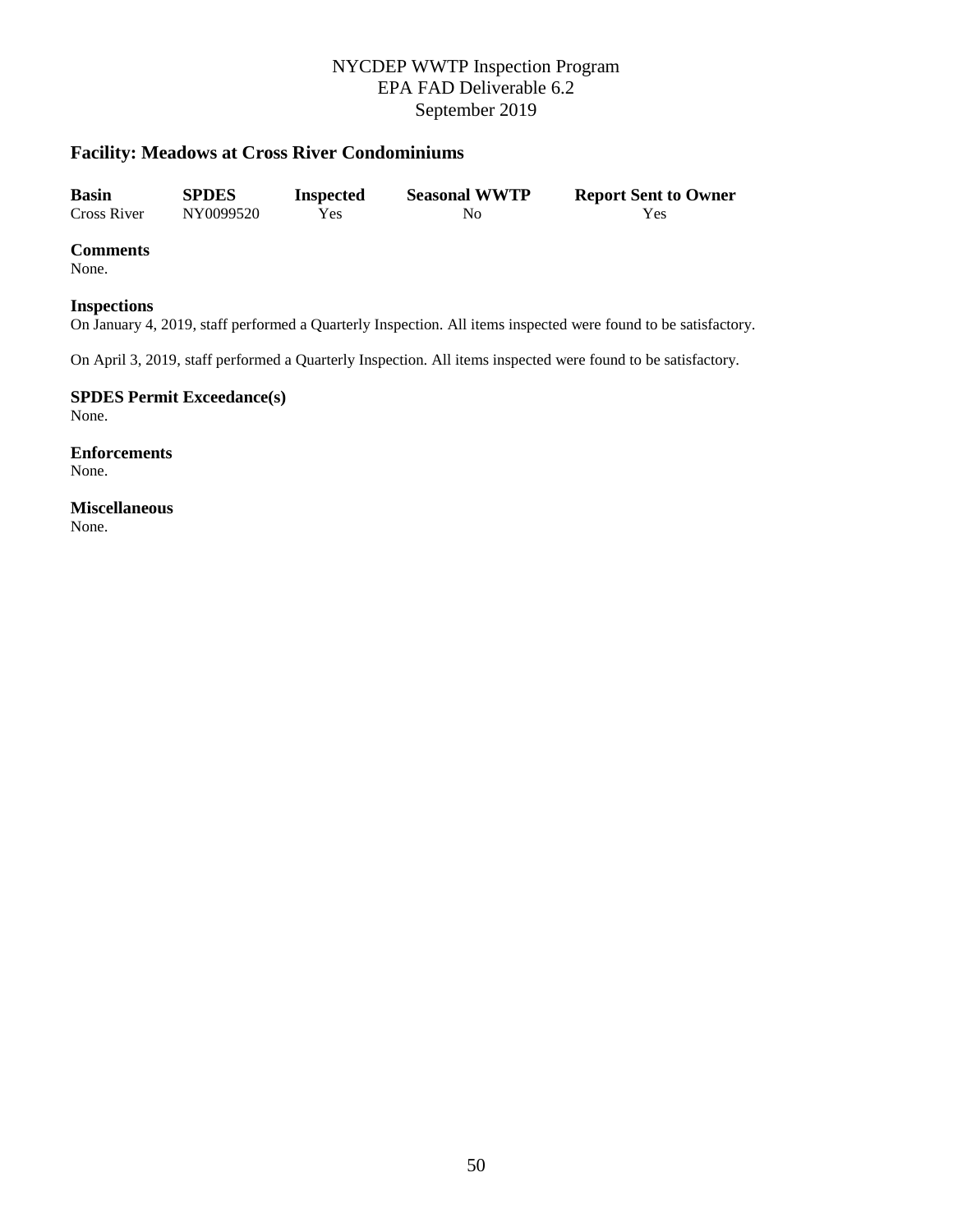## **Facility: Michelle Estates Realty Subdivision**

| <b>Basin</b> | <b>SPDES</b> | <b>Inspected</b> | <b>Seasonal WWTP</b> | <b>Report Sent to Owner</b> |
|--------------|--------------|------------------|----------------------|-----------------------------|
| Cross River  | NY0214841    | Yes              | No                   | Yes                         |

#### **Comments**

None.

#### **Inspections**

On March 27, 2019, staff performed a Quarterly Inspection. All items inspected were found to be satisfactory.

On June 18, 2019, staff performed a Quarterly Inspection. All items inspected were found to be satisfactory.

**SPDES Permit Exceedance(s)** None.

**Enforcements** None.

**Miscellaneous**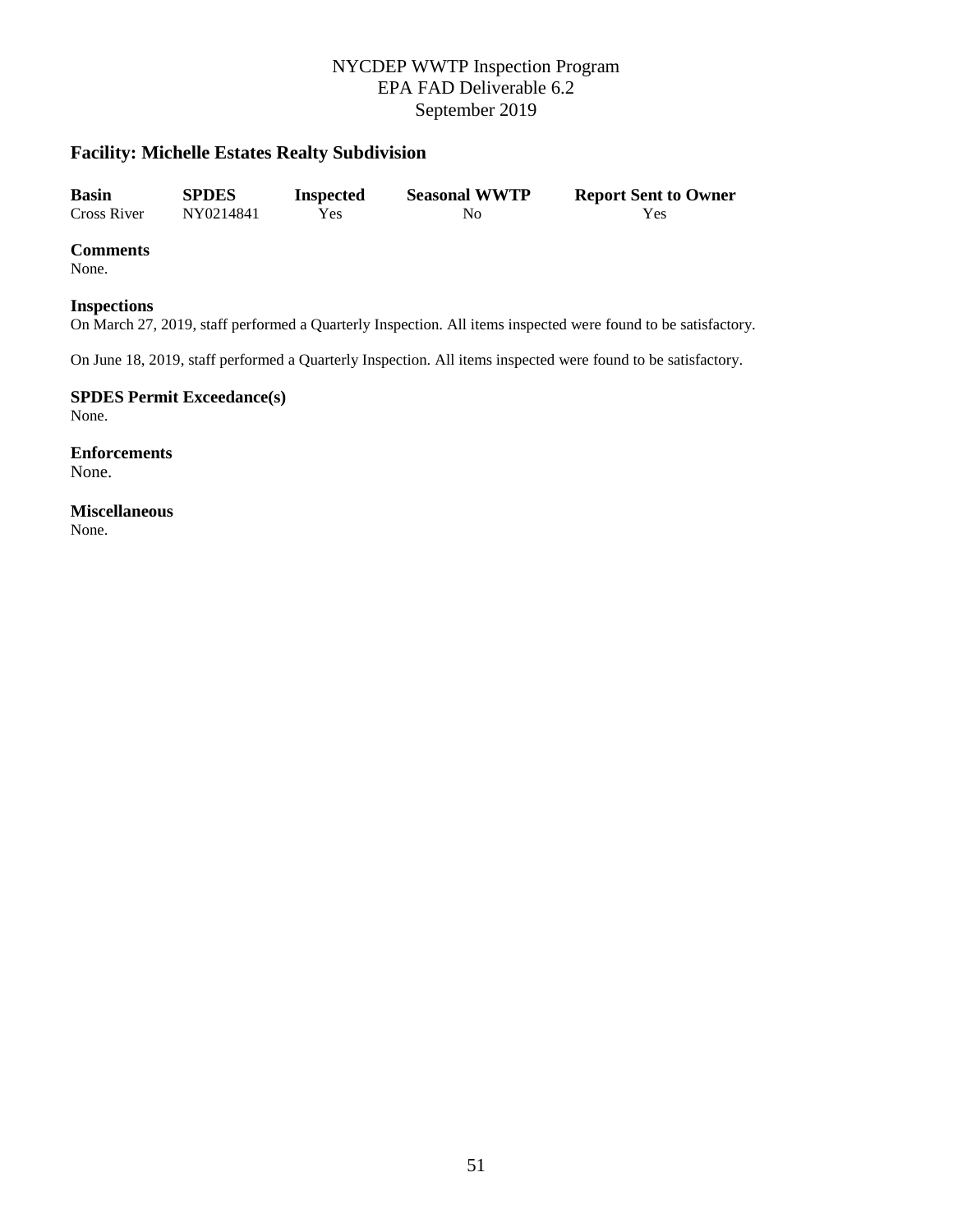## **Facility: North Castle and Harrison Pump Stations**

| <b>Basin</b> | <b>SPDES</b> | <b>Inspected</b> | <b>Seasonal WWTP</b> | <b>Report Sent to Owner</b> |
|--------------|--------------|------------------|----------------------|-----------------------------|
| Kensico      | RC0000002    | Yes              | No                   | No                          |

#### **Comments**

None.

#### **Inspections**

DEP conducted reconnaissance inspections throughout the first and second quarter of 2019 at the sewage pump stations in the Town of North Castle on Old Route 22, Cooney Hill Road, Route 120 (Loudens Cove), New King Street, Old Orchard Street and the pump station in the Town of Harrison on Park Lane. The inspections revealed no abnormal conditions.

#### **SPDES Permit Exceedance(s)**

None.

**Enforcements** None.

**Miscellaneous**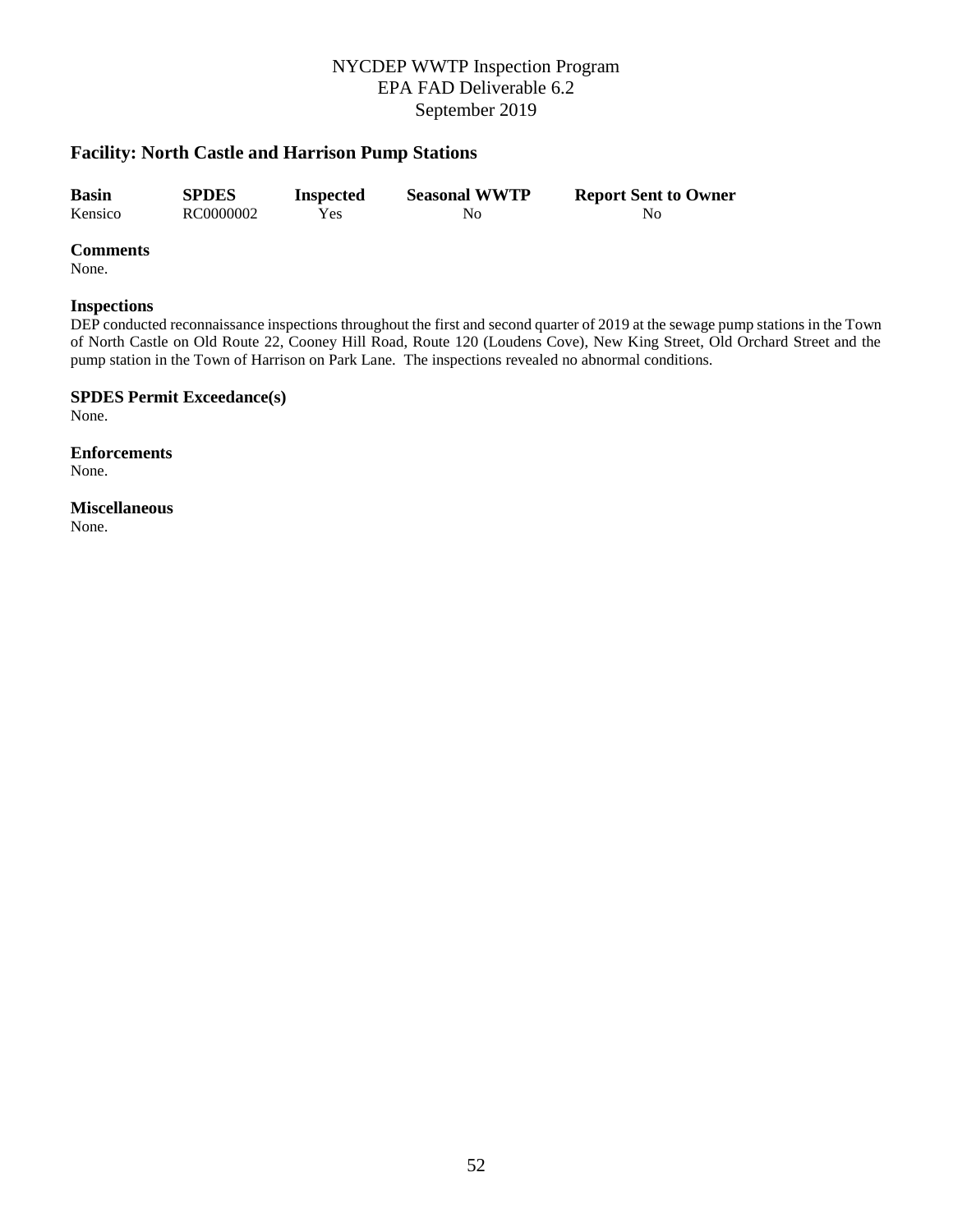## **Facility: Waccabuc Country Club**

| <b>Basin</b> | SPDES     | <b>Inspected</b> | <b>Seasonal WWTP</b> | <b>Report Sent to Owner</b> |
|--------------|-----------|------------------|----------------------|-----------------------------|
| Cross River  | NY0105708 | Yes.             | Nο                   | Yes                         |

**Comments**

None.

#### **Inspections**

On March 7, 2019, staff performed a Quarterly Inspection. All items inspected were found to be satisfactory.

On May 28, 2019, staff performed a Quarterly Inspection. All items inspected were found to be satisfactory.

**SPDES Permit Exceedance(s)** None.

**Enforcements** None.

**Miscellaneous**